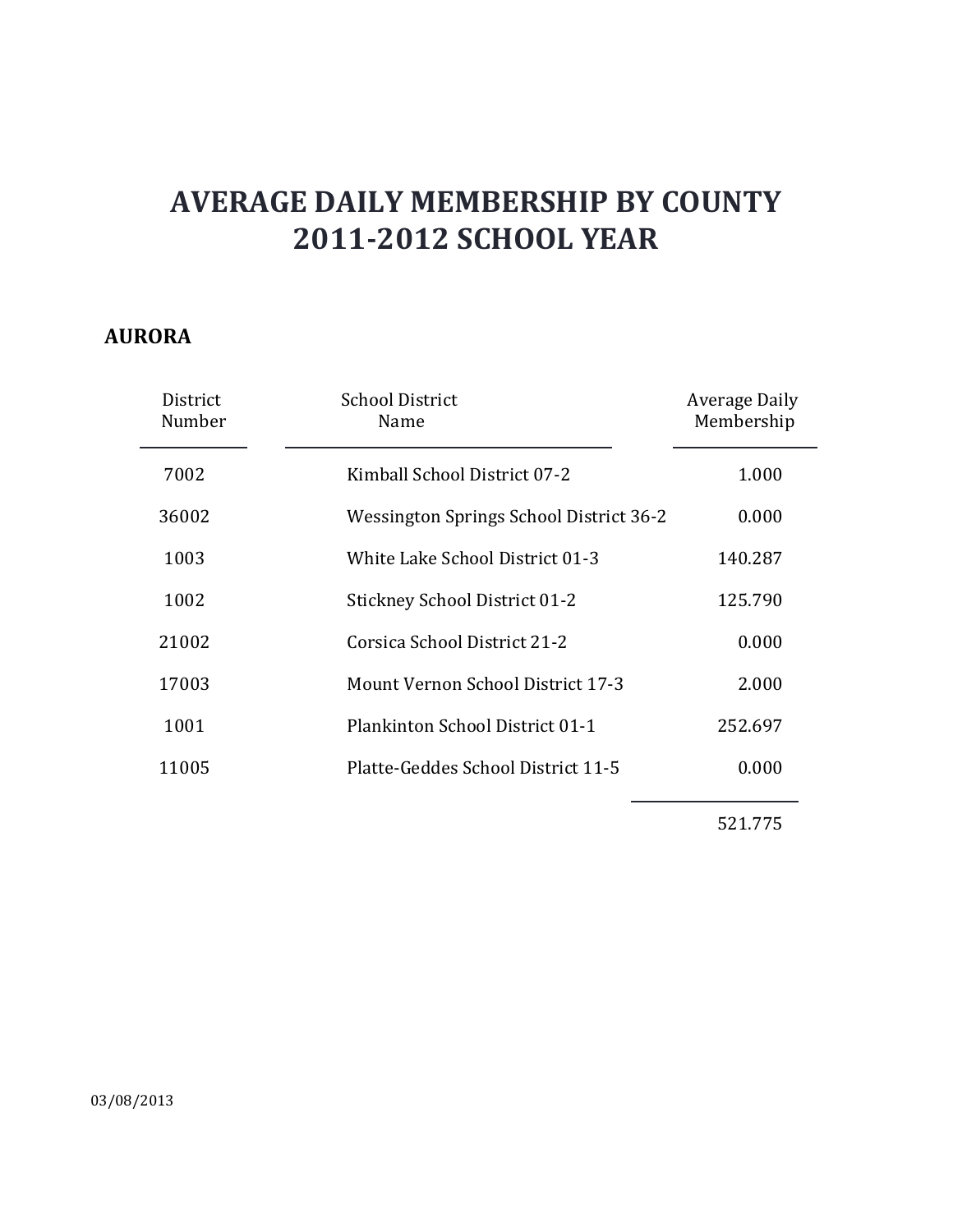### **BEADLE**

| District<br>Number | <b>School District</b><br>Name          | Average Daily<br>Membership |
|--------------------|-----------------------------------------|-----------------------------|
| 2002               | Huron School District 02-2              | 2,594.851                   |
| 36002              | Wessington Springs School District 36-2 | 0.000                       |
| 2003               | Iroquois School District 02-3           | 155.731                     |
| 56002              | Doland School District 56-2             | 0.000                       |
| 29004              | Miller School District 29-4             | 0.000                       |
| 2006               | Wolsey-Wessington Sch District 02-6     | 222.369                     |
| 56006              | Hitchcock-Tulare School District 56-6   | 3.000                       |
| 12003              | Willow Lake School District 12-3        | 6.000                       |

2,981.951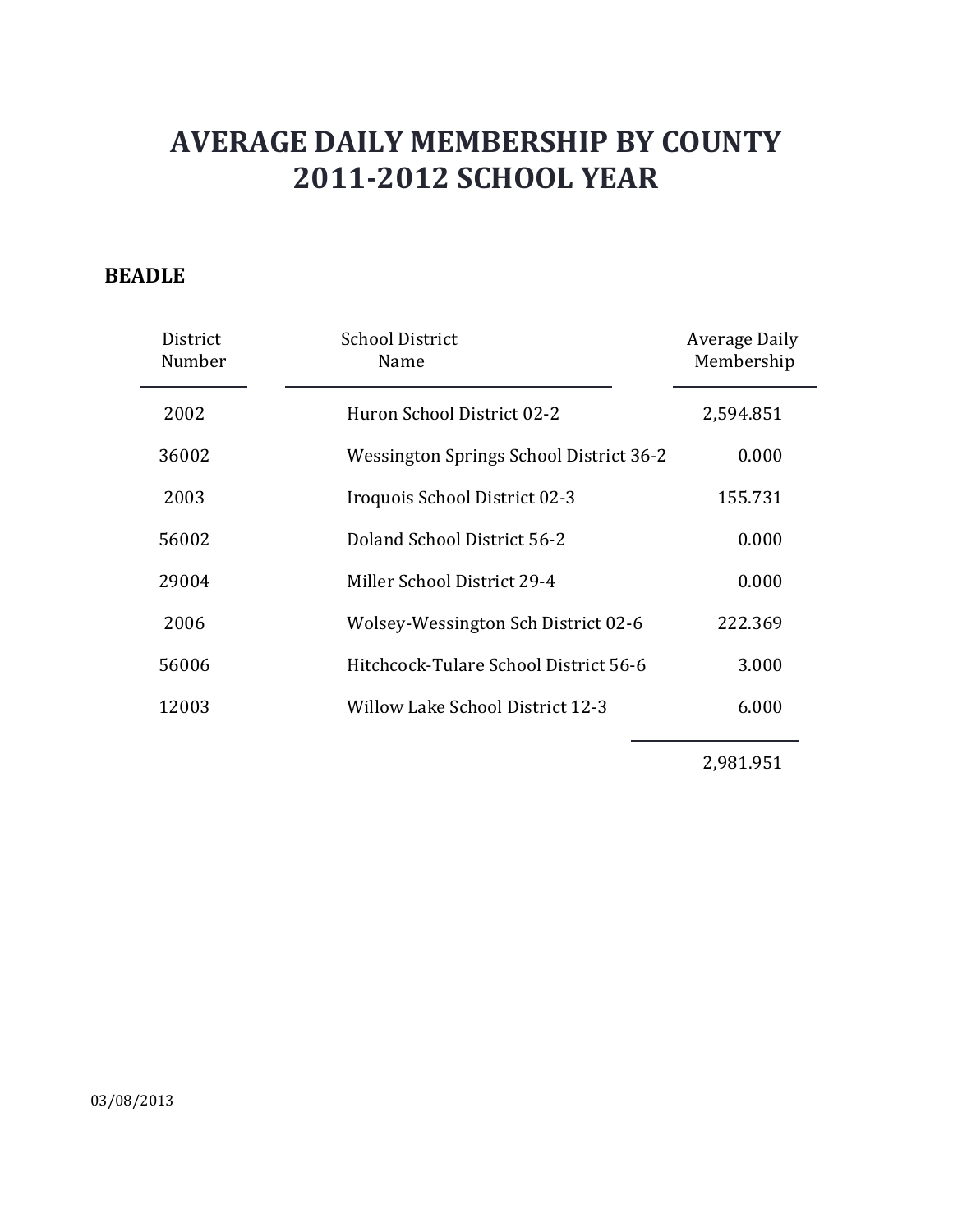#### **BENNETT**

| District<br>Number | <b>School District</b><br>Name             | Average Daily<br>Membership |
|--------------------|--------------------------------------------|-----------------------------|
| 3001               | <b>Bennett County School District 03-1</b> | 774.644                     |
|                    |                                            | 774.644                     |

03/08/2013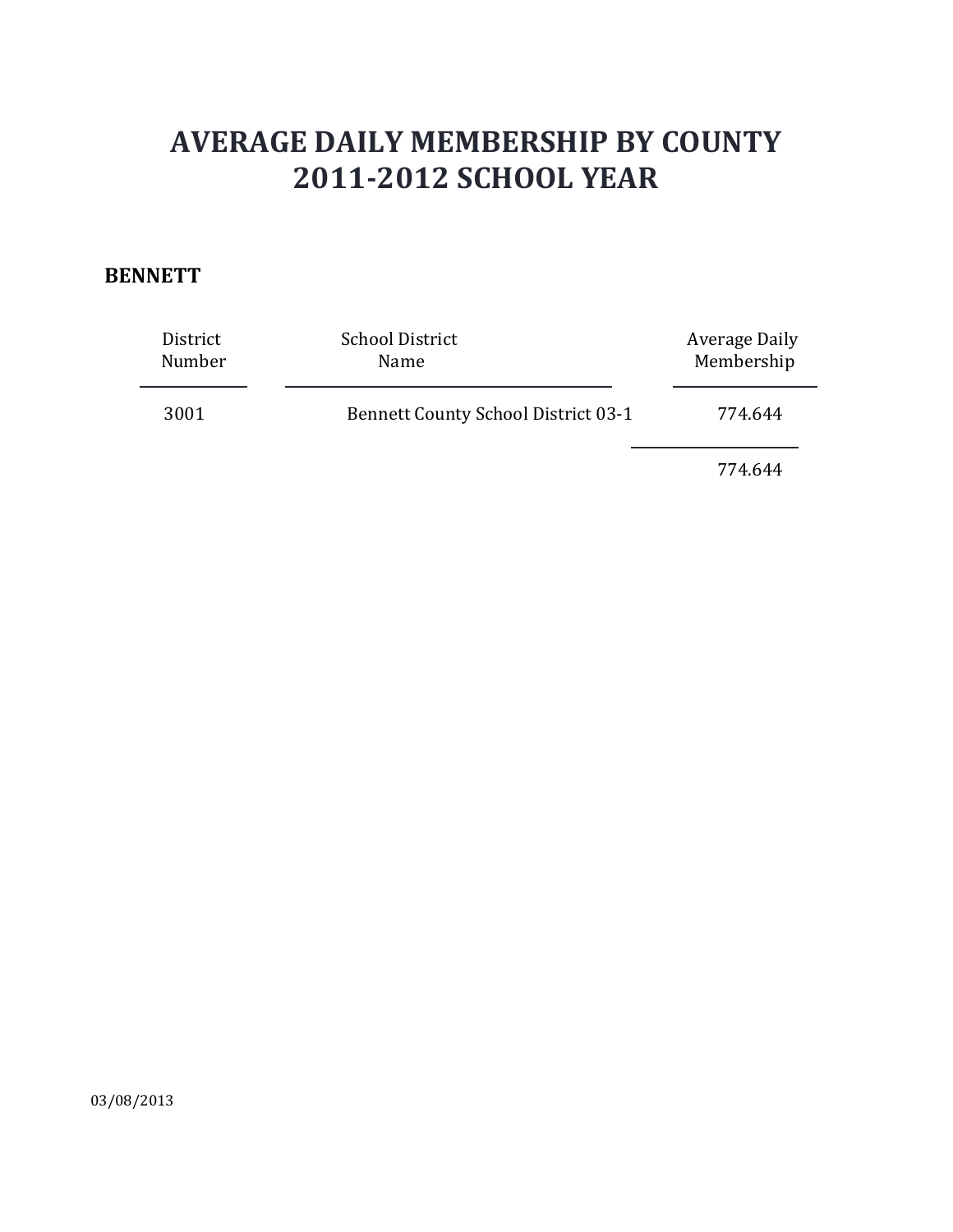#### **BON HOMME**

| District<br>Number | <b>School District</b><br>Name        | Average Daily<br>Membership |
|--------------------|---------------------------------------|-----------------------------|
| 4002               | <b>Bon Homme School District 04-2</b> | 546.102                     |
| 4001               | Avon School District 04-1             | 201.246                     |
| 4003               | Scotland School District 04-3         | 268.452                     |
| 33005              | Tripp-Delmont School District 33-5    | 7.000                       |
|                    |                                       |                             |

1,022.799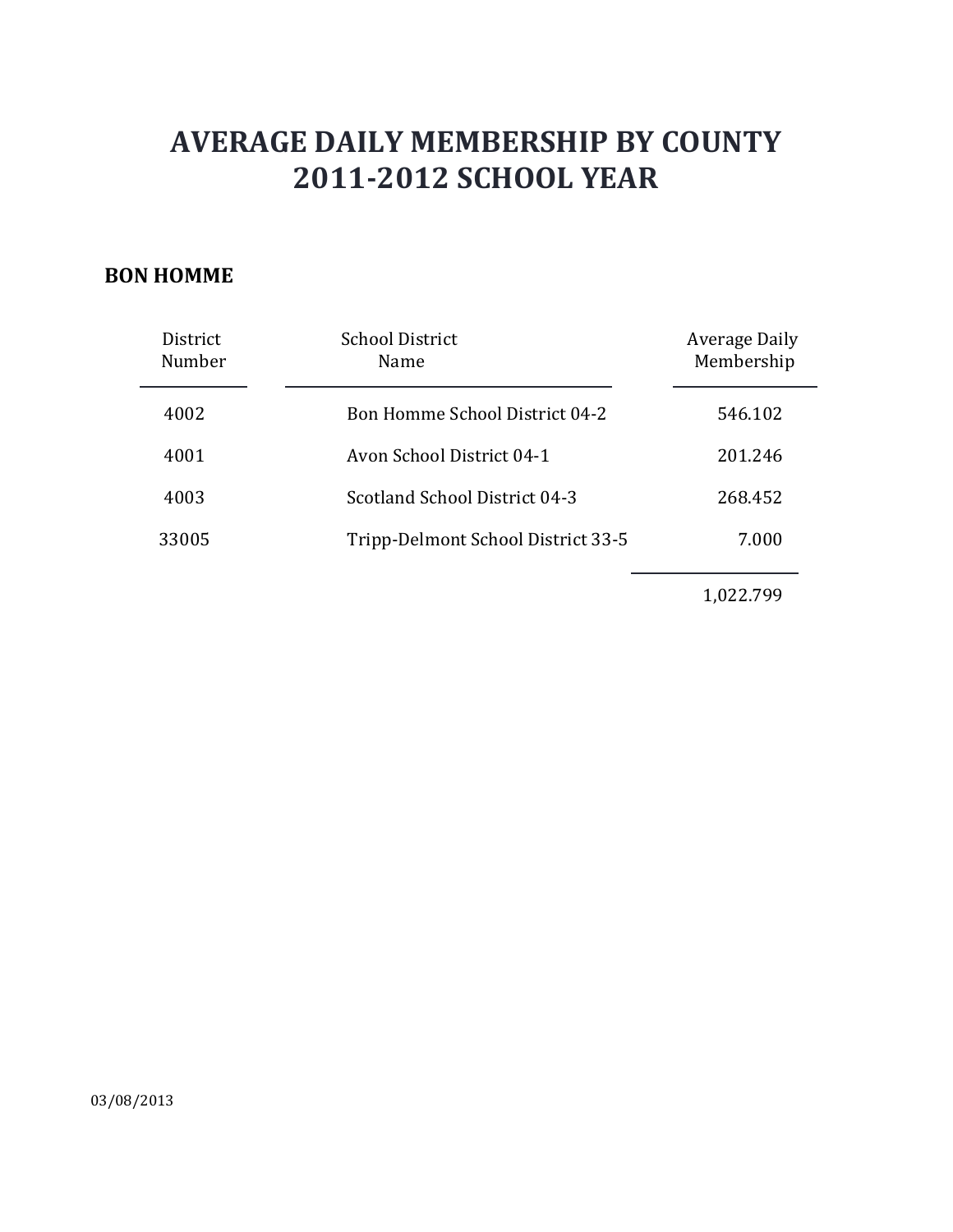### **BROOKINGS**

| District<br>Number | <b>School District</b><br>Name     | Average Daily<br>Membership |
|--------------------|------------------------------------|-----------------------------|
| 5003               | Elkton School District 05-3        | 257.158                     |
| 38001              | Arlington School District 38-1     | 23,000                      |
| 5005               | Sioux Valley School District 05-5  | 584.035                     |
| 5001               | Brookings School District 05-1     | 3,019.634                   |
| 28002              | Estelline School District 28-2     | 1.000                       |
| 5006               | Deubrook Area School District 05-6 | 255.471                     |
|                    |                                    |                             |

4,140.299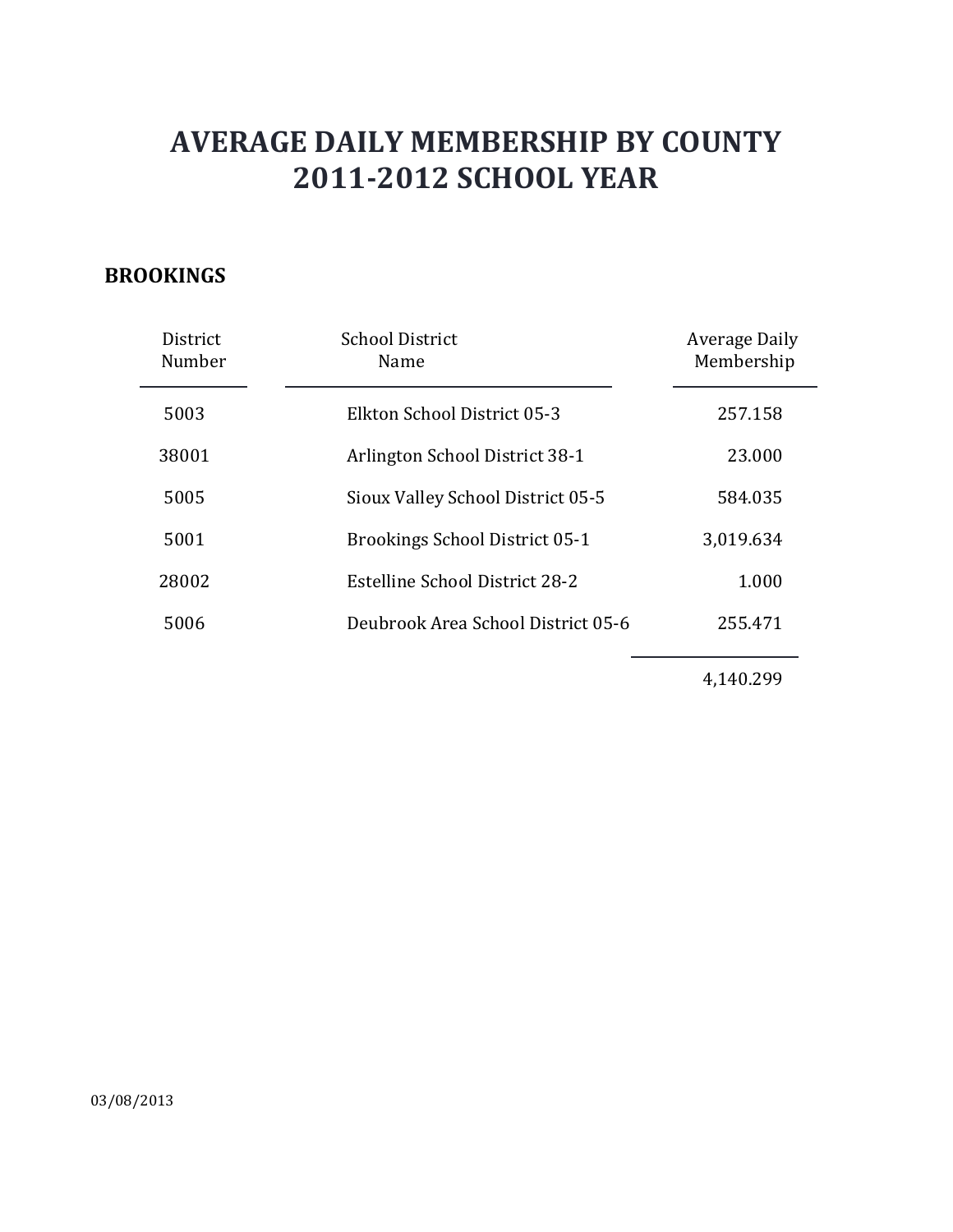#### **BROWN**

| District<br>Number | <b>School District</b><br>Name         | Average Daily<br>Membership |
|--------------------|----------------------------------------|-----------------------------|
| 56007              | Northwestern Area School District 56-7 | 0.000                       |
| 6006               | Groton Area School District 06-6       | 573.354                     |
| 6001               | Aberdeen School District 06-1          | 4,784.822                   |
| 6002               | Frederick Area School District 06-2    | 188.771                     |
| 6005               | Warner School District 06-5            | 266.564                     |
| 45005              | Langford Area School District 45-5     | 27.000                      |
| 45004              | Britton-Hecla School District 45-4     | 20.056                      |

5,860.567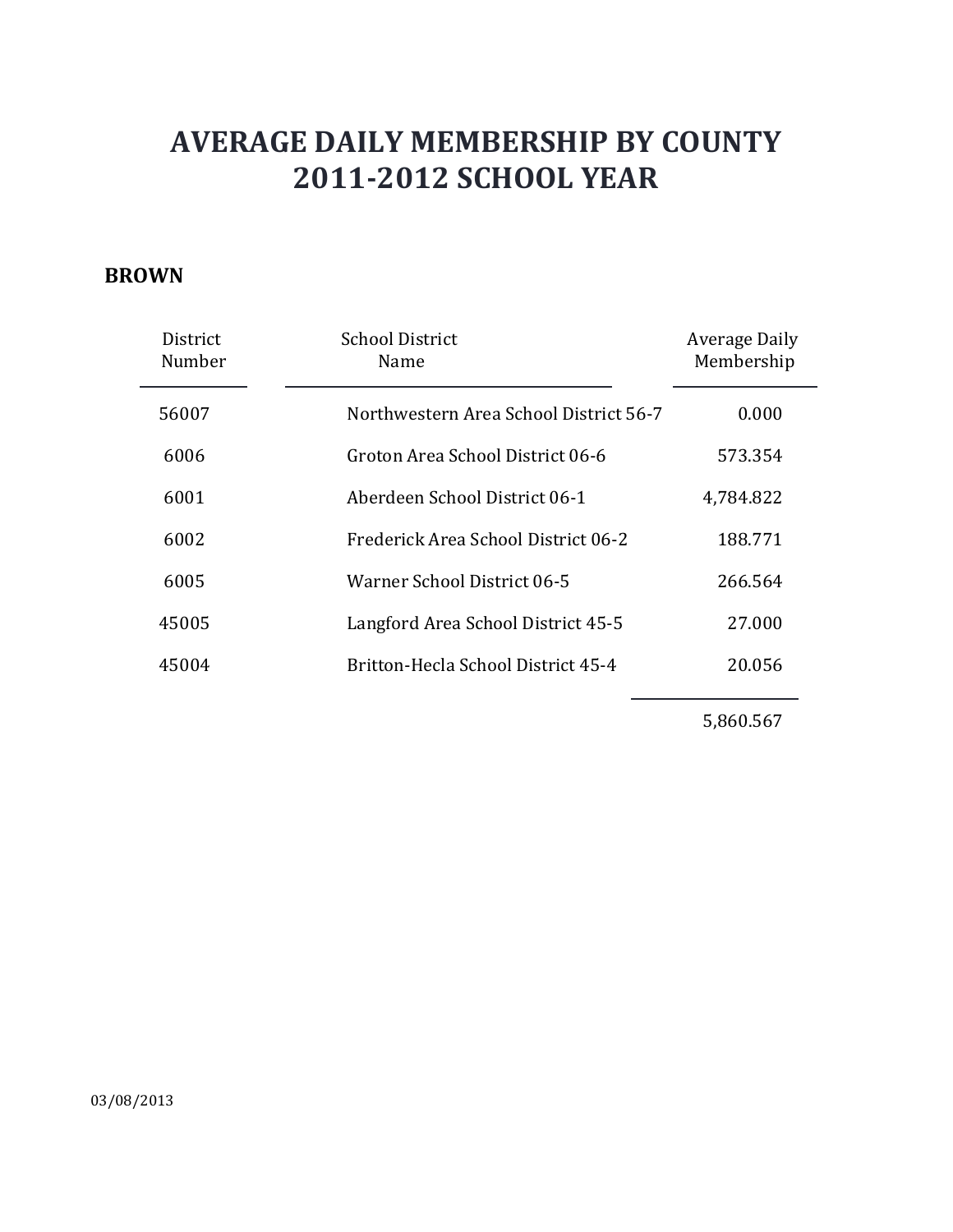### **BRULE**

| <b>District</b><br>Number | School District<br>Name                 | Average Daily<br>Membership |
|---------------------------|-----------------------------------------|-----------------------------|
| 11005                     | Platte-Geddes School District 11-5      | 35.349                      |
| 7002                      | Kimball School District 07-2            | 262.821                     |
| 36002                     | Wessington Springs School District 36-2 | 0.000                       |
| 7001                      | Chamberlain School District 07-1        | 971.738                     |
| 1003                      | White Lake School District 01-3         | 0.000                       |

1,269.908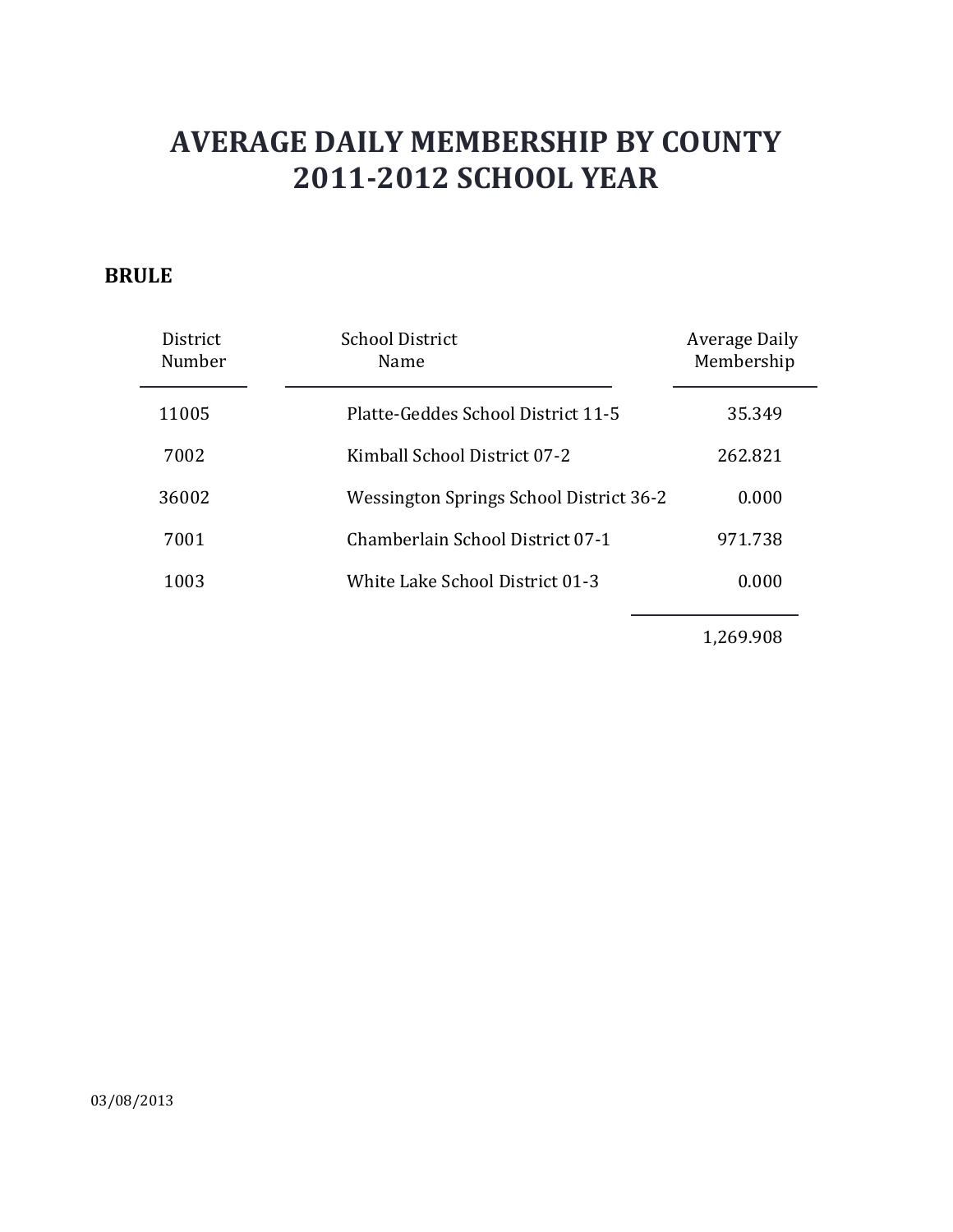### **BUFFALO**

| District<br>Number | <b>School District</b><br>Name          | Average Daily<br>Membership |
|--------------------|-----------------------------------------|-----------------------------|
| 36002              | Wessington Springs School District 36-2 | 7.470                       |
| 7002               | Kimball School District 07-2            | 5.000                       |
| 29004              | Miller School District 29-4             | 0.000                       |
| 7001               | Chamberlain School District 07-1        | 402.297                     |
|                    |                                         |                             |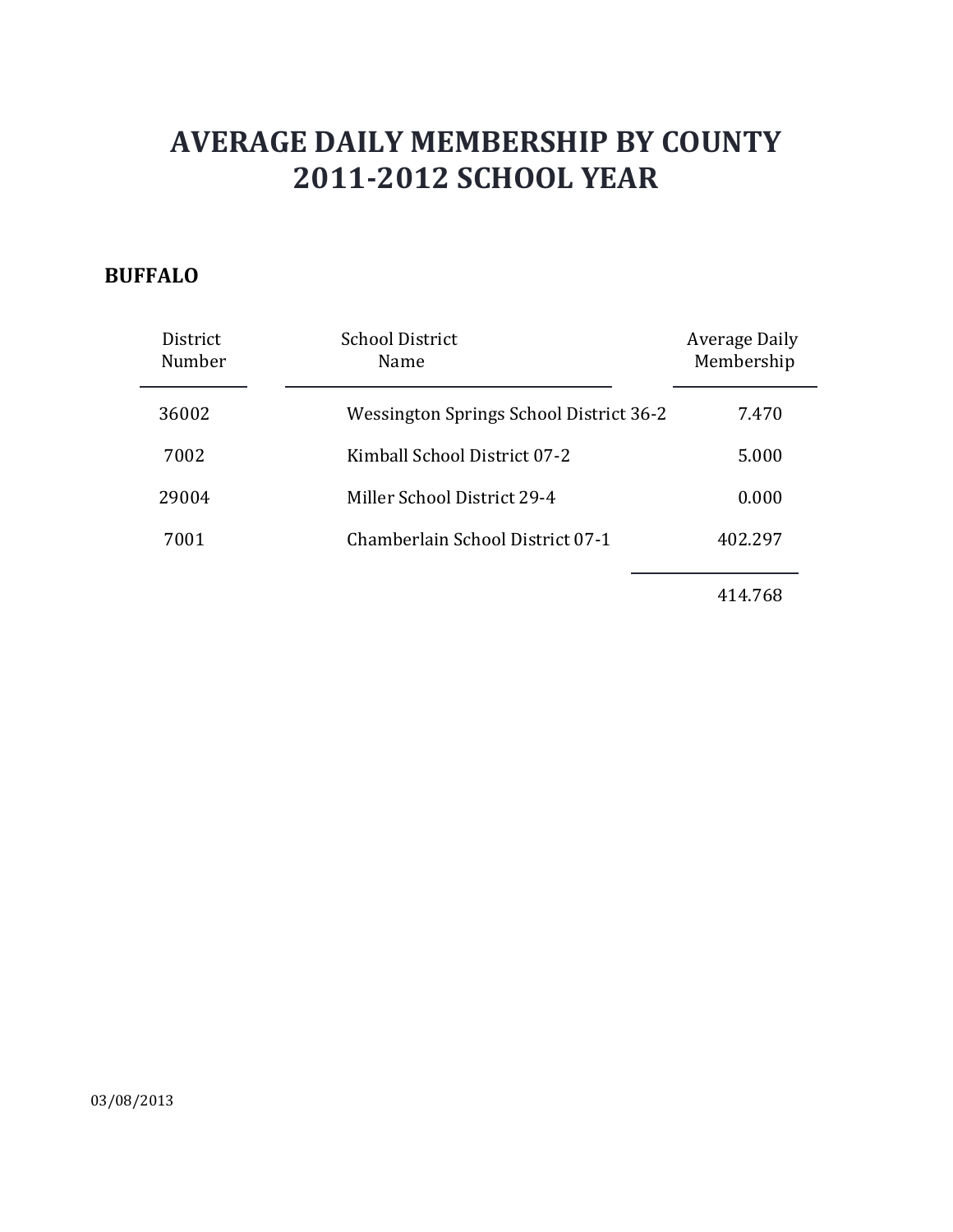### **BUTTE**

| District<br>Number | <b>School District</b><br>Name     | <b>Average Daily</b><br>Membership |
|--------------------|------------------------------------|------------------------------------|
| 9001               | Belle Fourche School District 09-1 | 1,390.470                          |
| 9002               | Newell School District 09-2        | 398.691                            |
| 40002              | Spearfish School District 40-2     | 0.000                              |
|                    |                                    |                                    |

1,789.161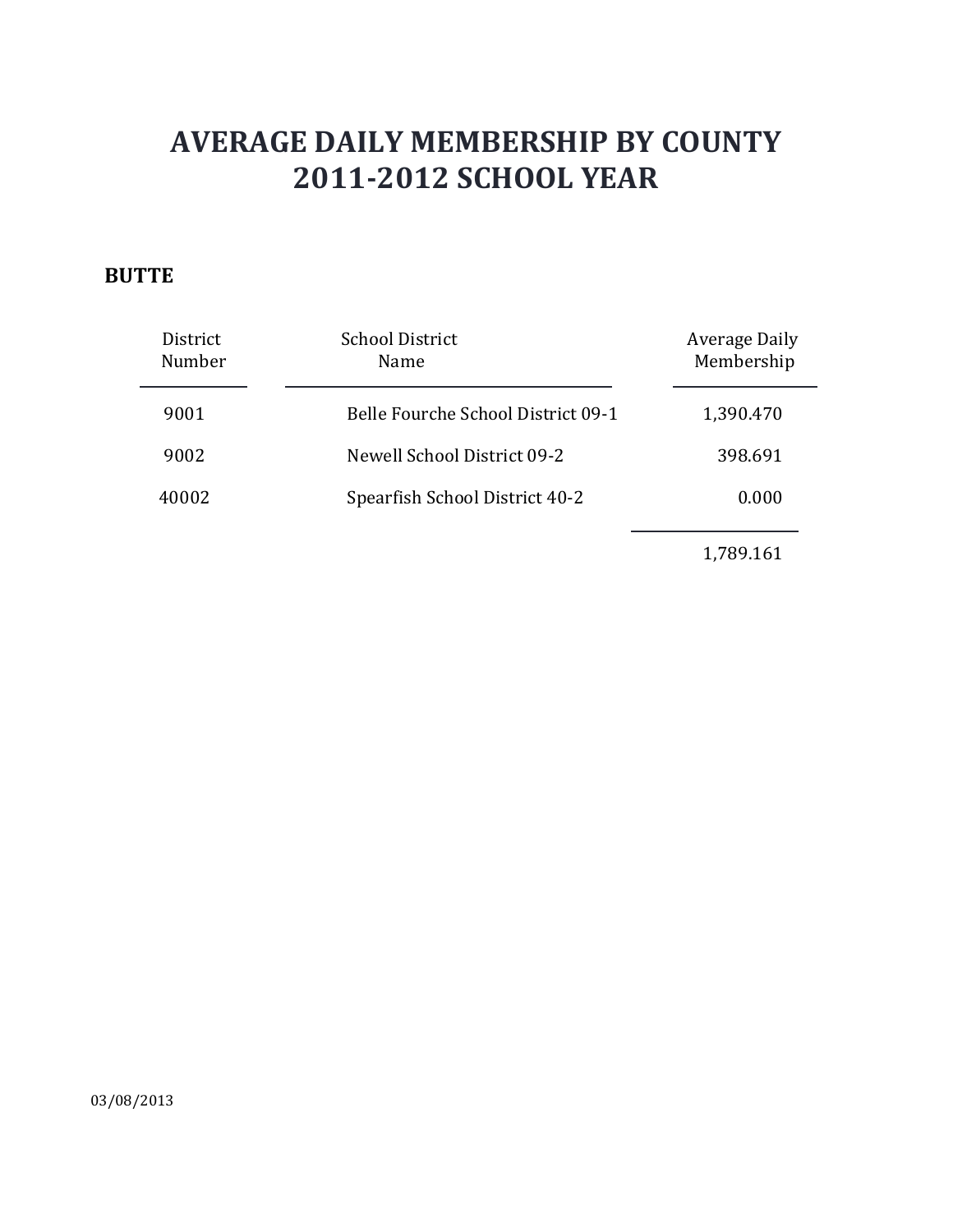### **CAMPBELL**

| <b>District</b><br>Number | School District<br>Name               | <b>Average Daily</b><br>Membership |
|---------------------------|---------------------------------------|------------------------------------|
| 22001                     | <b>Bowdle School District 22-1</b>    | 0.000                              |
| 62006                     | Mobridge-Pollock School District 62-6 | 32.197                             |
| 44001                     | Eureka School District 44-1           | 4.000                              |
| 10001                     | Herreid School District 10-1          | 97.605                             |
| 62005                     | Selby Area School District 62-5       | 3.000                              |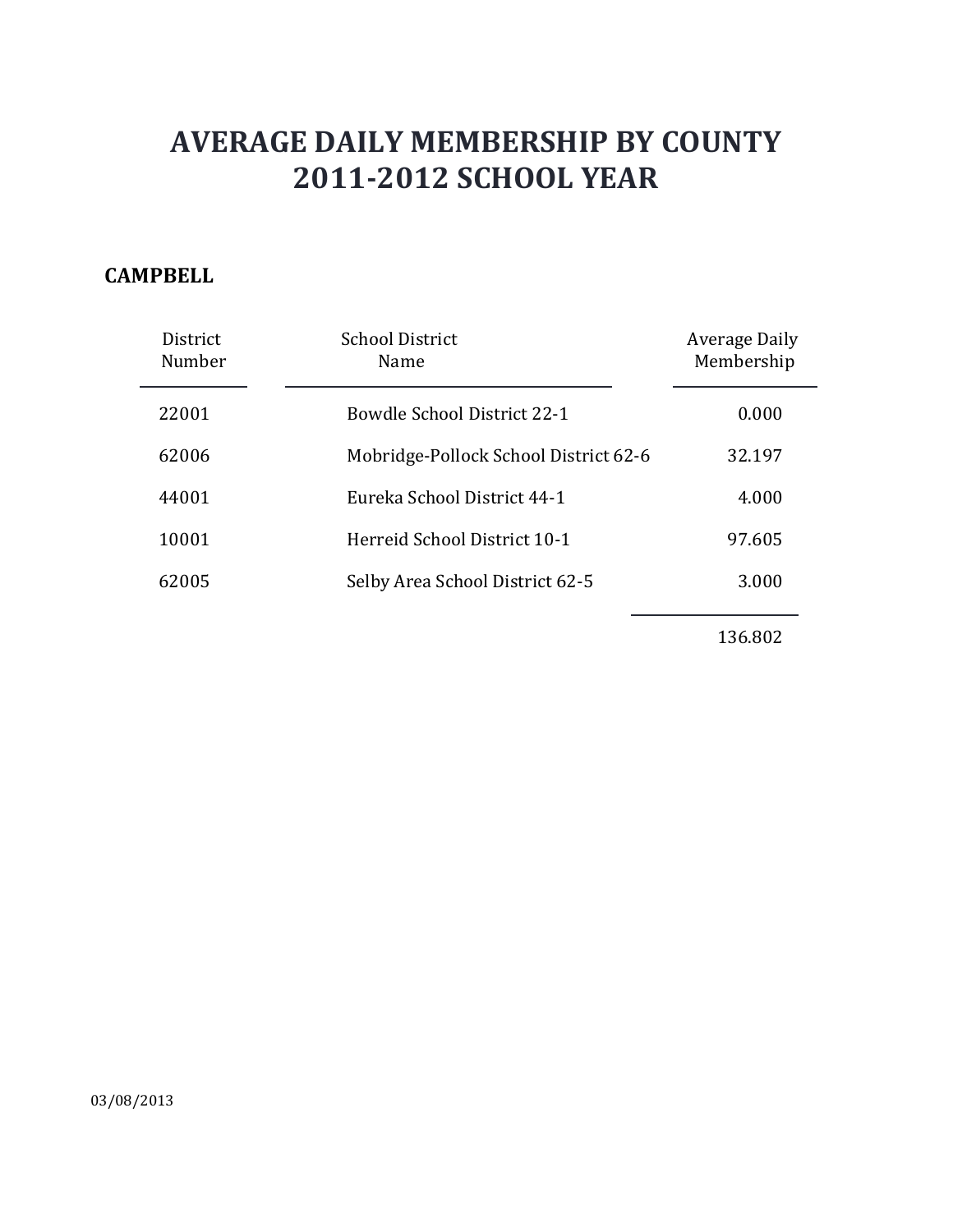### **CHARLES MIX**

| District<br>Number | <b>School District</b><br>Name               | Average Daily<br>Membership |
|--------------------|----------------------------------------------|-----------------------------|
| 33005              | Tripp-Delmont School District 33-5           | 5.000                       |
| 4001               | Avon School District 04-1                    | 16.395                      |
| 21001              | Armour School District 21-1                  | 0.000                       |
| 11005              | Platte-Geddes School District 11-5           | 509.699                     |
| 11001              | <b>Andes Central School District 11-1</b>    | 474.672                     |
| 11004              | <b>Wagner Community School District 11-4</b> | 898.889                     |

1,904.655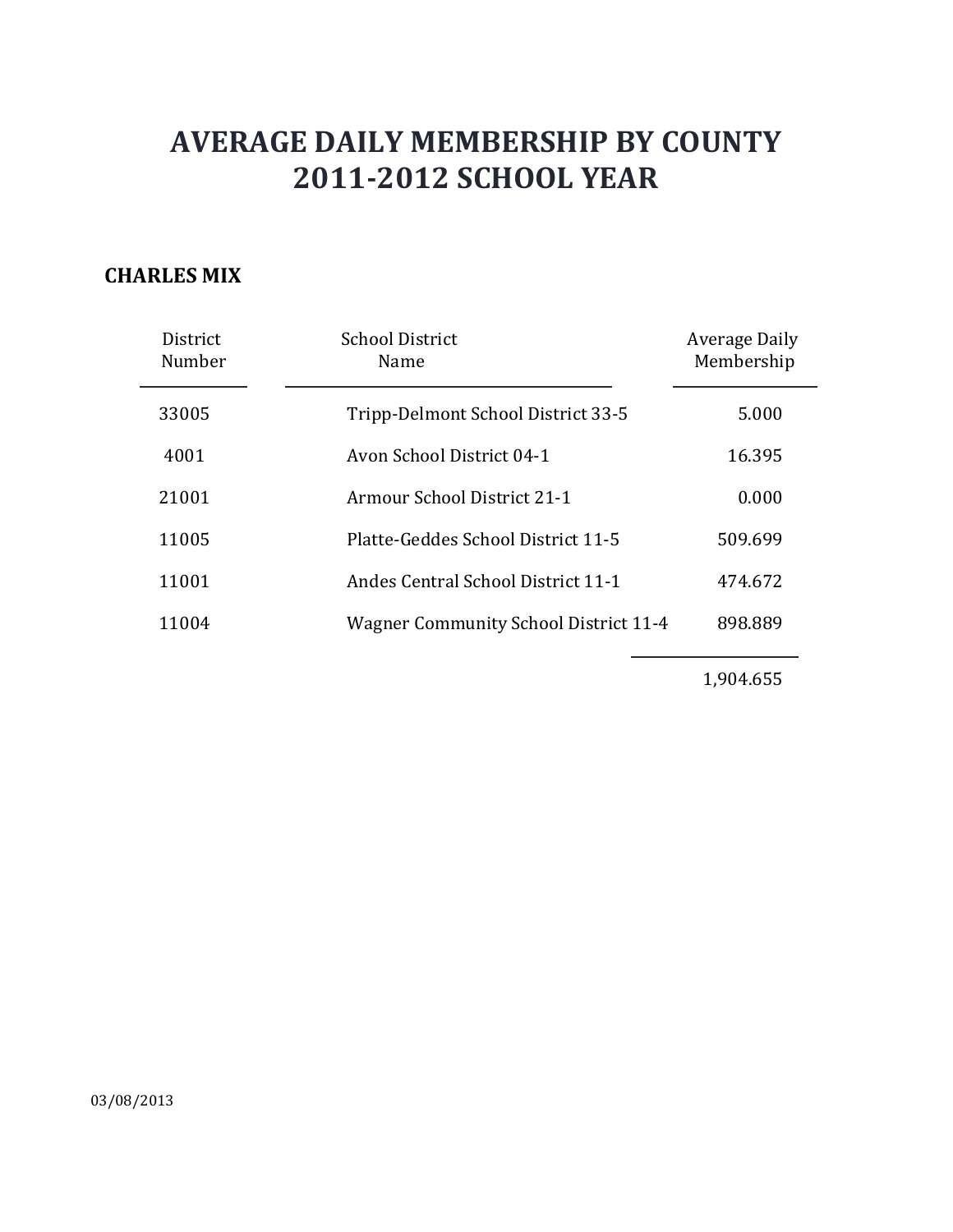### **CLARK**

| District<br>Number | <b>School District</b><br>Name    | Average Daily<br>Membership |
|--------------------|-----------------------------------|-----------------------------|
| 18005              | Webster Area School District 18-5 | 7.738                       |
| 12002              | Clark School District 12-2        | 397.357                     |
| 28003              | Hamlin School District 28-3       | 2.000                       |
| 56002              | Doland School District 56-2       | 0.000                       |
| 14002              | Henry School District 14-2        | 0.000                       |
| 12003              | Willow Lake School District 12-3  | 168.902                     |
| 38002              | De Smet School District 38-2      | 0.000                       |
| 6006               | Groton Area School District 06-6  | 0.000                       |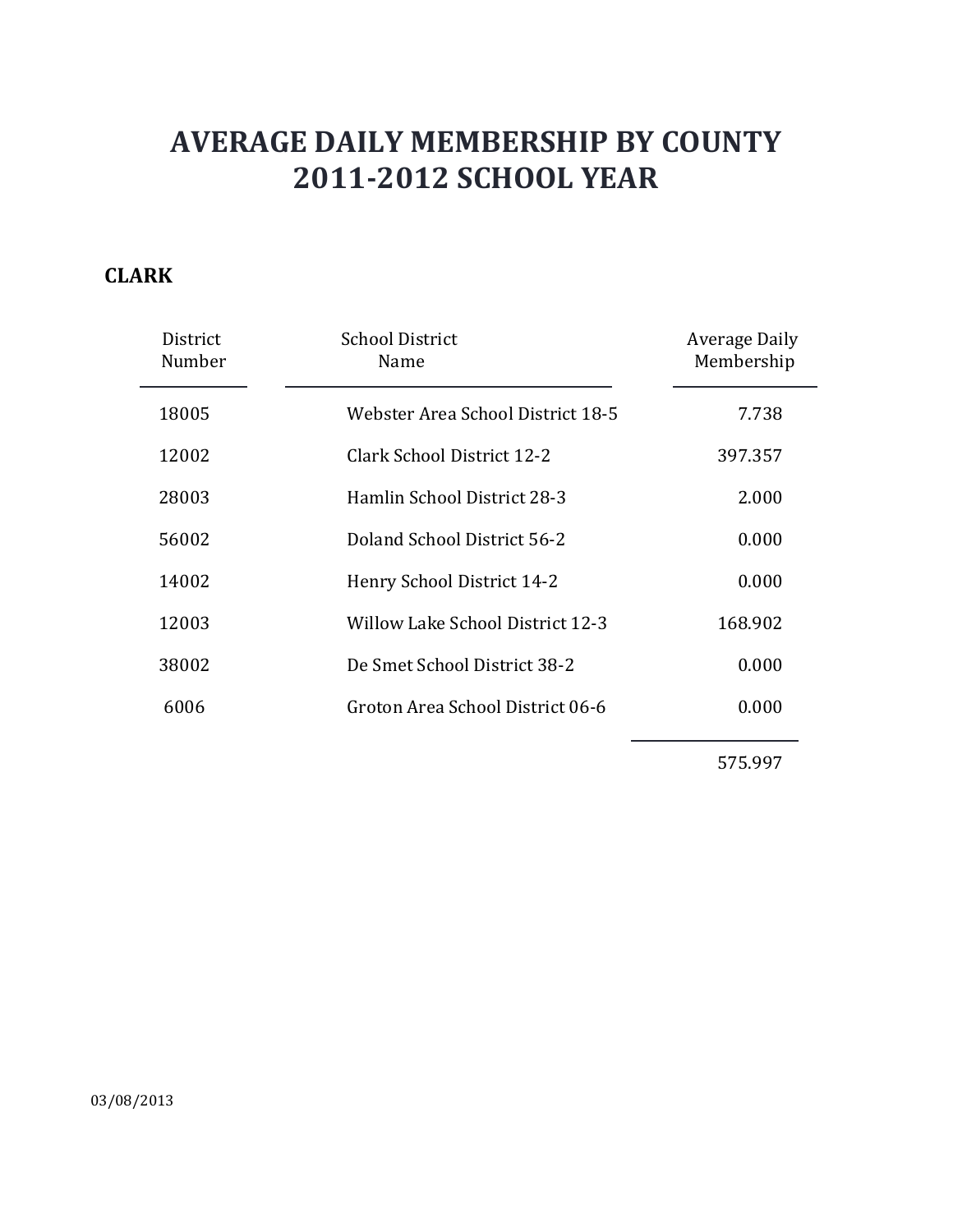### **CLAY**

| District<br>Number | School District<br>Name             | Average Daily<br>Membership |
|--------------------|-------------------------------------|-----------------------------|
| 60005              | Viborg School District 60-5         | 0.000                       |
| 13001              | Vermillion School District 13-1     | 1,334.924                   |
| 61002              | Beresford School District 61-2      | 46.474                      |
| 60001              | Centerville School District 60-1    | 21.359                      |
| 13003              | Irene-Wakonda School District 13-3  | 244.183                     |
| 63001              | Gayville-Volin School District 63-1 | 0.000                       |

1,646.940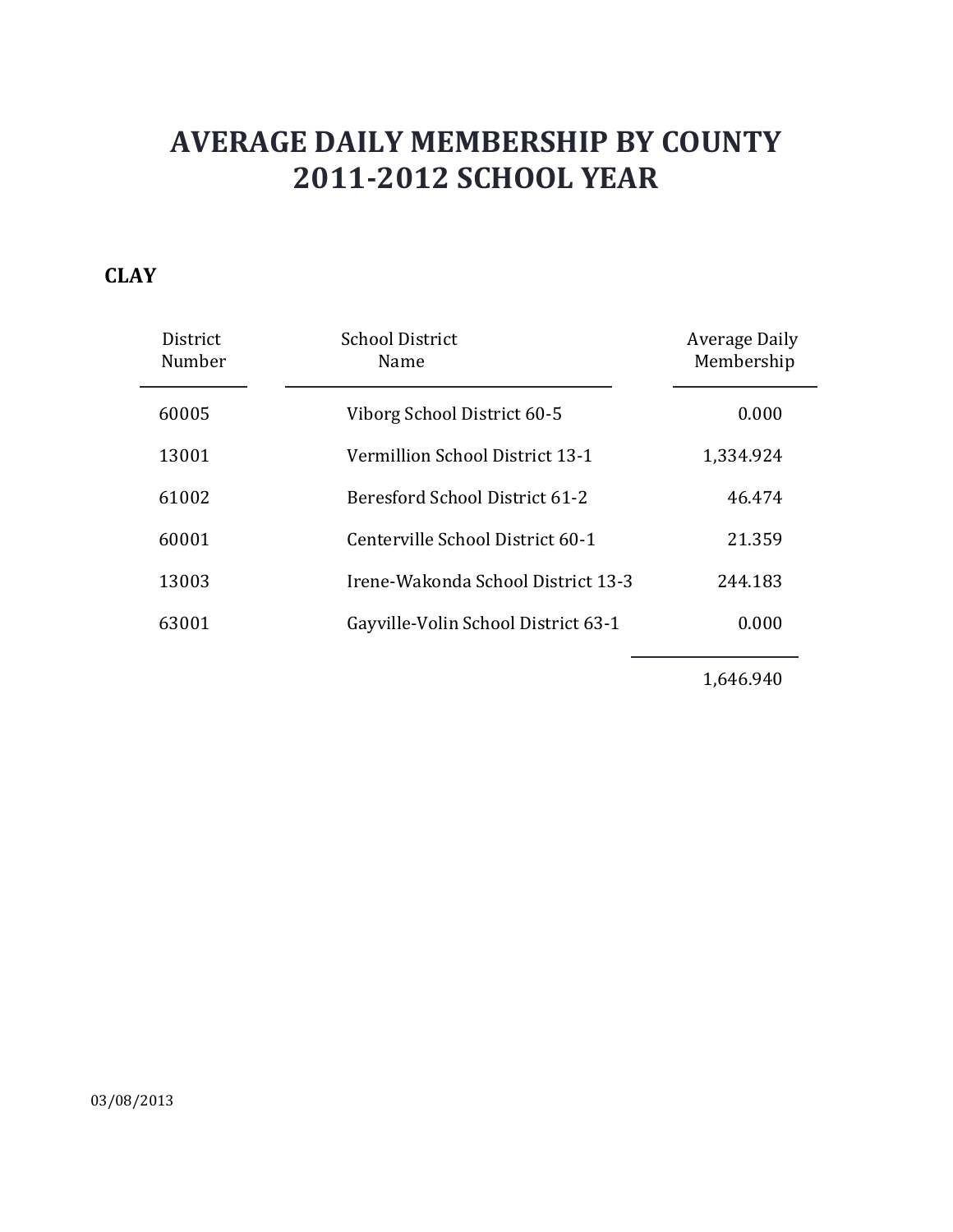### **CODINGTON**

| District<br>Number | <b>School District</b><br>Name      | Average Daily<br>Membership |
|--------------------|-------------------------------------|-----------------------------|
| 19004              | Deuel School District 19-4          | 0.988                       |
| 18005              | Webster Area School District 18-5   | 8.477                       |
| 25003              | Grant-Deuel School District 25-3    | 0.988                       |
| 14001              | Florence School District 14-1       | 158.400                     |
| 14005              | <b>Waverly School District 14-5</b> | 184.917                     |
| 14002              | Henry School District 14-2          | 117.856                     |
| 28003              | Hamlin School District 28-3         | 1.000                       |
| 14004              | Watertown School District 14-4      | 4,188.425                   |
| 28001              | Castlewood School District 28-1     | 0.000                       |
|                    |                                     |                             |

4,661.051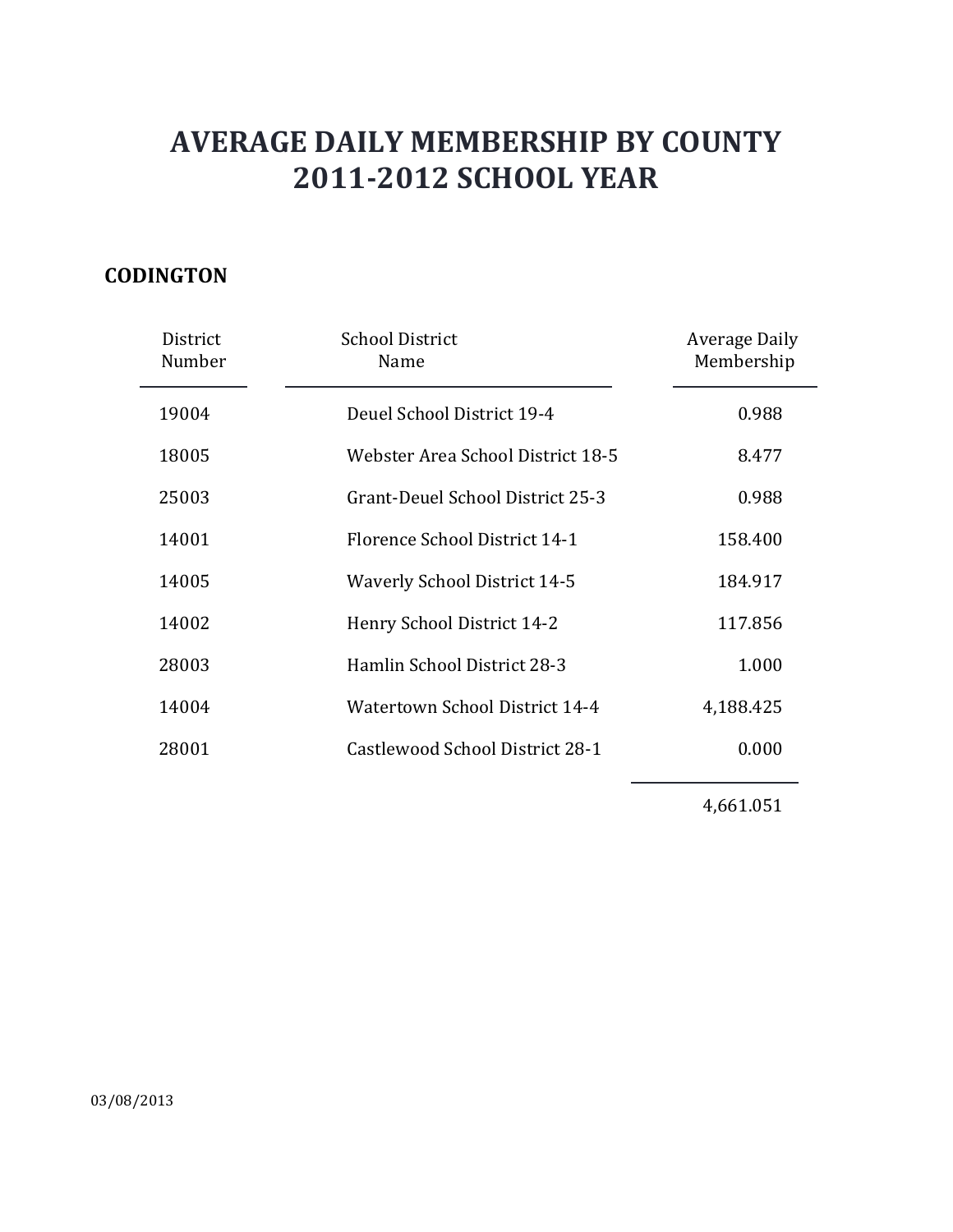### **CORSON**

| District<br>Number | <b>School District</b><br>Name   | Average Daily<br>Membership |
|--------------------|----------------------------------|-----------------------------|
| 15003              | Smee School District 15-3        | 142.023                     |
| 20003              | Timber Lake School District 20-3 | 9.000                       |
| 52004              | Lemmon School District 52-4      | 11.000                      |
| 15002              | McLaughlin School District 15-2  | 658.767                     |
| 15001              | McIntosh School District 15-1    | 103.234                     |
|                    |                                  |                             |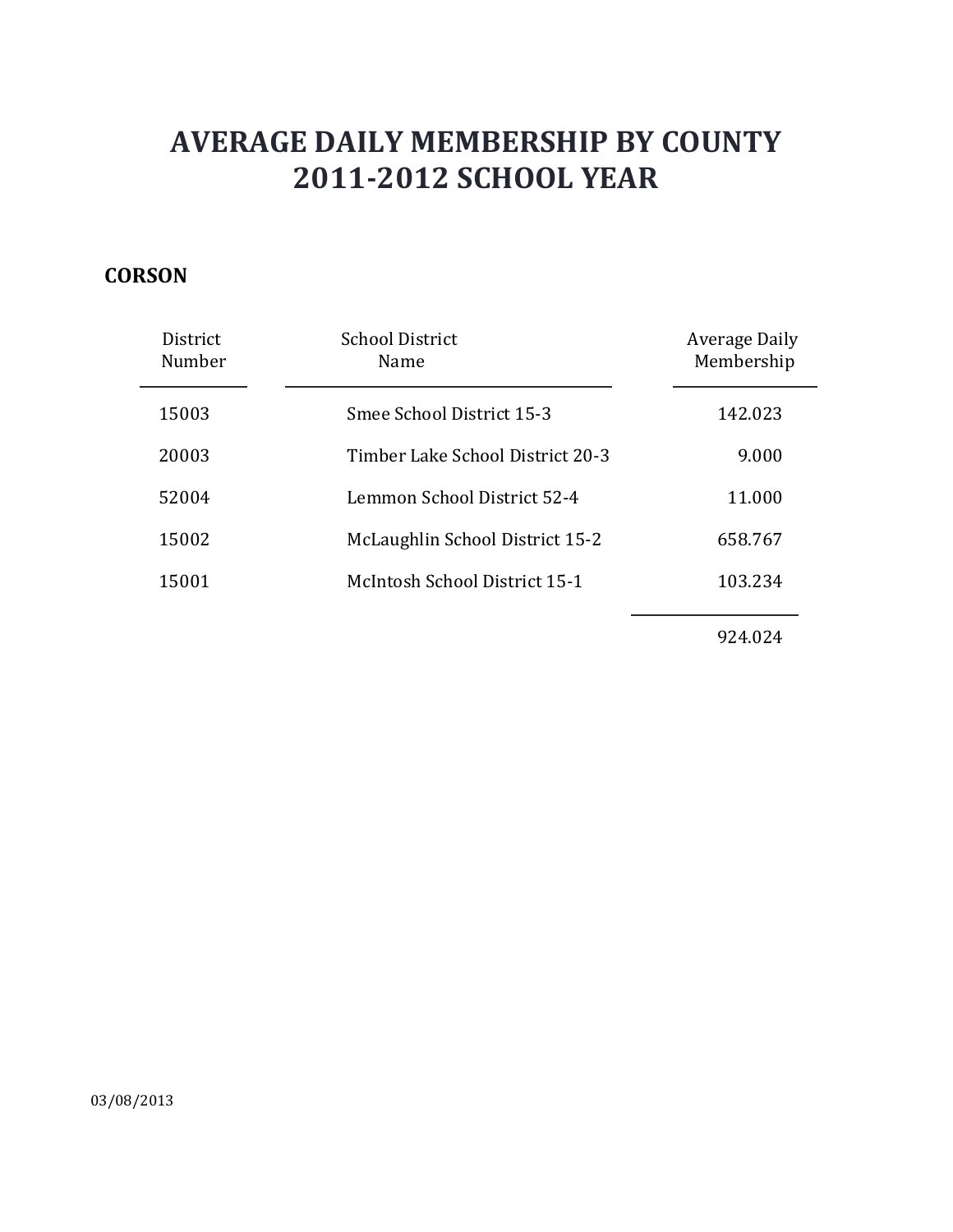### **CUSTER**

| District<br>Number | <b>School District</b><br>Name    | Average Daily<br>Membership |
|--------------------|-----------------------------------|-----------------------------|
| 23002              | Hot Springs School District 23-2  | 1.000                       |
| 16002              | Elk Mountain School District 16-2 | 22.040                      |
| 16001              | Custer School District 16-1       | 1,020.546                   |
|                    |                                   | 1,043.586                   |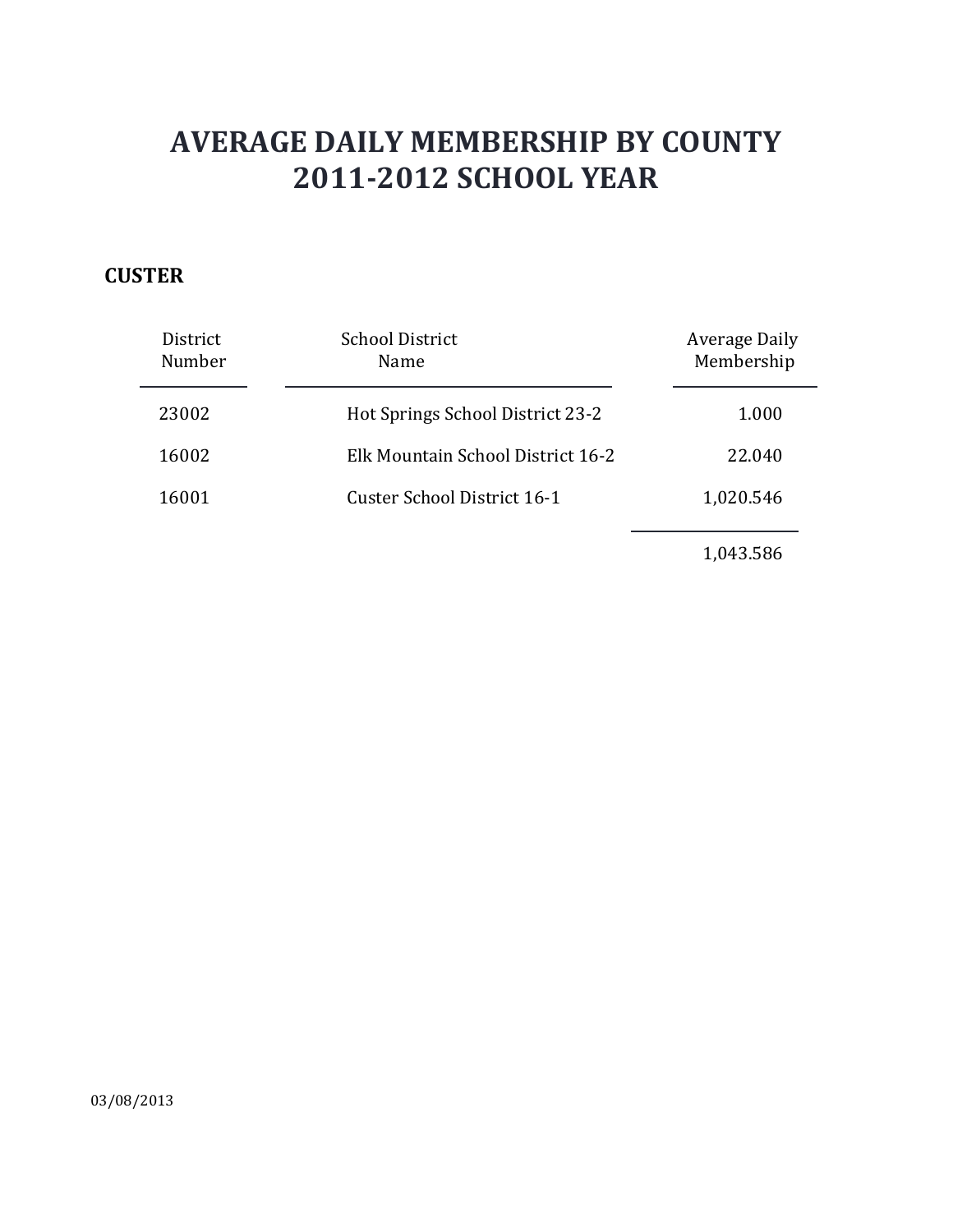### **DAVISON**

| District<br>Number | <b>School District</b><br>Name       | Average Daily<br>Membership |
|--------------------|--------------------------------------|-----------------------------|
| 33003              | Parkston School District 33-3        | 0.000                       |
| 17002              | Mitchell School District 17-2        | 2,912.239                   |
| 17001              | Ethan School District 17-1           | 163.442                     |
| 55005              | Sanborn Central School District 55-5 | 3.000                       |
| 17003              | Mount Vernon School District 17-3    | 205.957                     |
| 1002               | <b>Stickney School District 01-2</b> | 0.000                       |
| 1001               | Plankinton School District 01-1      | 0.000                       |

3,284.638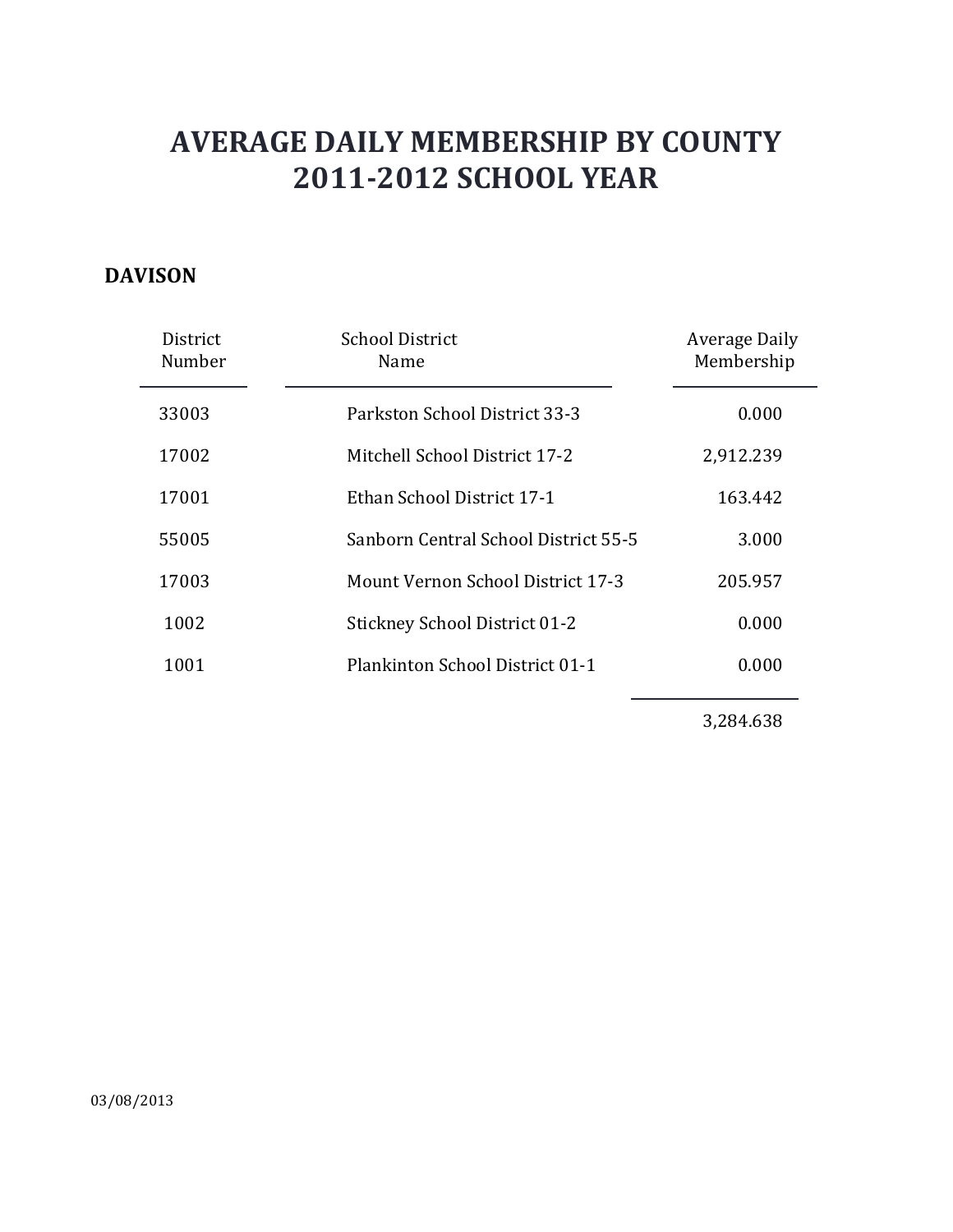### **DAY**

| District<br>Number | <b>School District</b><br>Name      | Average Daily<br>Membership |
|--------------------|-------------------------------------|-----------------------------|
| 45005              | Langford Area School District 45-5  | 38.994                      |
| 14001              | Florence School District 14-1       | 3.000                       |
| 14005              | <b>Waverly School District 14-5</b> | 0.000                       |
| 6006               | Groton Area School District 06-6    | 58.419                      |
| 18003              | <b>Waubay School District 18-3</b>  | 214.382                     |
| 18005              | Webster Area School District 18-5   | 498.843                     |
|                    |                                     |                             |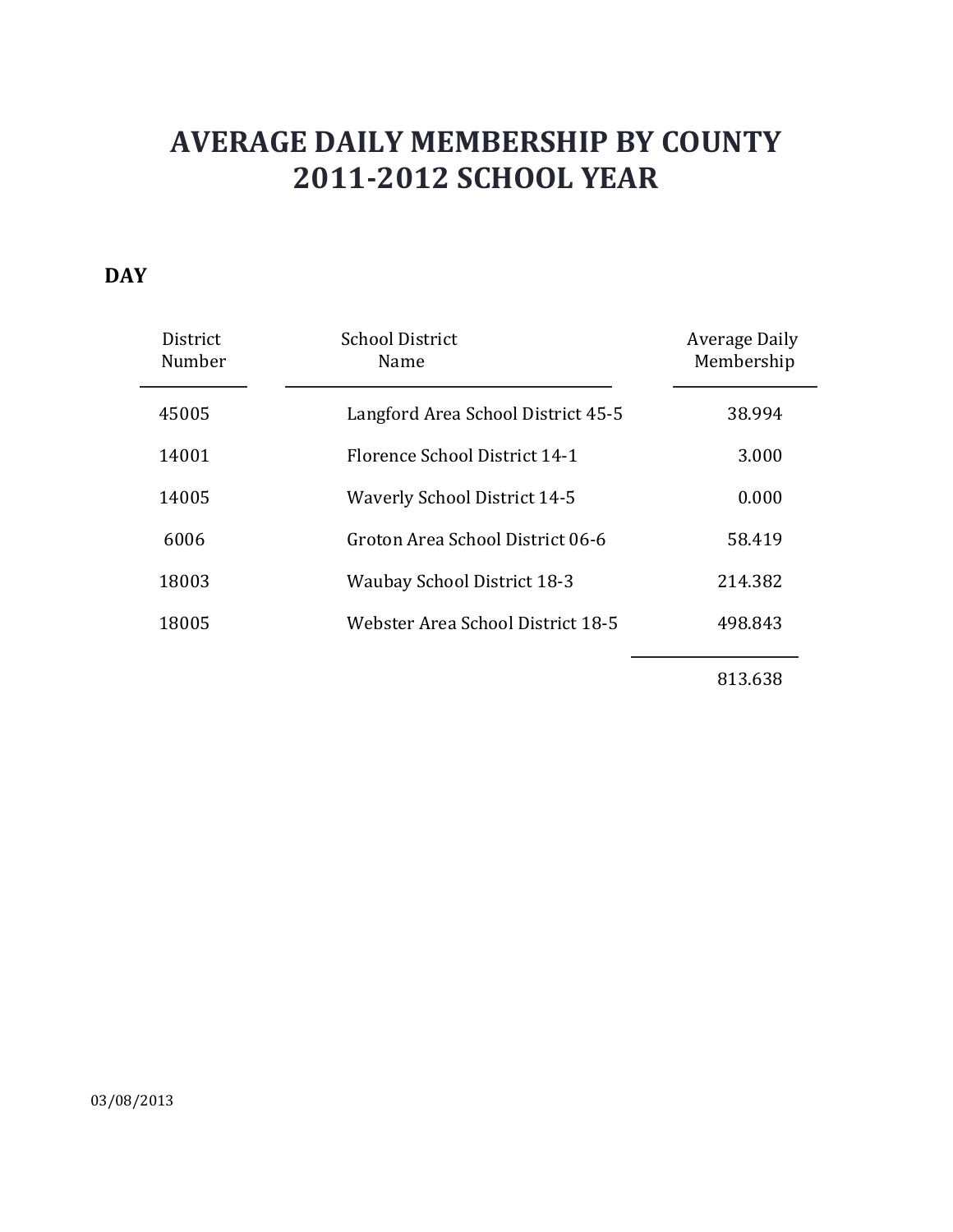### **DEUEL**

| District<br>Number | <b>School District</b><br>Name        | Average Daily<br>Membership |
|--------------------|---------------------------------------|-----------------------------|
| 19004              | Deuel School District 19-4            | 536.543                     |
| 5006               | Deubrook Area School District 05-6    | 90.971                      |
| 25003              | Grant-Deuel School District 25-3      | 2.000                       |
| 14005              | <b>Waverly School District 14-5</b>   | 0.000                       |
| 28001              | Castlewood School District 28-1       | 0.000                       |
| 14004              | Watertown School District 14-4        | 0.626                       |
| 28002              | <b>Estelline School District 28-2</b> | 0.000                       |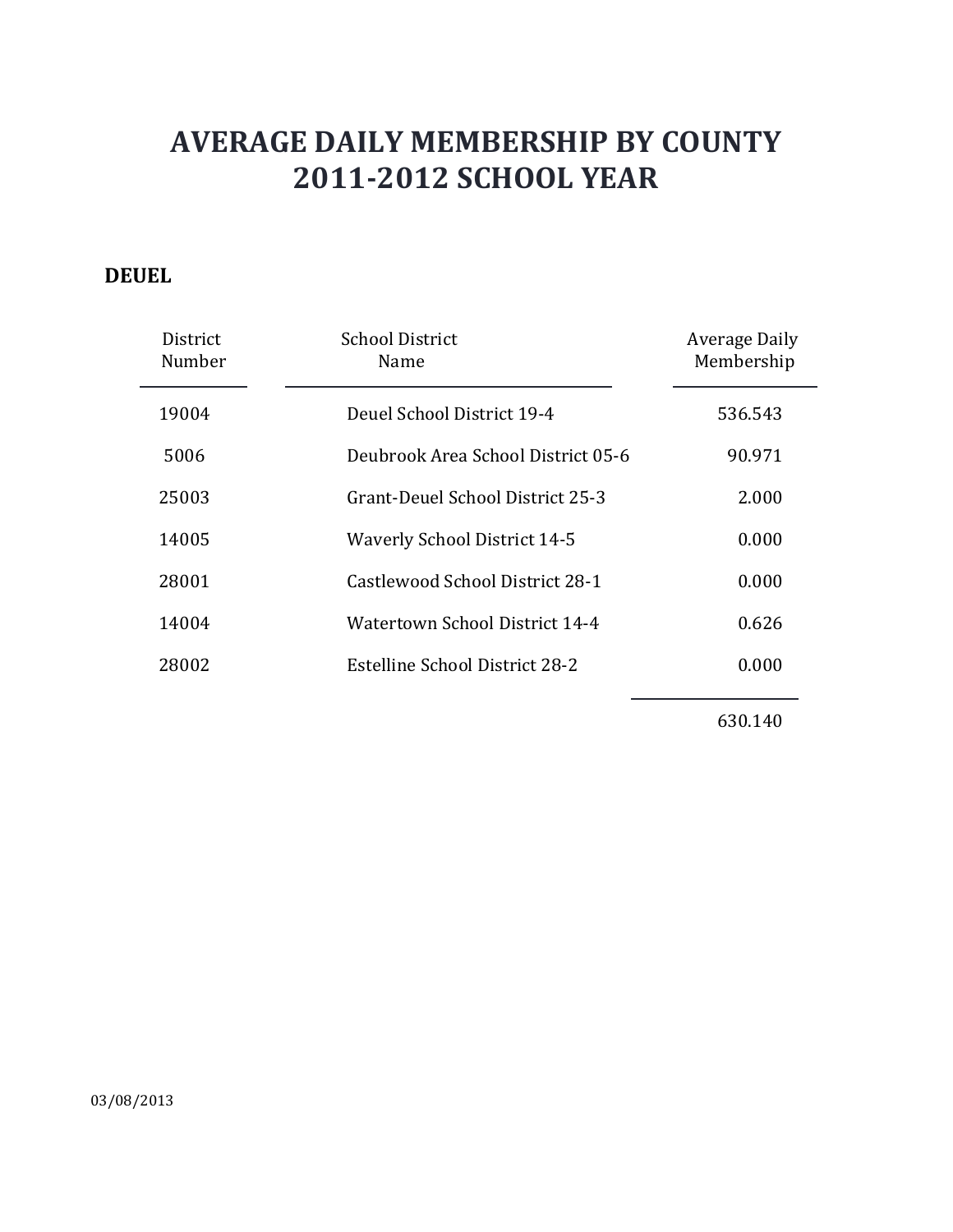#### **DEWEY**

| District<br>Number | <b>School District</b><br>Name   | Average Daily<br>Membership |
|--------------------|----------------------------------|-----------------------------|
| 64002              | Dupree School District 64-2      | 5.000                       |
| 20001              | Eagle Butte School District 20-1 | 1,319.195                   |
| 20003              | Timber Lake School District 20-3 | 271.072                     |
|                    |                                  | 1,595.267                   |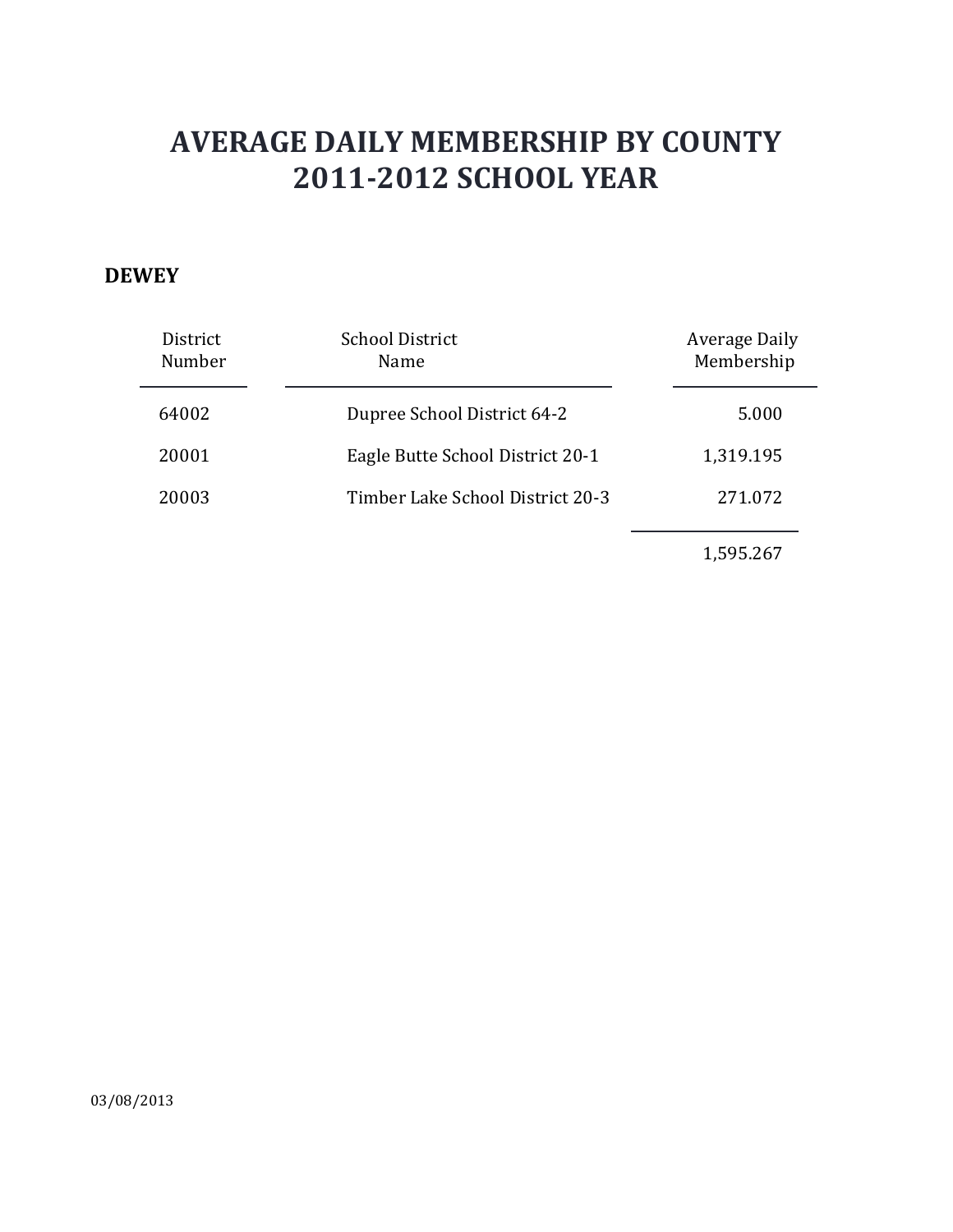### **DOUGLAS**

| District<br>Number | <b>School District</b><br>Name     | <b>Average Daily</b><br>Membership |
|--------------------|------------------------------------|------------------------------------|
| 33003              | Parkston School District 33-3      | 0.000                              |
| 33005              | Tripp-Delmont School District 33-5 | 29.127                             |
| 21001              | Armour School District 21-1        | 170.902                            |
| 21002              | Corsica School District 21-2       | 222.410                            |
| 11005              | Platte-Geddes School District 11-5 | 7.000                              |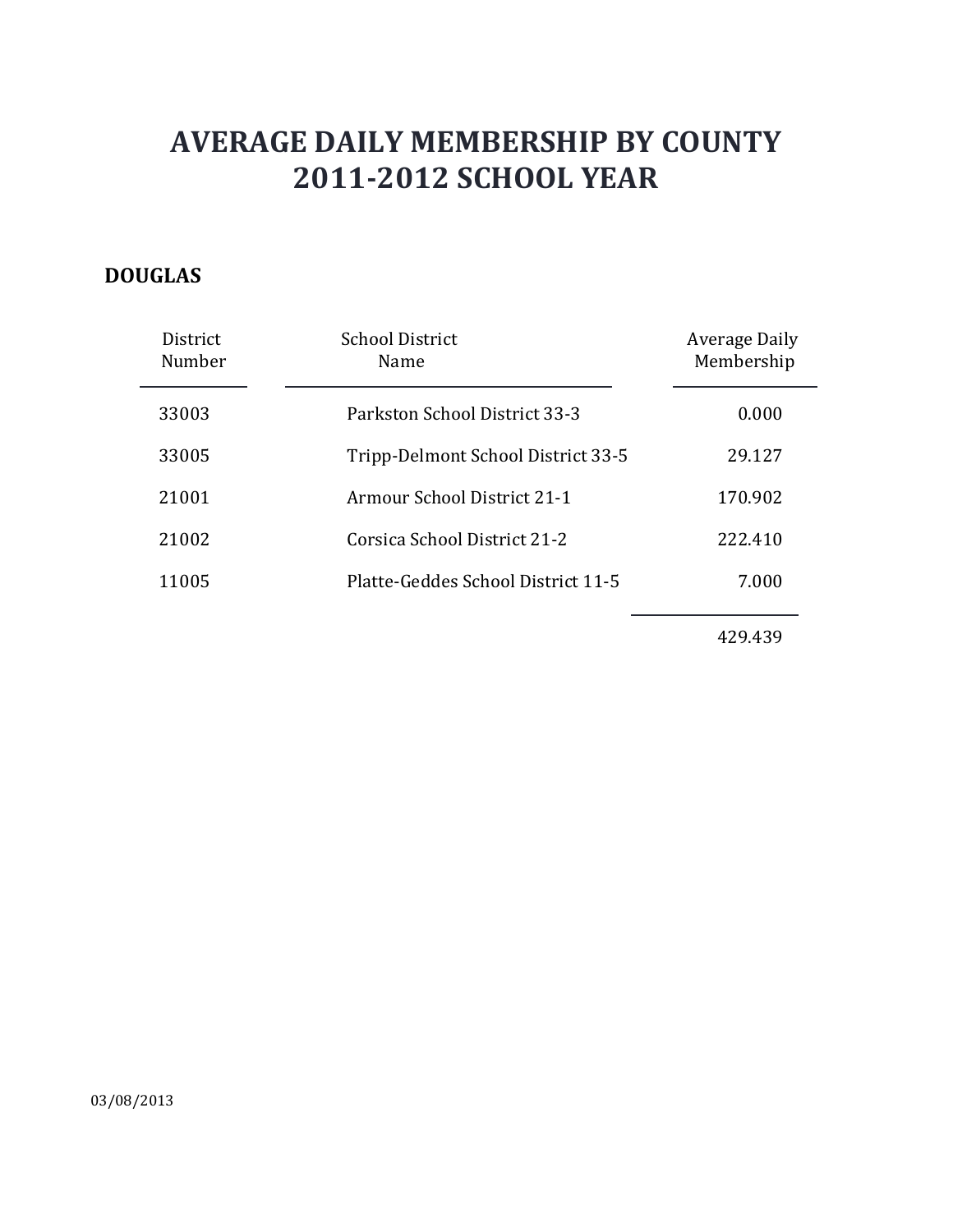#### **EDMUNDS**

| District<br>Number | <b>School District</b><br>Name         | Average Daily<br>Membership |
|--------------------|----------------------------------------|-----------------------------|
| 56007              | Northwestern Area School District 56-7 | 0.000                       |
| 6005               | Warner School District 06-5            | 0.000                       |
| 22006              | Ipswich Public School District 22-6    | 428.704                     |
| 22005              | Edmunds Central School District 22-5   | 156.528                     |
| 22001              | <b>Bowdle School District 22-1</b>     | 120.832                     |
| 53002              | Hoven School District 53-2             | 1.000                       |
|                    |                                        |                             |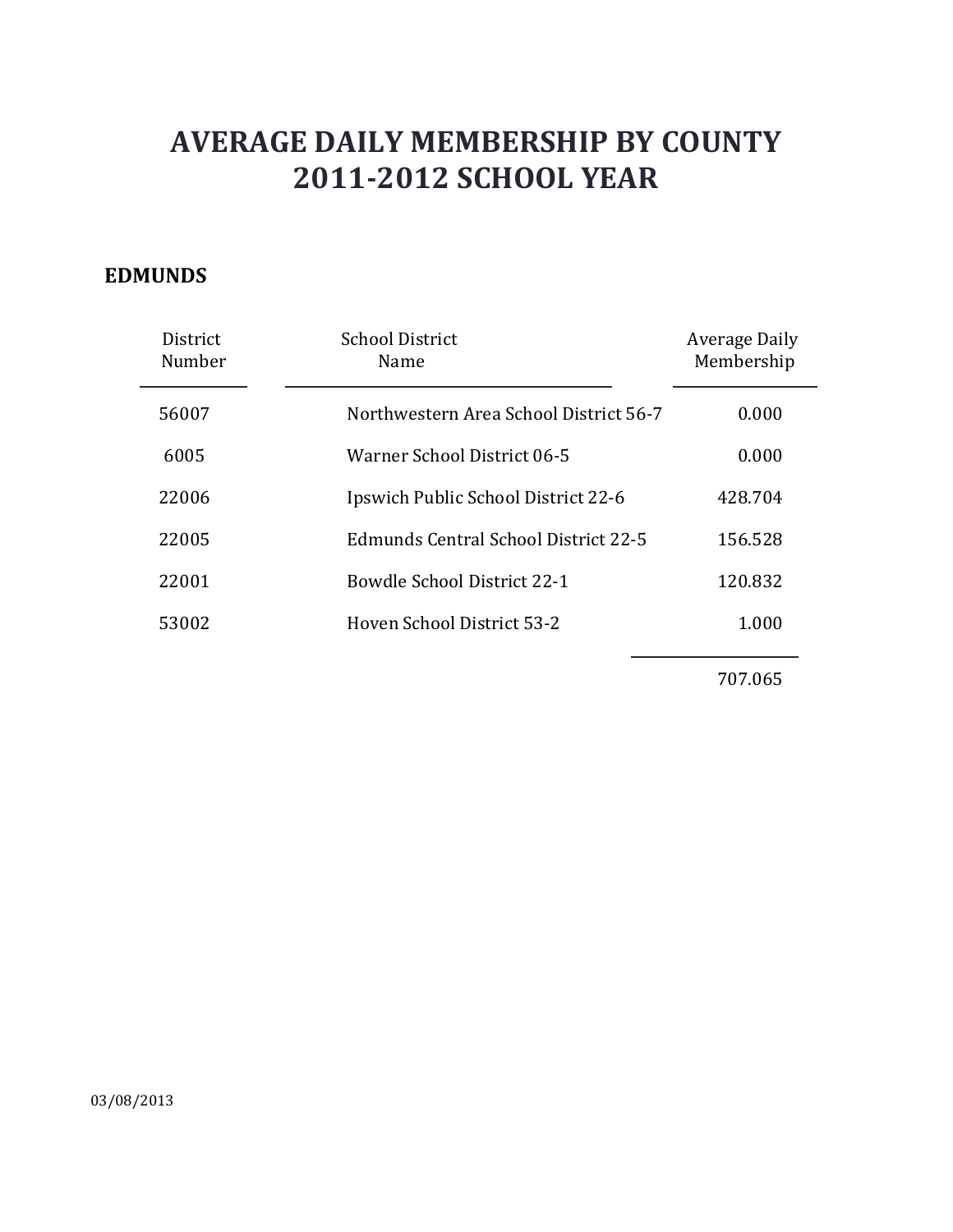#### **FALL RIVER**

| District<br>Number | <b>School District</b><br>Name       | Average Daily<br>Membership |
|--------------------|--------------------------------------|-----------------------------|
| 23003              | <b>Oelrichs School District 23-3</b> | 35.723                      |
| 23002              | Hot Springs School District 23-2     | 860.045                     |
| 23001              | Edgemont School District 23-1        | 169.407                     |
|                    |                                      |                             |

1,065.174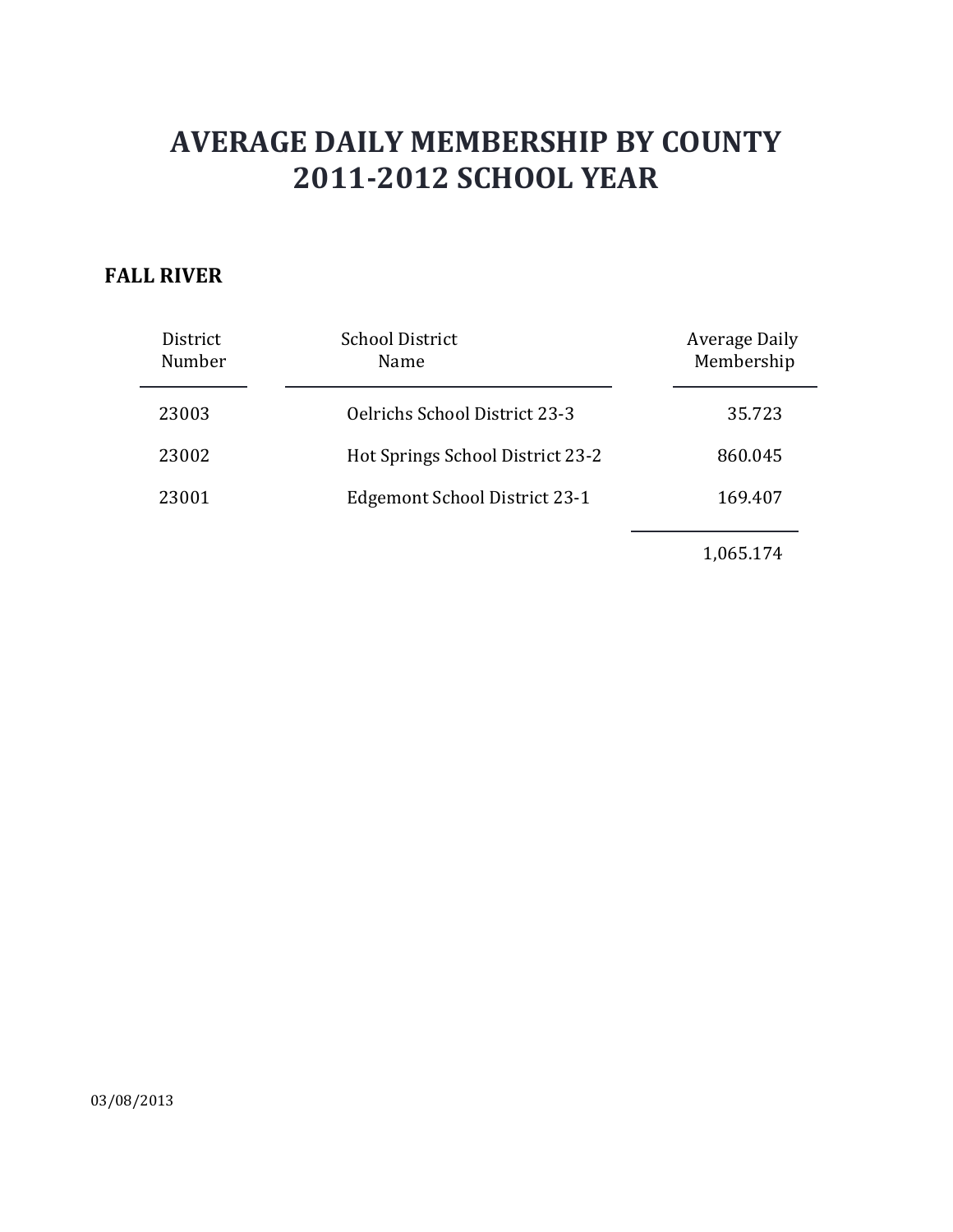### **FAULK**

| District<br>Number | <b>School District</b><br>Name             | Average Daily<br>Membership |
|--------------------|--------------------------------------------|-----------------------------|
| 24004              | <b>Faulkton Area Schools District 24-4</b> | 300.739                     |
| 22006              | Ipswich Public School District 22-6        | 1.000                       |
| 56007              | Northwestern Area School District 56-7     | 0.400                       |
| 56004              | Redfield School District 56-4              | 0.000                       |
| 22005              | Edmunds Central School District 22-5       | 0.000                       |
| 53002              | Hoven School District 53-2                 | 1.000                       |
|                    |                                            |                             |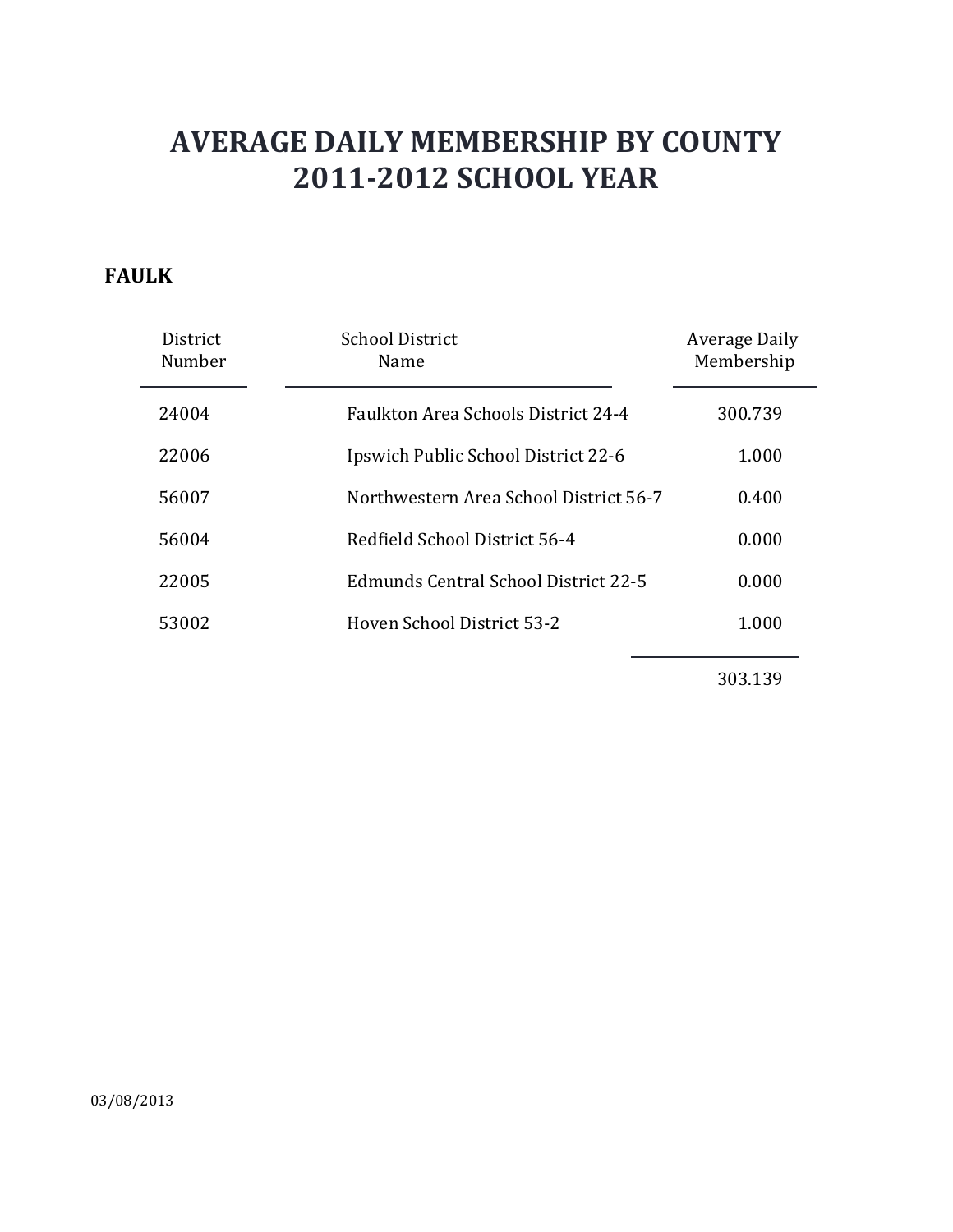### **GRANT**

| District<br>Number | <b>School District</b><br>Name      | Average Daily<br>Membership |
|--------------------|-------------------------------------|-----------------------------|
| 18003              | <b>Waubay School District 18-3</b>  | 5.987                       |
| 14005              | <b>Waverly School District 14-5</b> | 2.000                       |
| 25001              | Big Stone City School District 25-1 | 88.571                      |
| 25004              | Milbank School District 25-4        | 970.015                     |
| 54006              | Summit School District 54-6         | 34.967                      |
| 25003              | Grant-Deuel School District 25-3    | 156.750                     |
| 14004              | Watertown School District 14-4      | 0.000                       |
| 14001              | Florence School District 14-1       | 2.000                       |
| 54007              | Wilmot School District 54-7         | 0.000                       |
|                    |                                     |                             |

1,260.289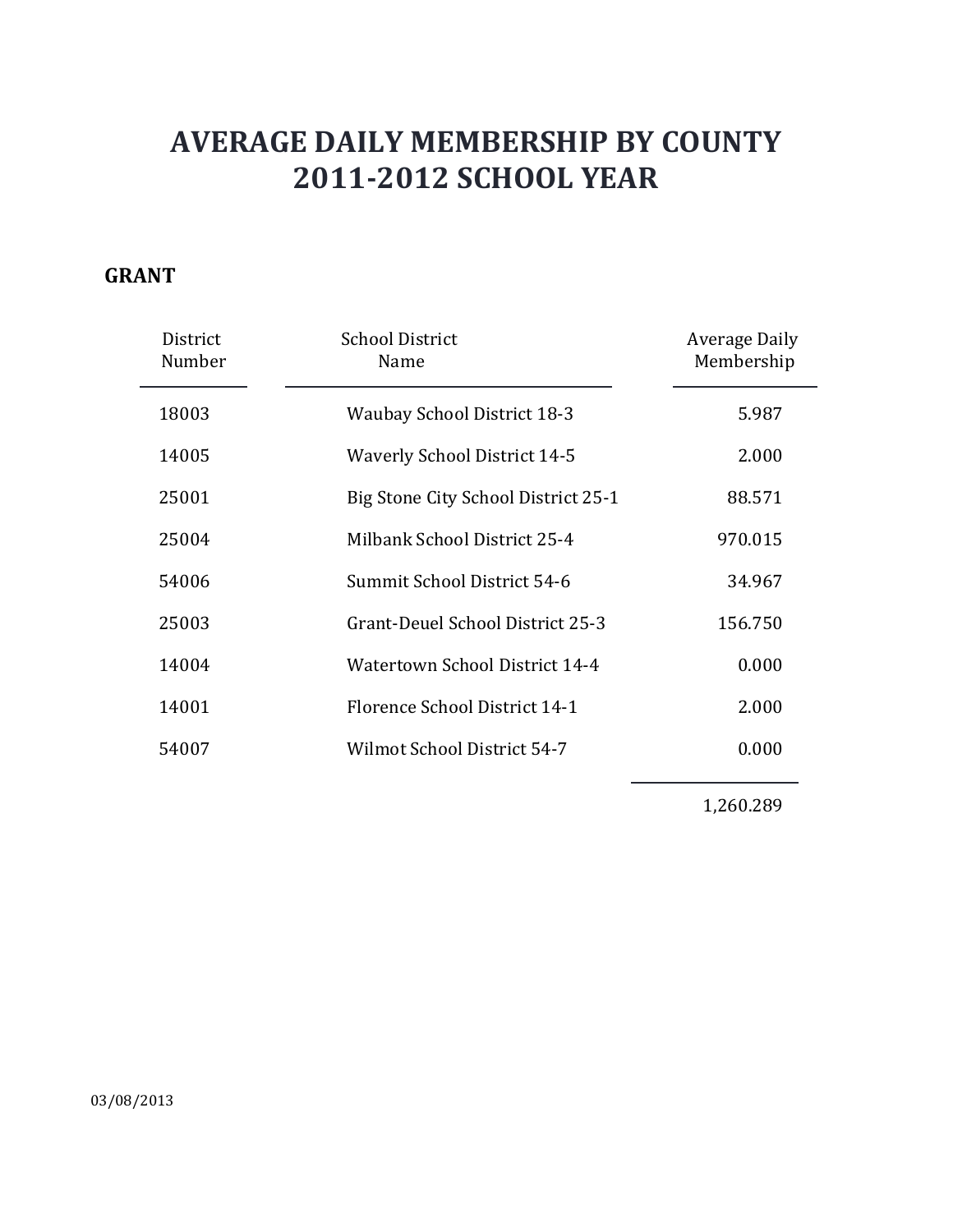### **GREGORY**

| District<br>Number | <b>School District</b><br>Name            | <b>Average Daily</b><br>Membership |
|--------------------|-------------------------------------------|------------------------------------|
| 11001              | <b>Andes Central School District 11-1</b> | 0.000                              |
| 26005              | South Central School District 26-5        | 135.970                            |
| 26004              | Gregory School District 26-4              | 335.122                            |
| 26002              | <b>Burke School District 26-2</b>         | 215.229                            |
|                    |                                           |                                    |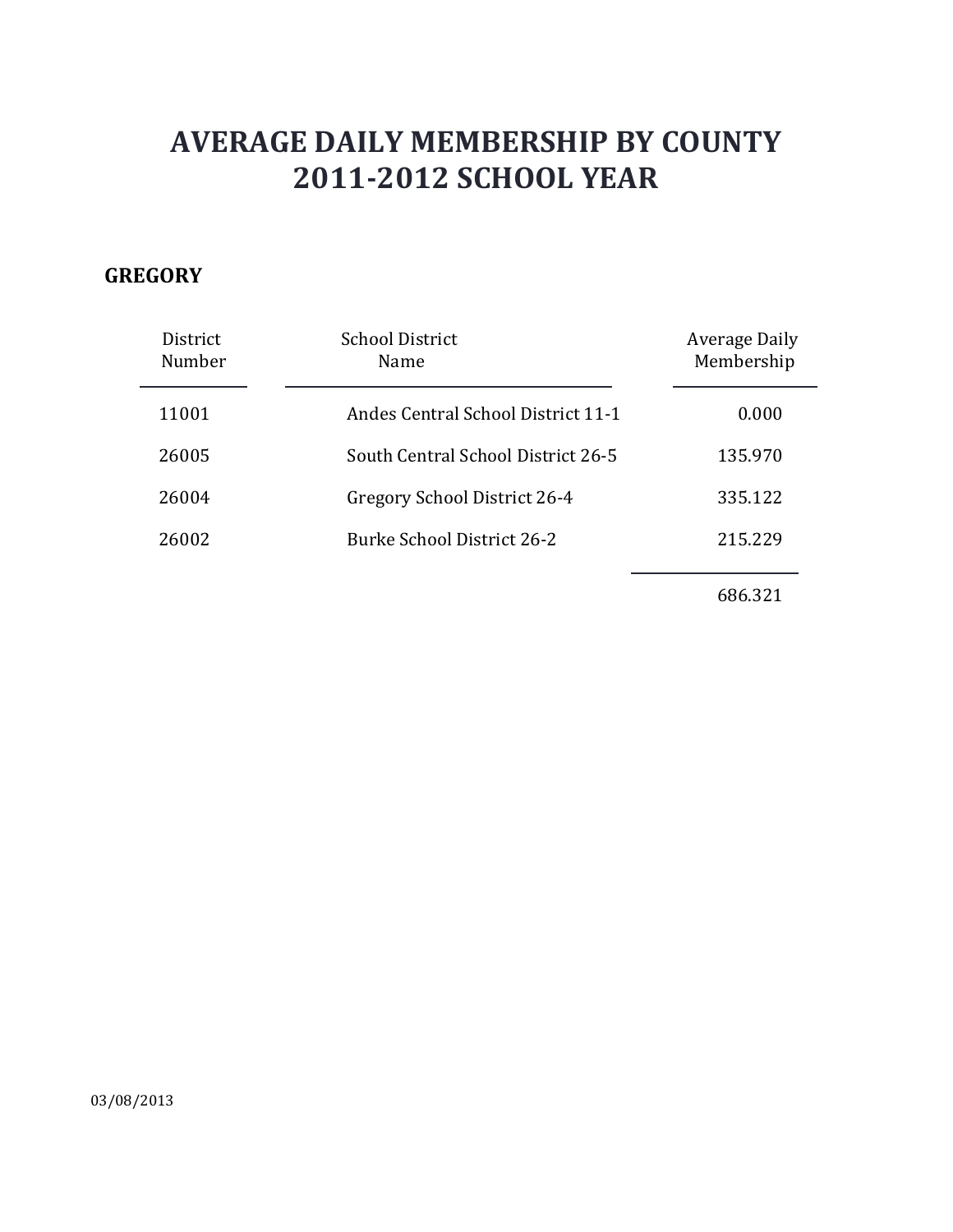#### **HAAKON**

| District<br>Number | <b>School District</b><br>Name   | Average Daily<br>Membership |
|--------------------|----------------------------------|-----------------------------|
| 35002              | Kadoka Area School District 35-2 | 15.987                      |
| 27001              | Haakon School District 27-1      | 266.670                     |
|                    |                                  | 282.656                     |

03/08/2013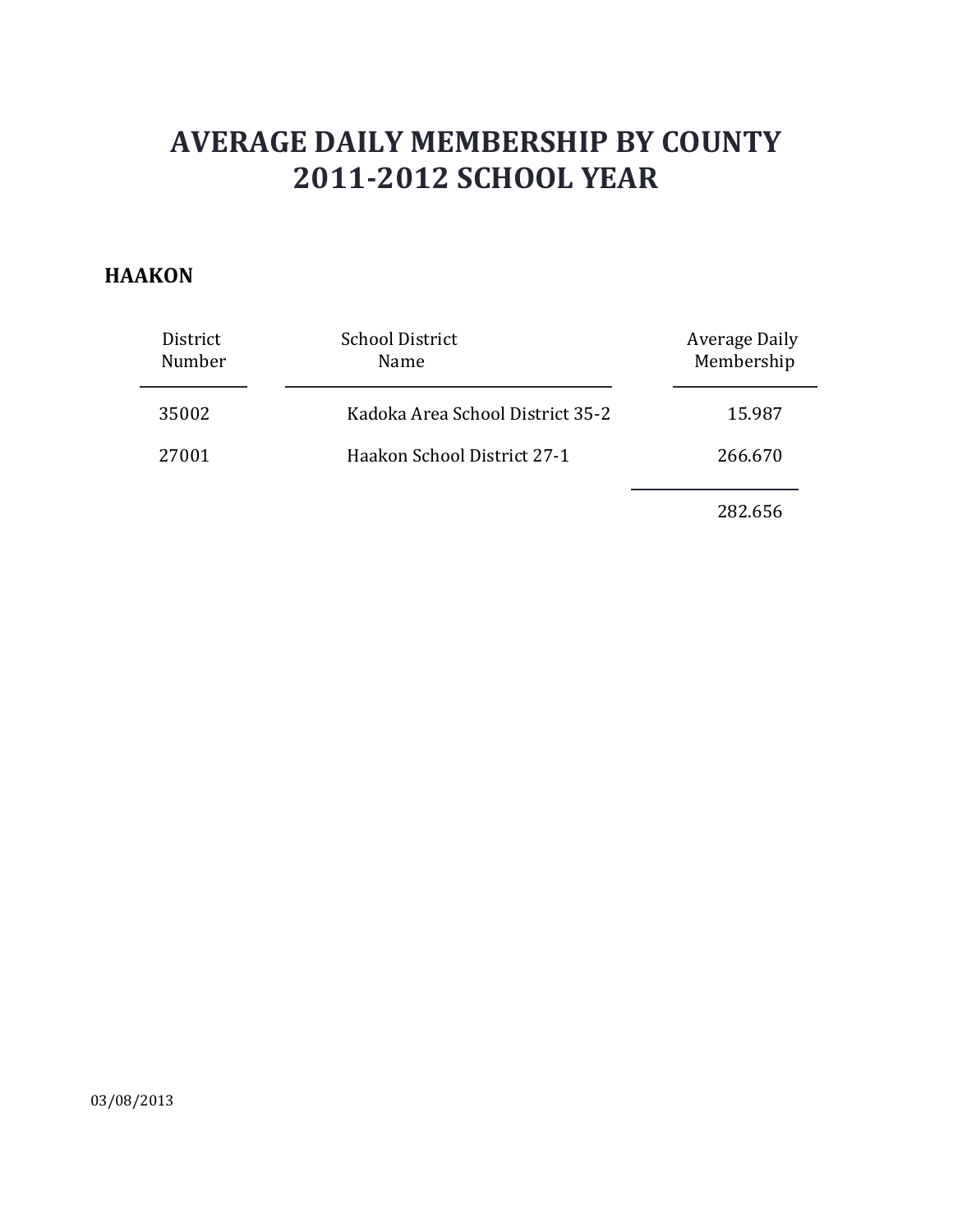#### **HAMLIN**

| District<br>Number | <b>School District</b><br>Name      | Average Daily<br>Membership |
|--------------------|-------------------------------------|-----------------------------|
| 28003              | Hamlin School District 28-3         | 750.152                     |
| 14004              | Watertown School District 14-4      | 0.000                       |
| 14005              | <b>Waverly School District 14-5</b> | 0.000                       |
| 14002              | Henry School District 14-2          | 0.000                       |
| 28002              | Estelline School District 28-2      | 228.861                     |
| 38001              | Arlington School District 38-1      | 1.000                       |
| 28001              | Castlewood School District 28-1     | 283.863                     |
| 19004              | Deuel School District 19-4          | 0.000                       |
|                    |                                     |                             |

1,263.875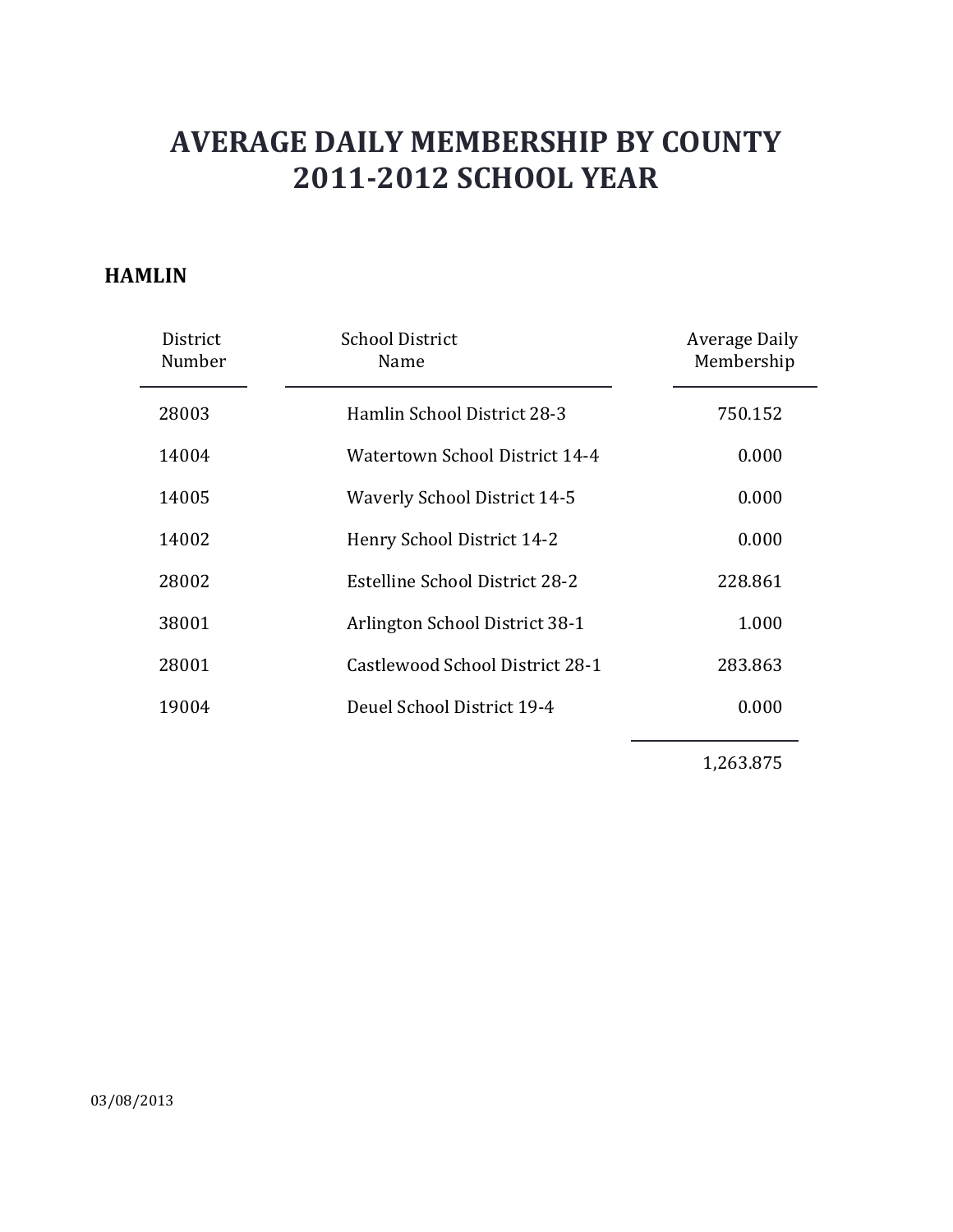#### **HAND**

| <b>District</b><br>Number | <b>School District</b><br>Name             | <b>Average Daily</b><br>Membership |
|---------------------------|--------------------------------------------|------------------------------------|
| 24004                     | <b>Faulkton Area Schools District 24-4</b> | 20,000                             |
| 2006                      | Wolsey-Wessington Sch District 02-6        | 1.988                              |
| 56006                     | Hitchcock-Tulare School District 56-6      | 0.000                              |
| 56004                     | Redfield School District 56-4              | 0.994                              |
| 29004                     | Miller School District 29-4                | 455.279                            |
|                           |                                            |                                    |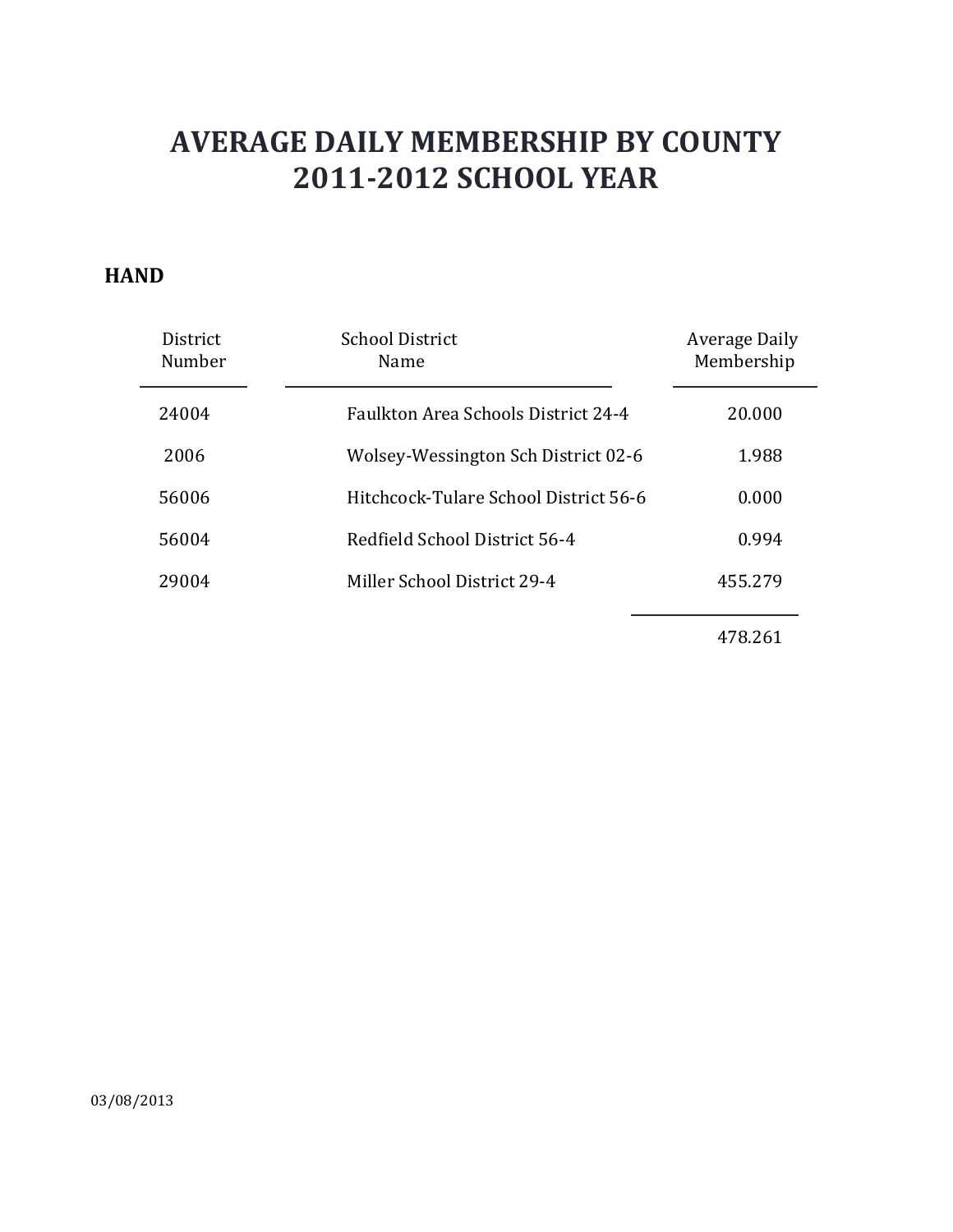#### **HANSON**

| District<br>Number | <b>School District</b><br>Name         | Average Daily<br>Membership |
|--------------------|----------------------------------------|-----------------------------|
| 48003              | <b>Howard School District 48-3</b>     | 0.000                       |
| 33003              | Parkston School District 33-3          | 0.000                       |
| 30001              | Hanson School District 30-1            | 417.535                     |
| 17002              | Mitchell School District 17-2          | 3.000                       |
| 30003              | Bridgewater-Emery School District 30-3 | 174.972                     |
| 17001              | Ethan School District 17-1             | 23.752                      |
|                    |                                        |                             |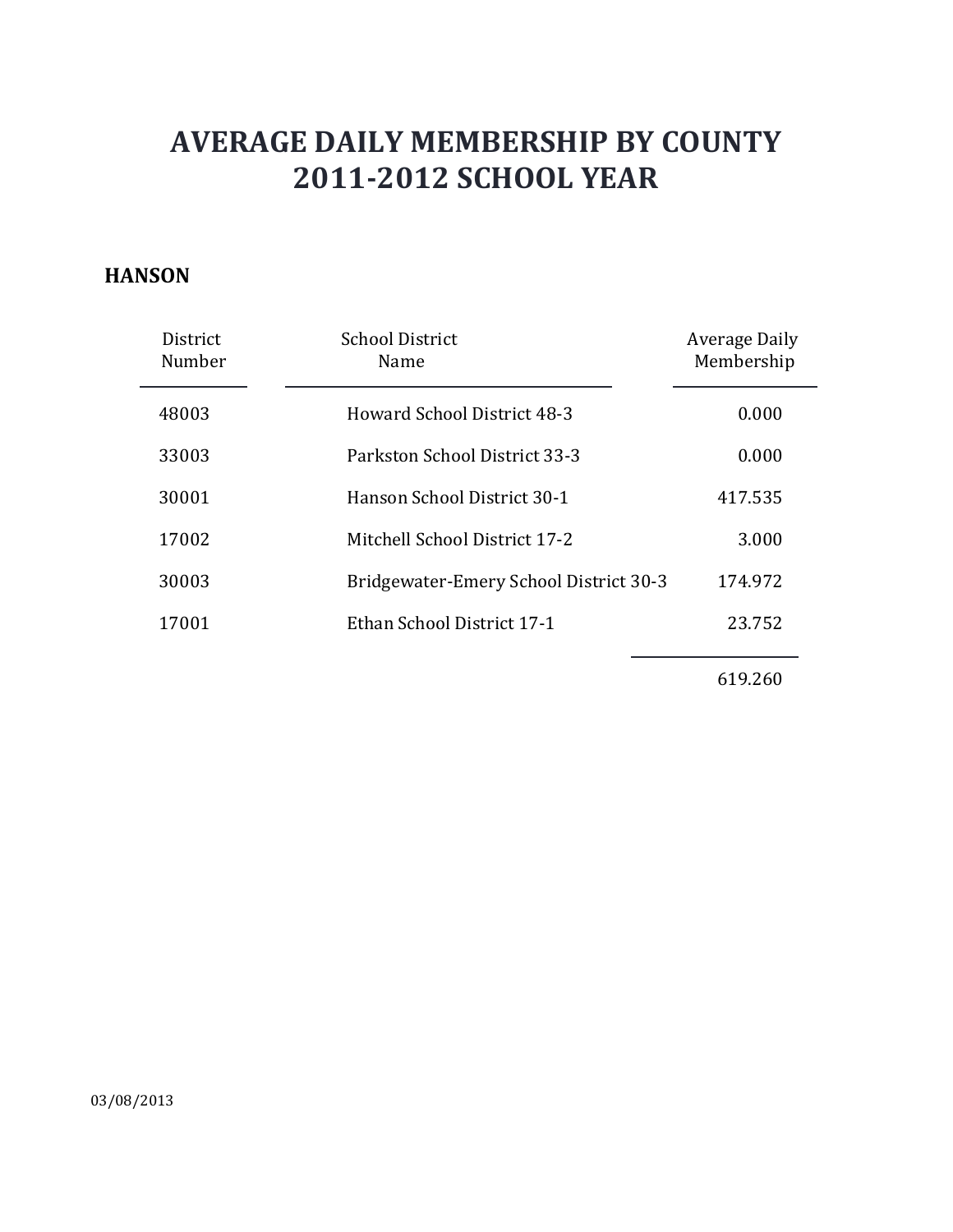#### **HARDING**

| District | <b>School District</b>              | Average Daily |
|----------|-------------------------------------|---------------|
| Number   | Name                                | Membership    |
| 31001    | Harding County School District 31-1 | 200.890       |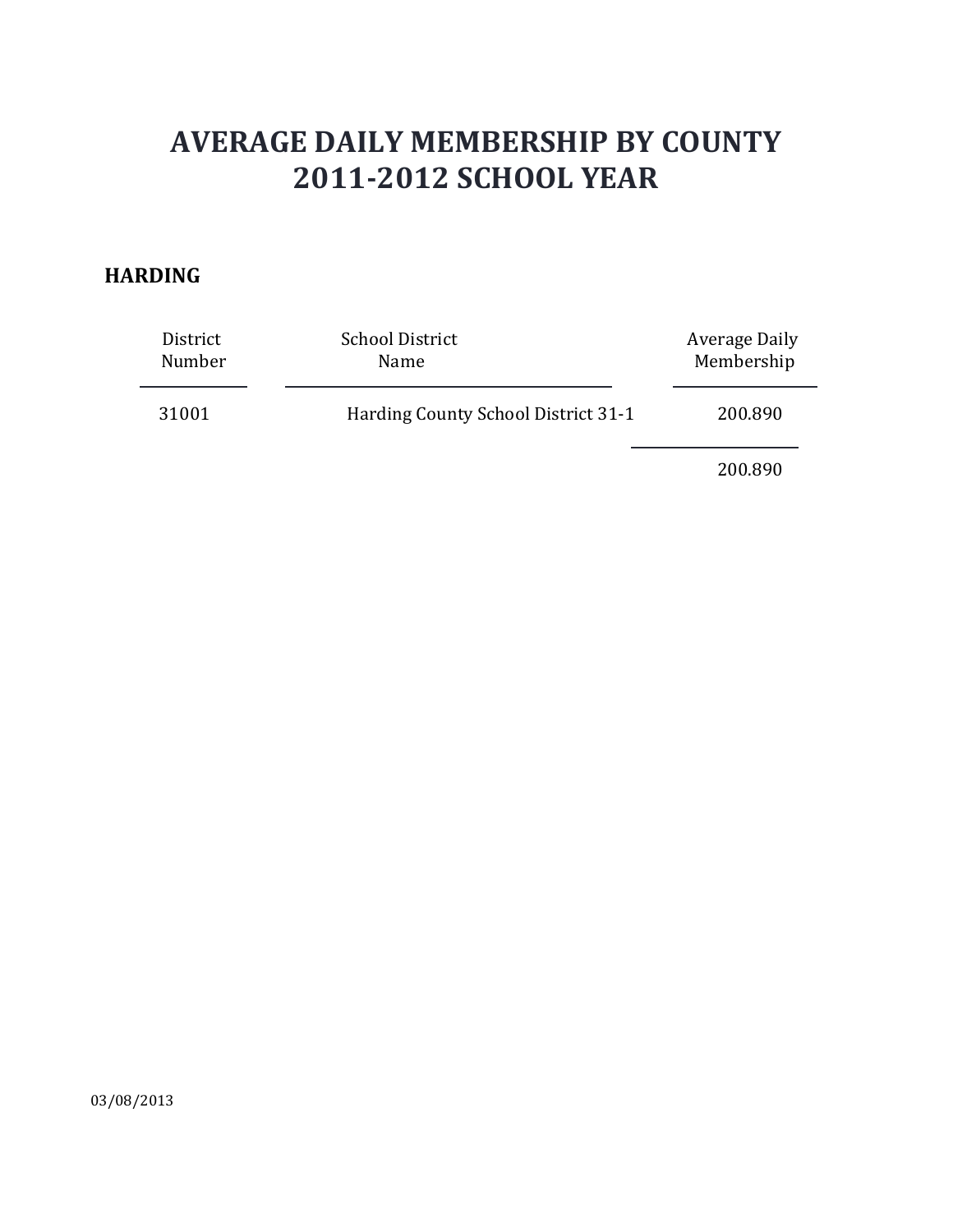### **HUGHES**

| District<br>Number | <b>School District</b><br>Name        | Average Daily<br>Membership |
|--------------------|---------------------------------------|-----------------------------|
| 58003              | Agar-Blunt-Onida School District 58-3 | 104.142                     |
| 32002              | Pierre School District 32-2           | 2,598.137                   |
| 34002              | Highmore-Harrold School District 34-2 | 55.383                      |
|                    |                                       |                             |

2,757.662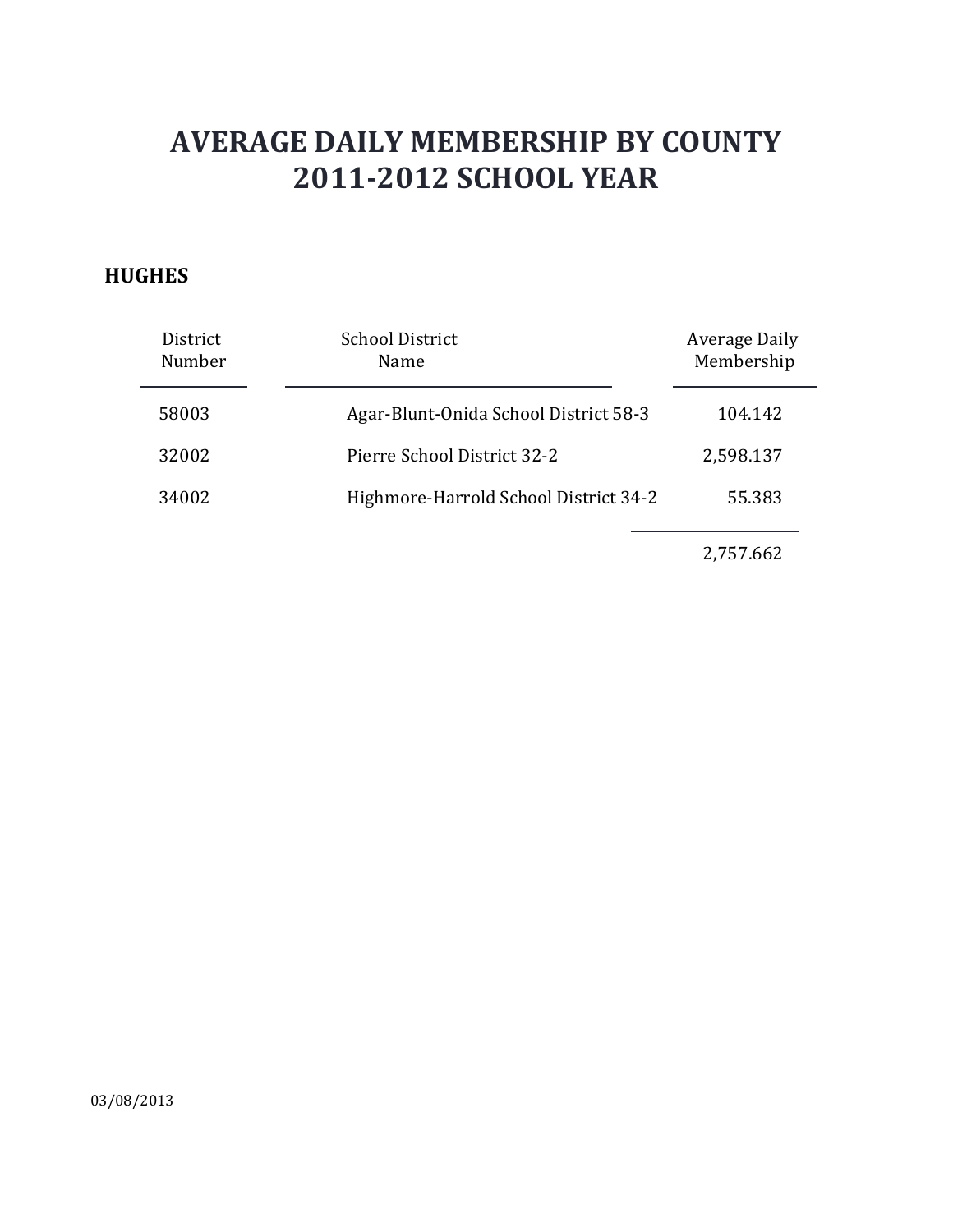### **HUTCHINSON**

| District<br>Number | <b>School District</b><br>Name         | Average Daily<br>Membership |
|--------------------|----------------------------------------|-----------------------------|
| 33005              | Tripp-Delmont School District 33-5     | 199.119                     |
| 33002              | Menno School District 33-2             | 251.458                     |
| 4003               | Scotland School District 04-3          | 11.000                      |
| 33001              | Freeman School District 33-1           | 417.577                     |
| 33003              | Parkston School District 33-3          | 552.566                     |
| 17001              | Ethan School District 17-1             | 0.000                       |
| 30003              | Bridgewater-Emery School District 30-3 | 17.000                      |

1,448.720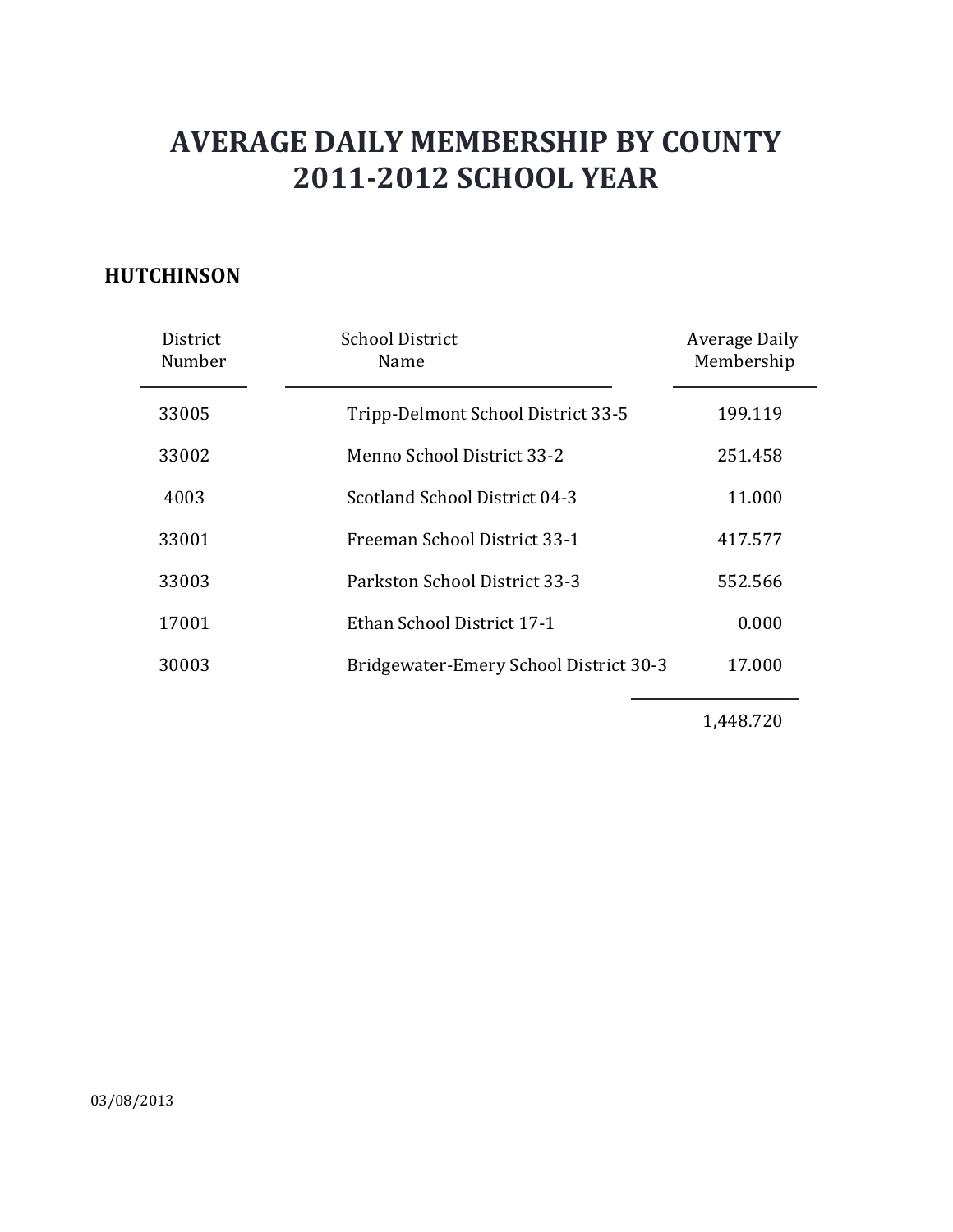#### **HYDE**

| District<br>Number | <b>School District</b><br><b>Name</b> | Average Daily<br>Membership |
|--------------------|---------------------------------------|-----------------------------|
| 24004              | Faulkton Area Schools District 24-4   | 1.000                       |
| 34002              | Highmore-Harrold School District 34-2 | 256.192                     |
| 29004              | Miller School District 29-4           | 0.000                       |
|                    |                                       |                             |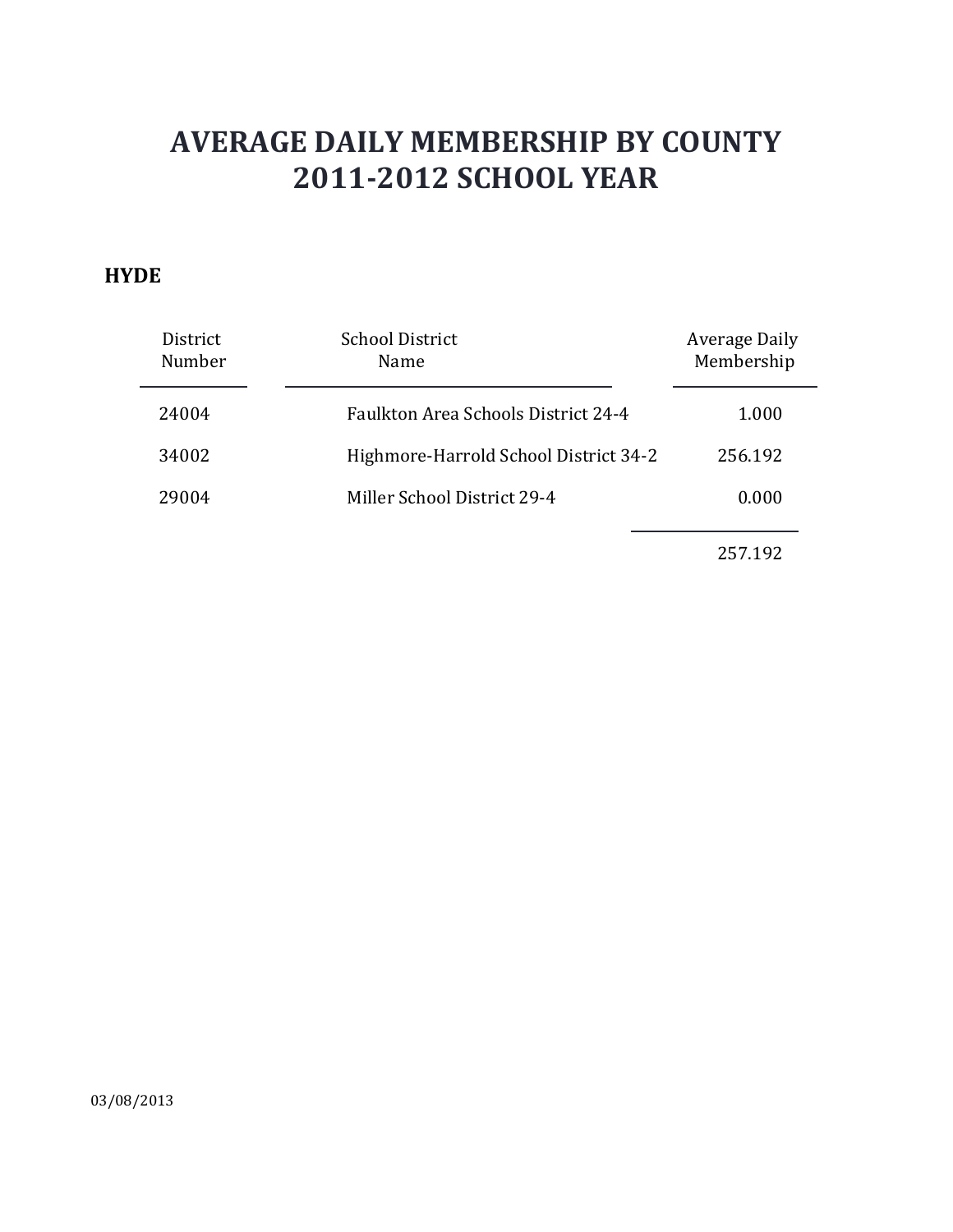### **JACKSON**

| District<br>Number | <b>School District</b><br>Name   | <b>Average Daily</b><br>Membership |
|--------------------|----------------------------------|------------------------------------|
| 27001              | Haakon School District 27-1      | 0.993                              |
| 35002              | Kadoka Area School District 35-2 | 667.953                            |
|                    |                                  |                                    |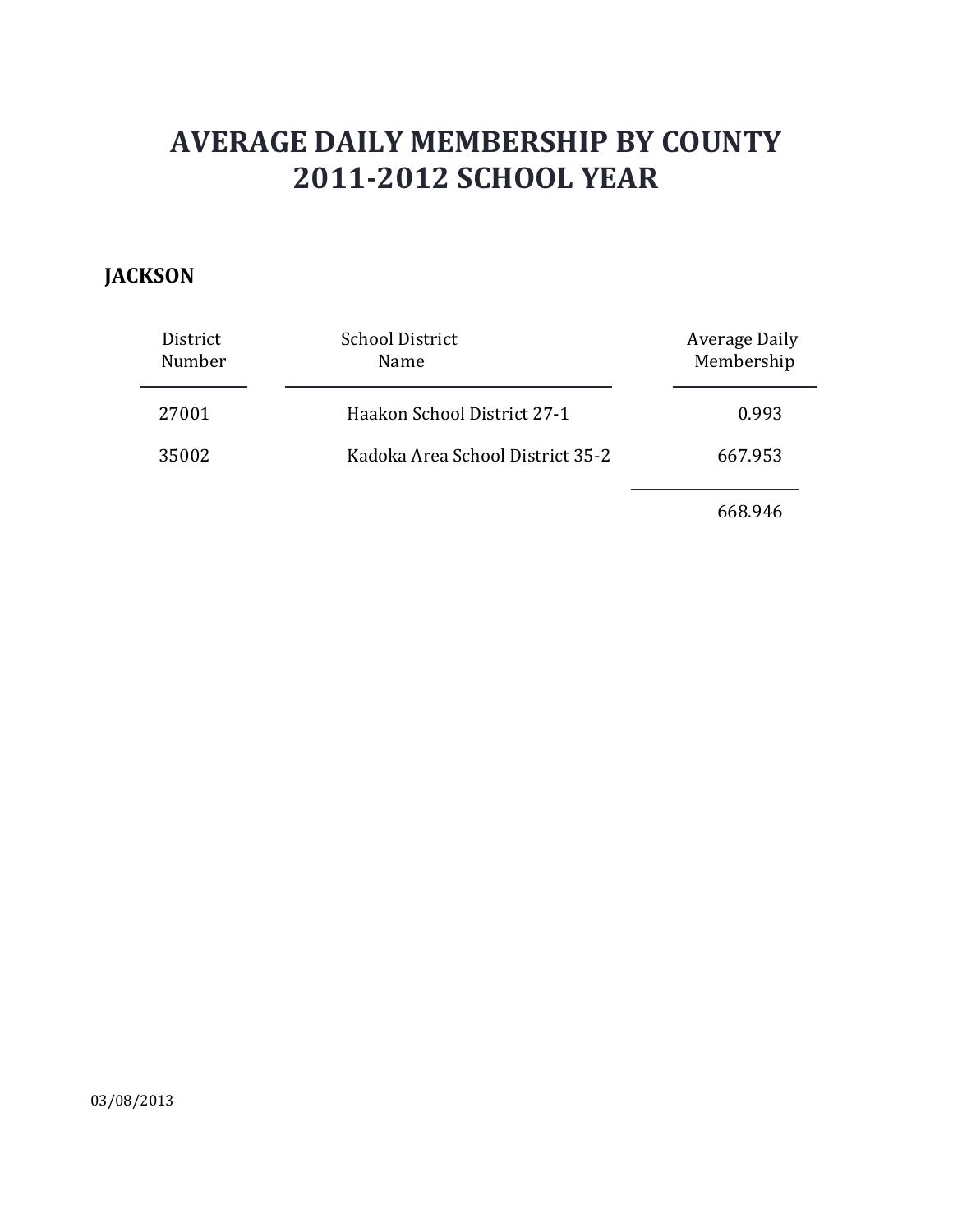### **JERAULD**

| District<br>Number | <b>School District</b><br>Name          | <b>Average Daily</b><br>Membership |
|--------------------|-----------------------------------------|------------------------------------|
| 2002               | Huron School District 02-2              | 10.000                             |
| 36002              | Wessington Springs School District 36-2 | 271.971                            |
| 7002               | Kimball School District 07-2            | 2.000                              |
| 55004              | Woonsocket School District 55-4         | 3.000                              |
|                    |                                         |                                    |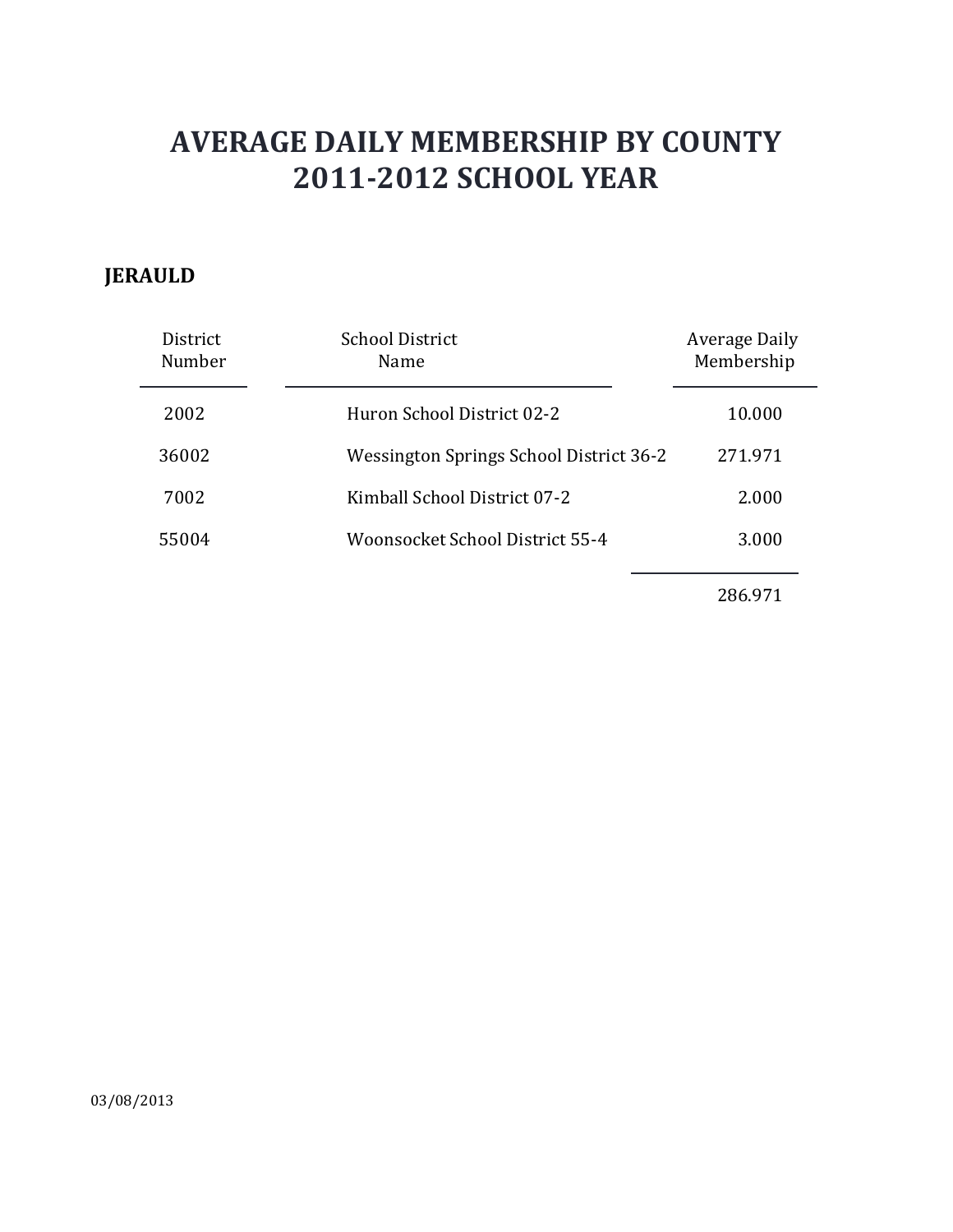### **JONES**

| District<br>Number | <b>School District</b><br>Name    | Average Daily<br>Membership |
|--------------------|-----------------------------------|-----------------------------|
| 35002              | Kadoka Area School District 35-2  | 0.000                       |
| 37003              | Jones County School District 37-3 | 147.006                     |
|                    |                                   |                             |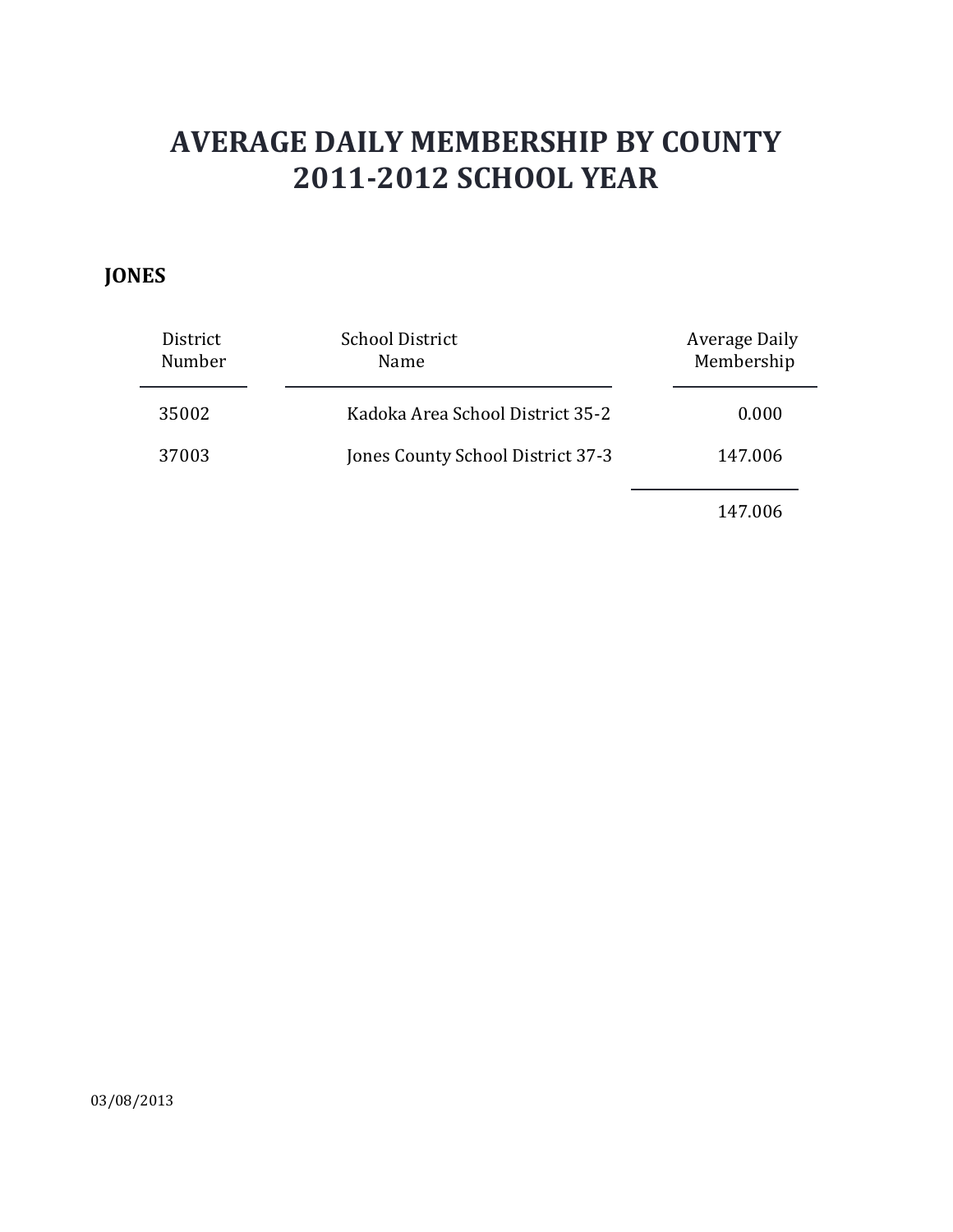### **KINGSBURY**

| District<br>Number | School District<br>Name            | Average Daily<br>Membership |
|--------------------|------------------------------------|-----------------------------|
| 38003              | Lake Preston School District 38-3  | 190.953                     |
| 38002              | De Smet School District 38-2       | 278.135                     |
| 38001              | Arlington School District 38-1     | 300.850                     |
| 39005              | Oldham-Ramona School District 39-5 | 50.794                      |
| 28003              | Hamlin School District 28-3        | 1.000                       |
| 2003               | Iroquois School District 02-3      | 23.735                      |
| 48003              | <b>Howard School District 48-3</b> | 0.000                       |
| 12003              | Willow Lake School District 12-3   | 0.000                       |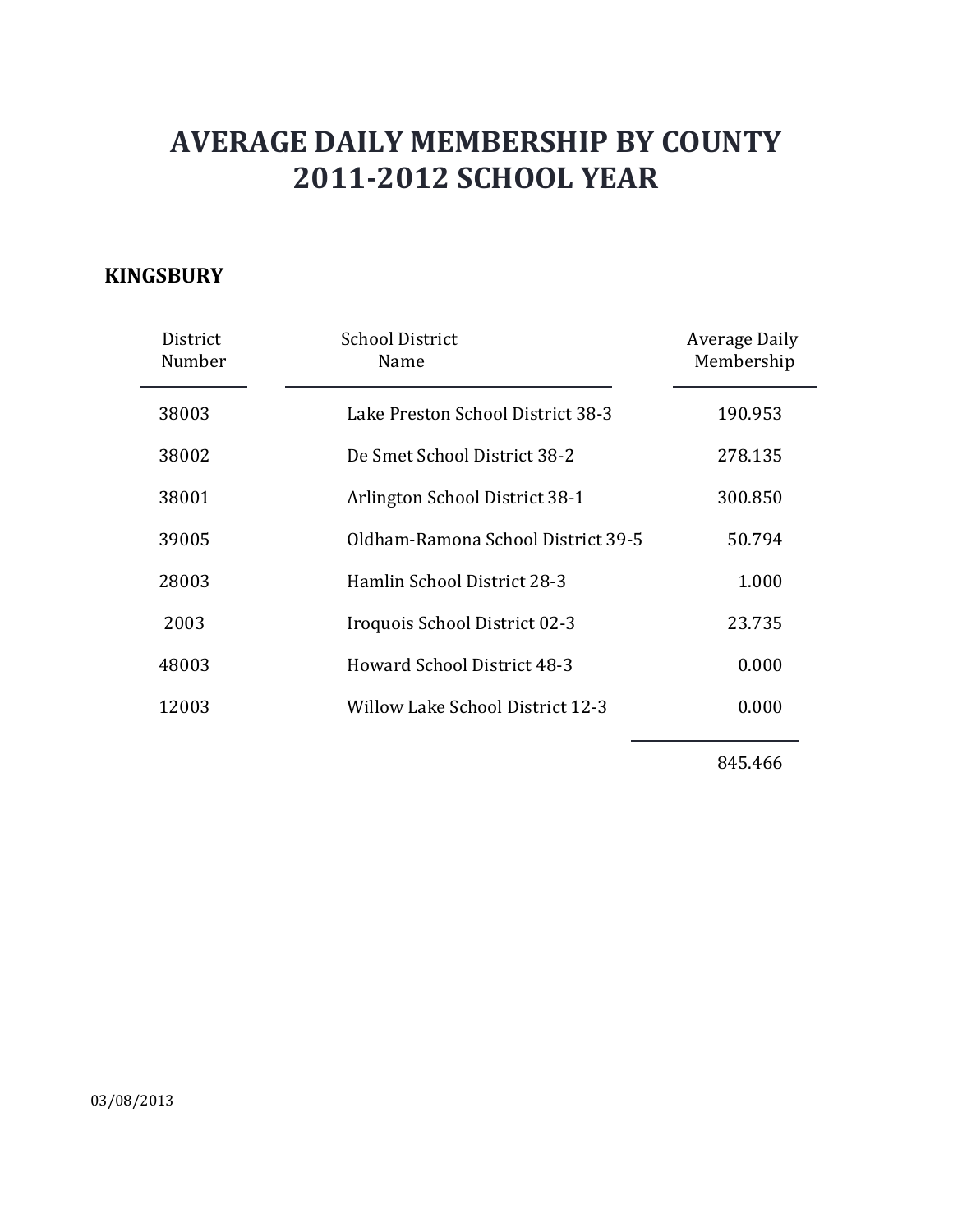#### **LAKE**

| District<br>Number | <b>School District</b><br>Name              | Average Daily<br>Membership |
|--------------------|---------------------------------------------|-----------------------------|
| 5005               | Sioux Valley School District 05-5           | 1.000                       |
| 39005              | Oldham-Ramona School District 39-5          | 71.490                      |
| 43007              | McCook Central School District 43-7         | 2.000                       |
| 39004              | Rutland School District 39-4                | 100.536                     |
| 39002              | <b>Madison Central School District 39-2</b> | 1,300.497                   |
| 50005              | Colman-Egan School District 50-5            | 0.000                       |
| 39001              | <b>Chester Area School District 39-1</b>    | 275.377                     |

1,750.900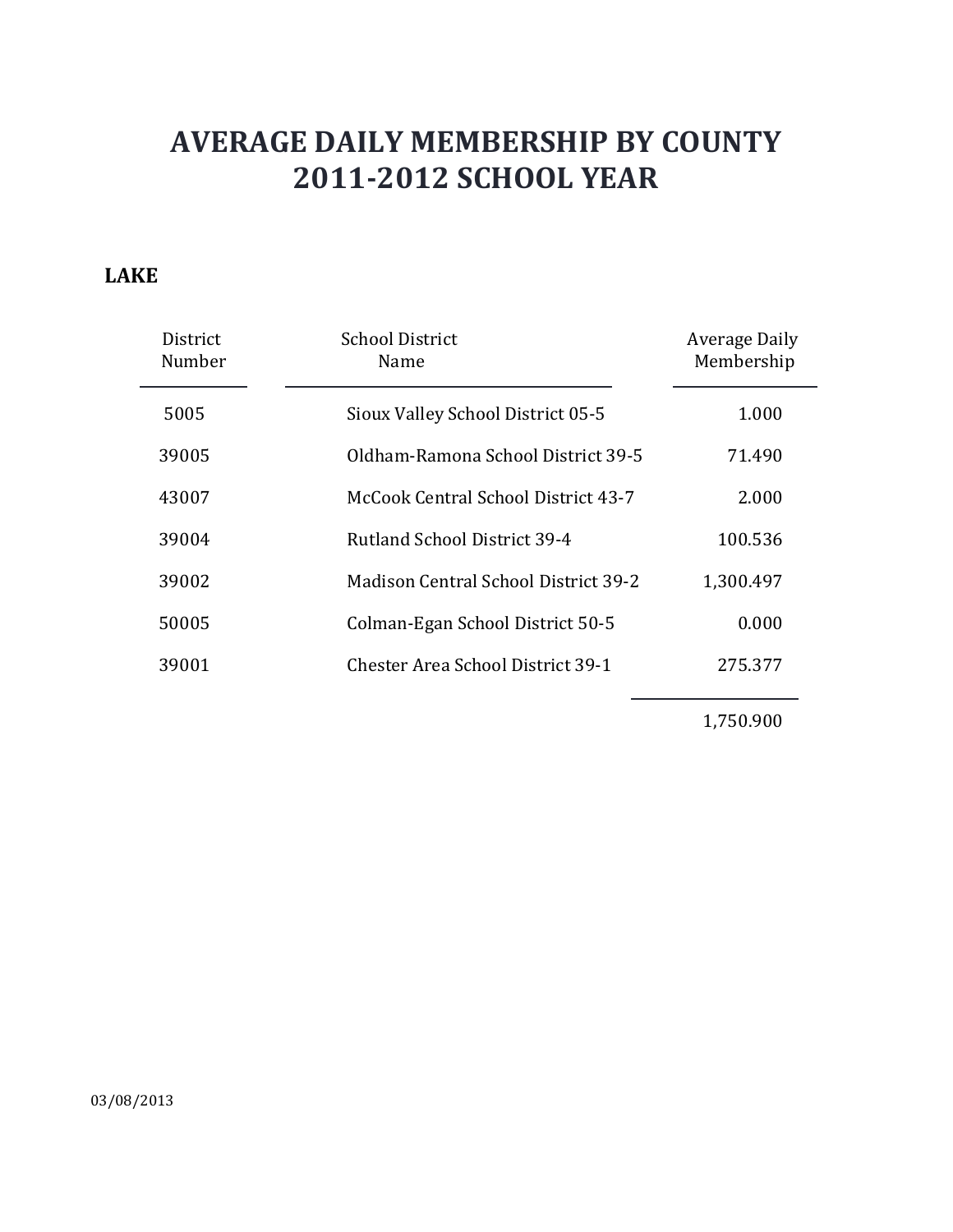#### **LAWRENCE**

| District<br>Number | <b>School District</b><br>Name     | Average Daily<br>Membership |
|--------------------|------------------------------------|-----------------------------|
| 46001              | Meade School District 46-1         | 206.012                     |
| 40002              | Spearfish School District 40-2     | 2,051.794                   |
| 40001              | Lead-Deadwood School District 40-1 | 928.180                     |
| 9001               | Belle Fourche School District 09-1 | 9.248                       |
|                    |                                    |                             |

3,195.235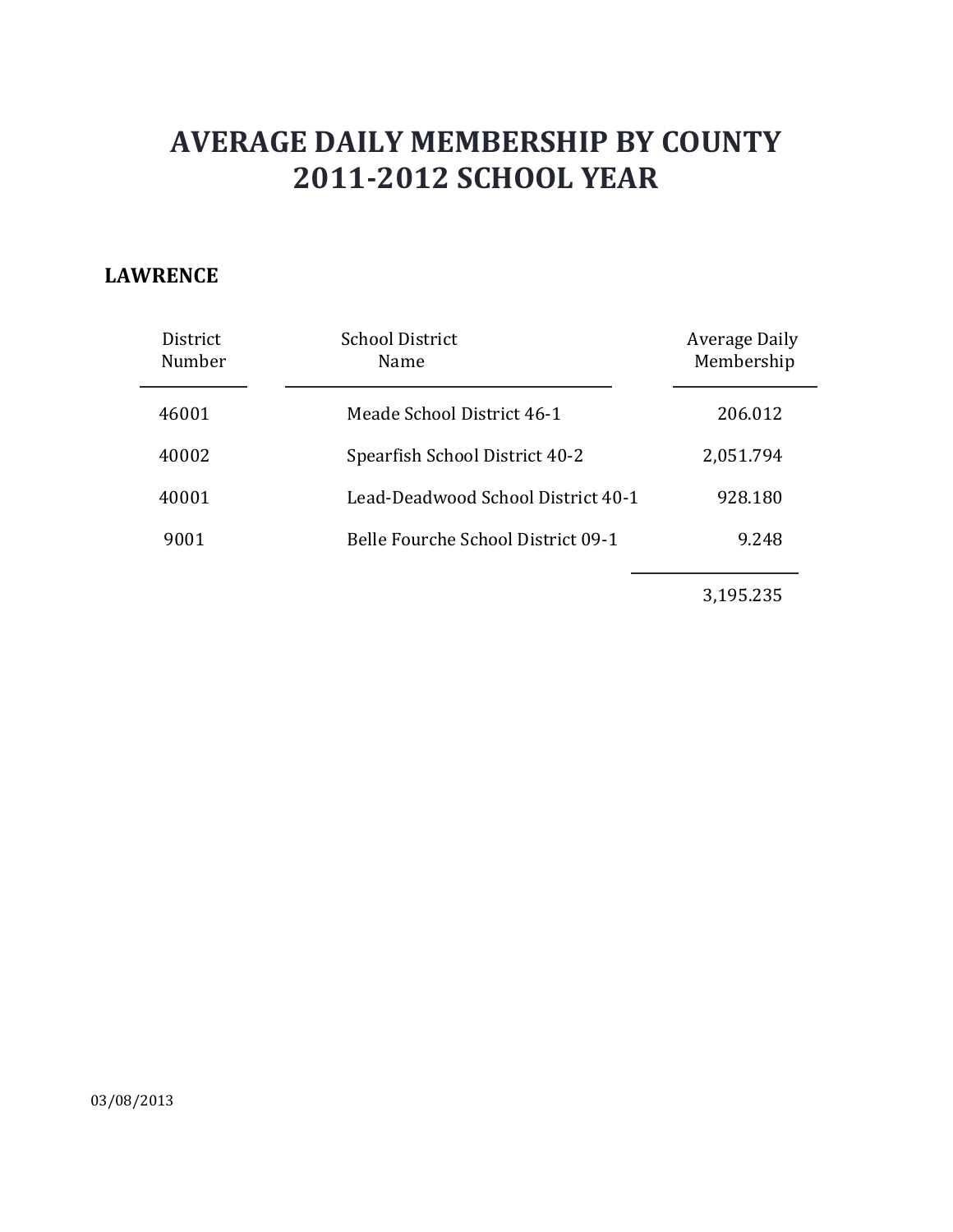### **LINCOLN**

| District<br>Number | <b>School District</b><br>Name       | Average Daily<br>Membership |
|--------------------|--------------------------------------|-----------------------------|
| 41004              | Lennox School District 41-4          | 914.238                     |
| 41002              | Harrisburg School District 41-2      | 3,268.917                   |
| 41005              | Tea Area School District 41-5        | 1,407.123                   |
| 41001              | Canton School District 41-1          | 968.043                     |
| 49005              | Sioux Falls School District 49-5     | 1,779.332                   |
| 61002              | Beresford School District 61-2       | 142.180                     |
| 61001              | Alcester-Hudson School District 61-1 | 75.306                      |
| 60001              | Centerville School District 60-1     | 20.000                      |
|                    |                                      |                             |

8,575.139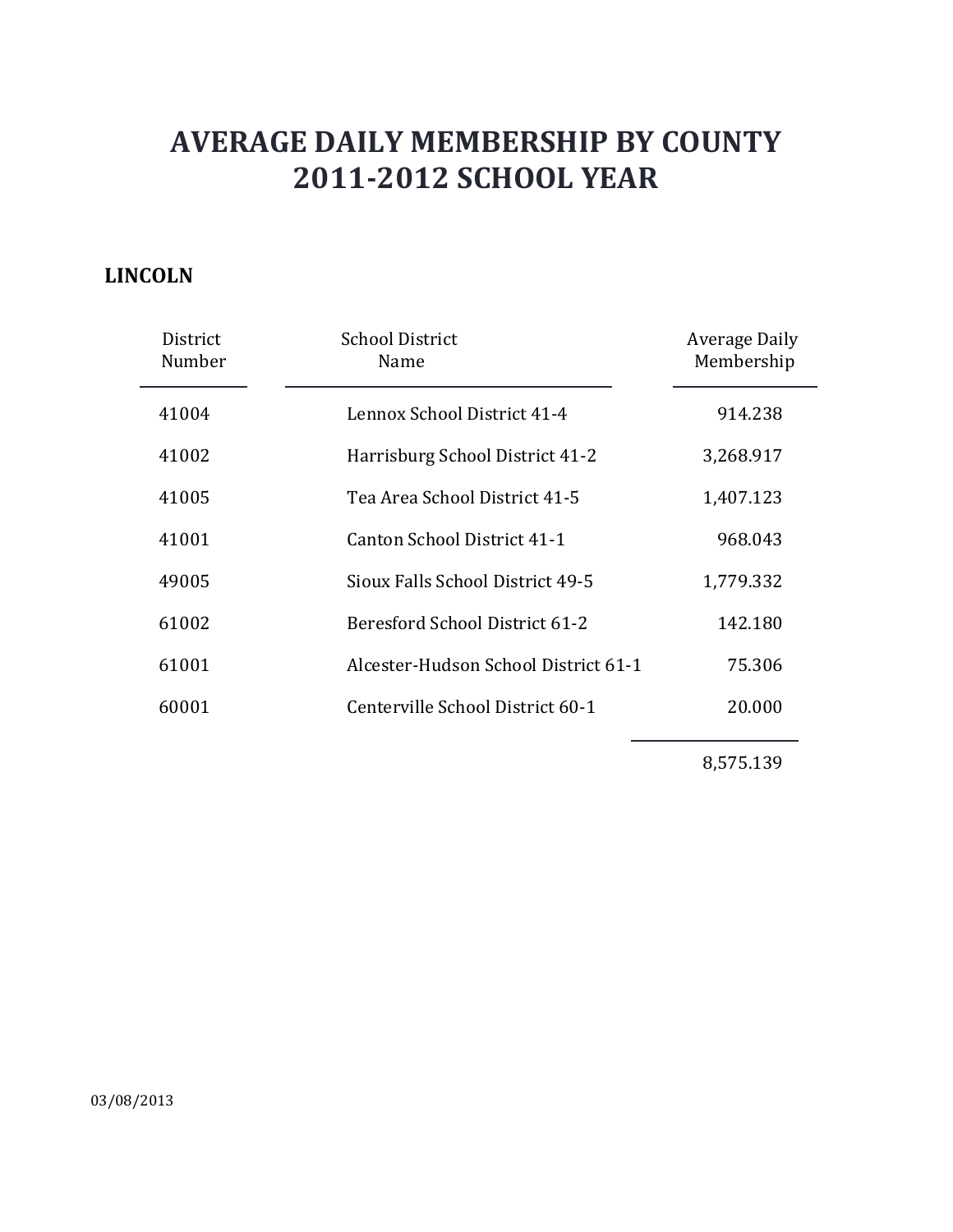#### **LYMAN**

| District<br>Number | <b>School District</b><br>Name   | Average Daily<br>Membership |
|--------------------|----------------------------------|-----------------------------|
| 42001              | Lyman School District 42-1       | 729.178                     |
| 26004              | Gregory School District 26-4     | 0.000                       |
| 7001               | Chamberlain School District 07-1 | 0.989                       |
| 59002              | Winner School District 59-2      | 0.000                       |
|                    |                                  |                             |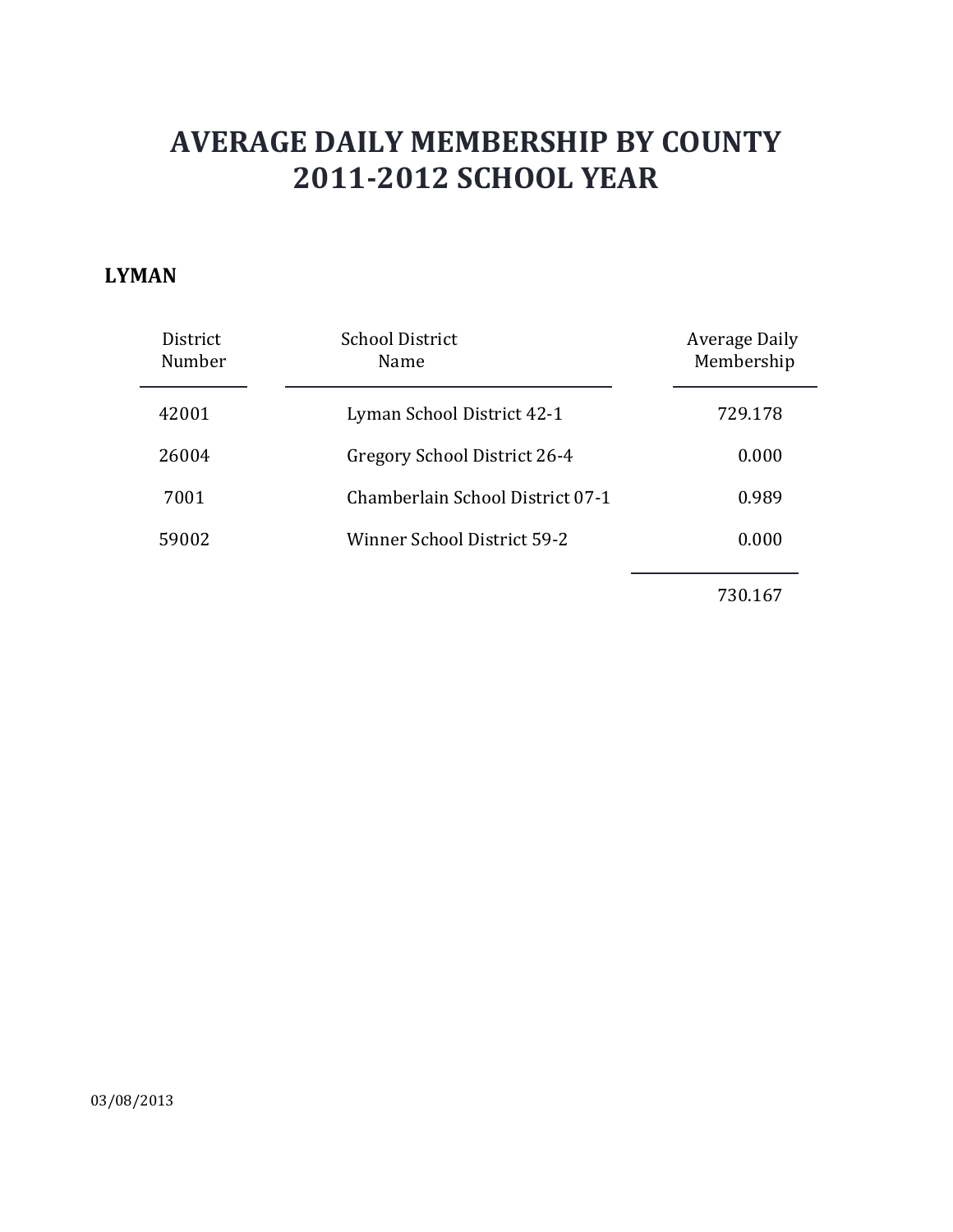#### **MARSHALL**

| <b>District</b><br>Number | <b>School District</b><br>Name     | Average Daily<br>Membership |
|---------------------------|------------------------------------|-----------------------------|
| 45004                     | Britton-Hecla School District 45-4 | 429.730                     |
| 18005                     | Webster Area School District 18-5  | 1.000                       |
| 54002                     | Sisseton School District 54-2      | 13.132                      |
| 45005                     | Langford Area School District 45-5 | 152.590                     |
| 6006                      | Groton Area School District 06-6   | 0.000                       |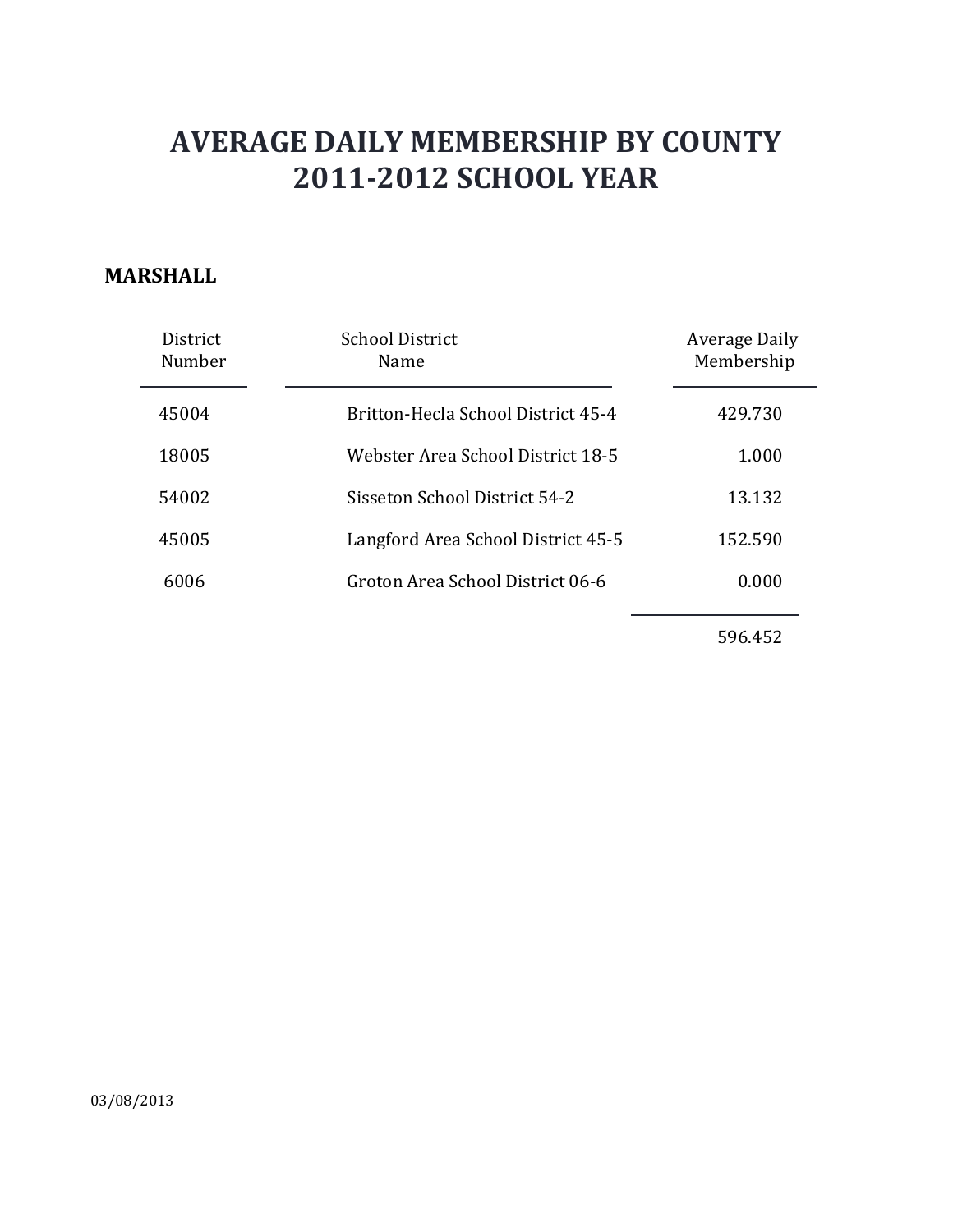### **MC COOK**

| District<br>Number | <b>School District</b><br>Name              | <b>Average Daily</b><br>Membership |
|--------------------|---------------------------------------------|------------------------------------|
| 39002              | <b>Madison Central School District 39-2</b> | 0.000                              |
| 43001              | Canistota School District 43-1              | 184.297                            |
| 60003              | Marion School District 60-3                 | 8.497                              |
| 49007              | West Central School District 49-7           | 2.000                              |
| 43002              | Montrose School District 43-2               | 221.952                            |
| 60004              | Parker School District 60-4                 | 5.000                              |
| 33001              | Freeman School District 33-1                | 0.000                              |
| 43007              | McCook Central School District 43-7         | 449.204                            |
| 39001              | <b>Chester Area School District 39-1</b>    | 0.000                              |
| 30003              | Bridgewater-Emery School District 30-3      | 166.688                            |
| 48003              | <b>Howard School District 48-3</b>          | 0.000                              |

1,037.638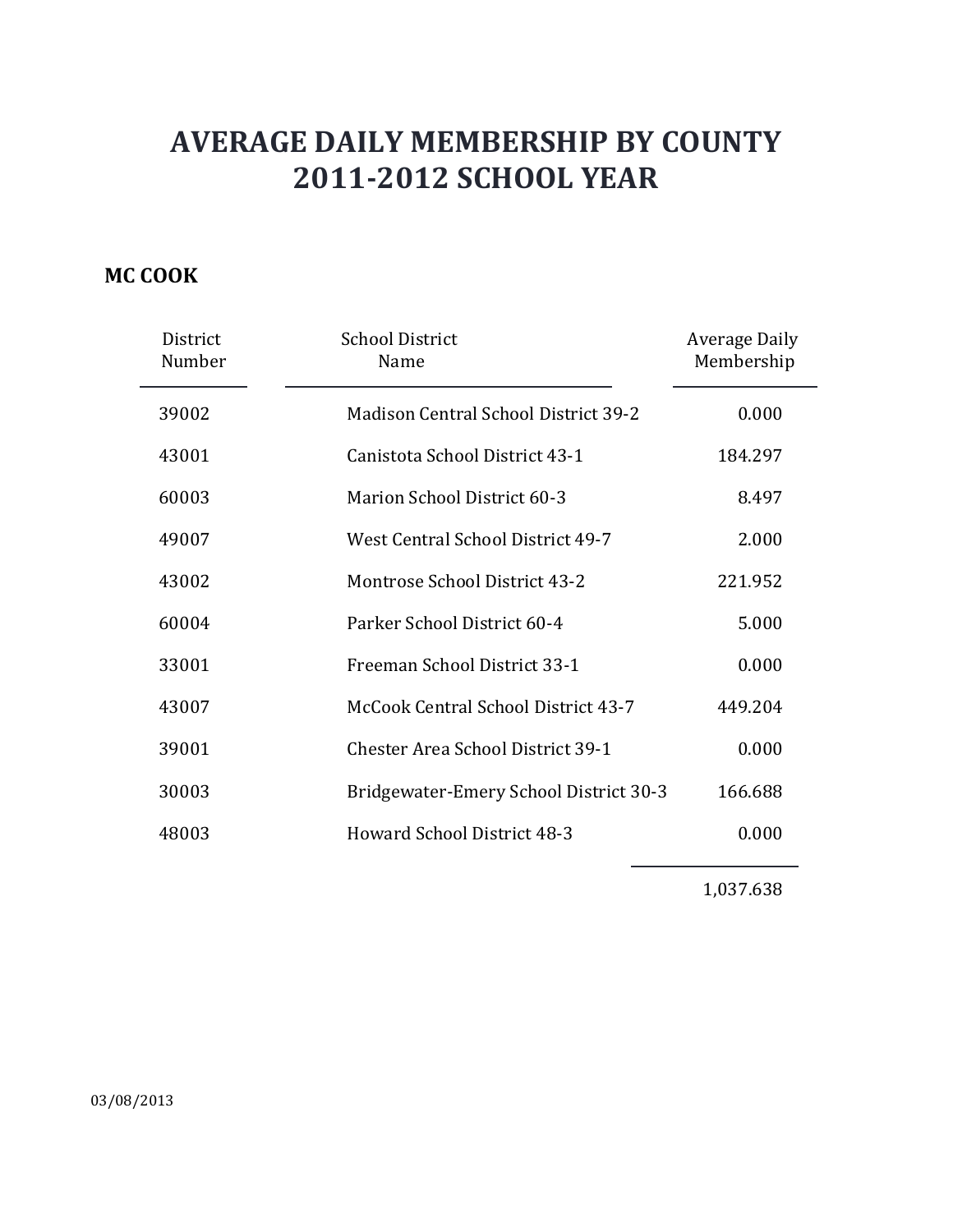#### **MC PHERSON**

| District<br>Number | <b>School District</b><br>Name              | <b>Average Daily</b><br>Membership |
|--------------------|---------------------------------------------|------------------------------------|
| 44002              | Leola School District 44-2                  | 275.365                            |
| 44001              | Eureka School District 44-1                 | 138.183                            |
| 22005              | <b>Edmunds Central School District 22-5</b> | 4.949                              |
|                    |                                             |                                    |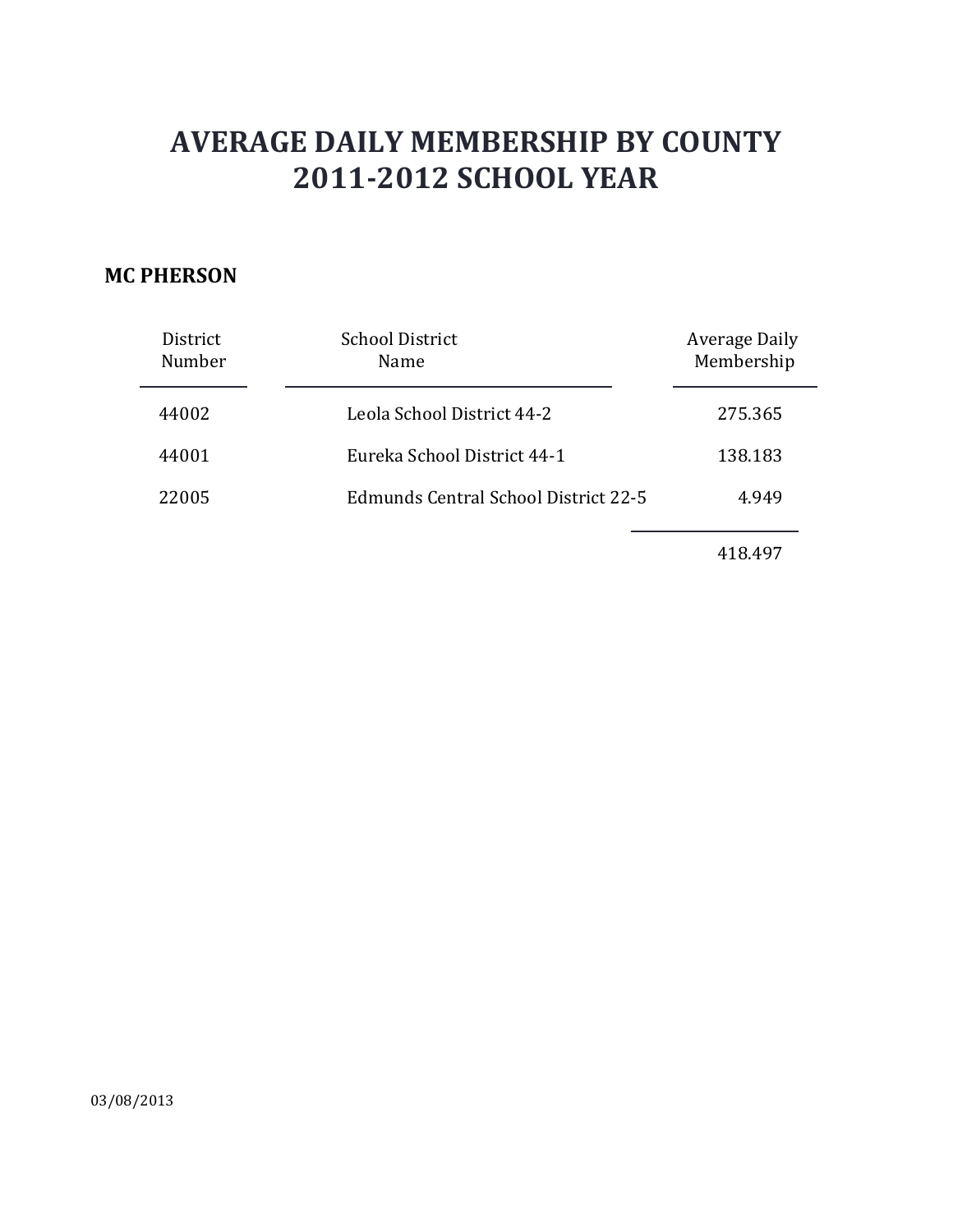### **MEADE**

| District<br>Number | <b>School District</b><br>Name       | Average Daily<br>Membership |
|--------------------|--------------------------------------|-----------------------------|
| 51005              | Wall School District 51-5            | 0.833                       |
| 46002              | Faith School District 46-2           | 97.422                      |
| 51001              | Douglas School District 51-1         | 601.582                     |
| 51003              | New Underwood School District 51-3   | 0.000                       |
| 51004              | Rapid City Area School District 51-4 | 825.519                     |
| 9002               | Newell School District 09-2          | 0.000                       |
| 46001              | Meade School District 46-1           | 2,446.051                   |

3,971.407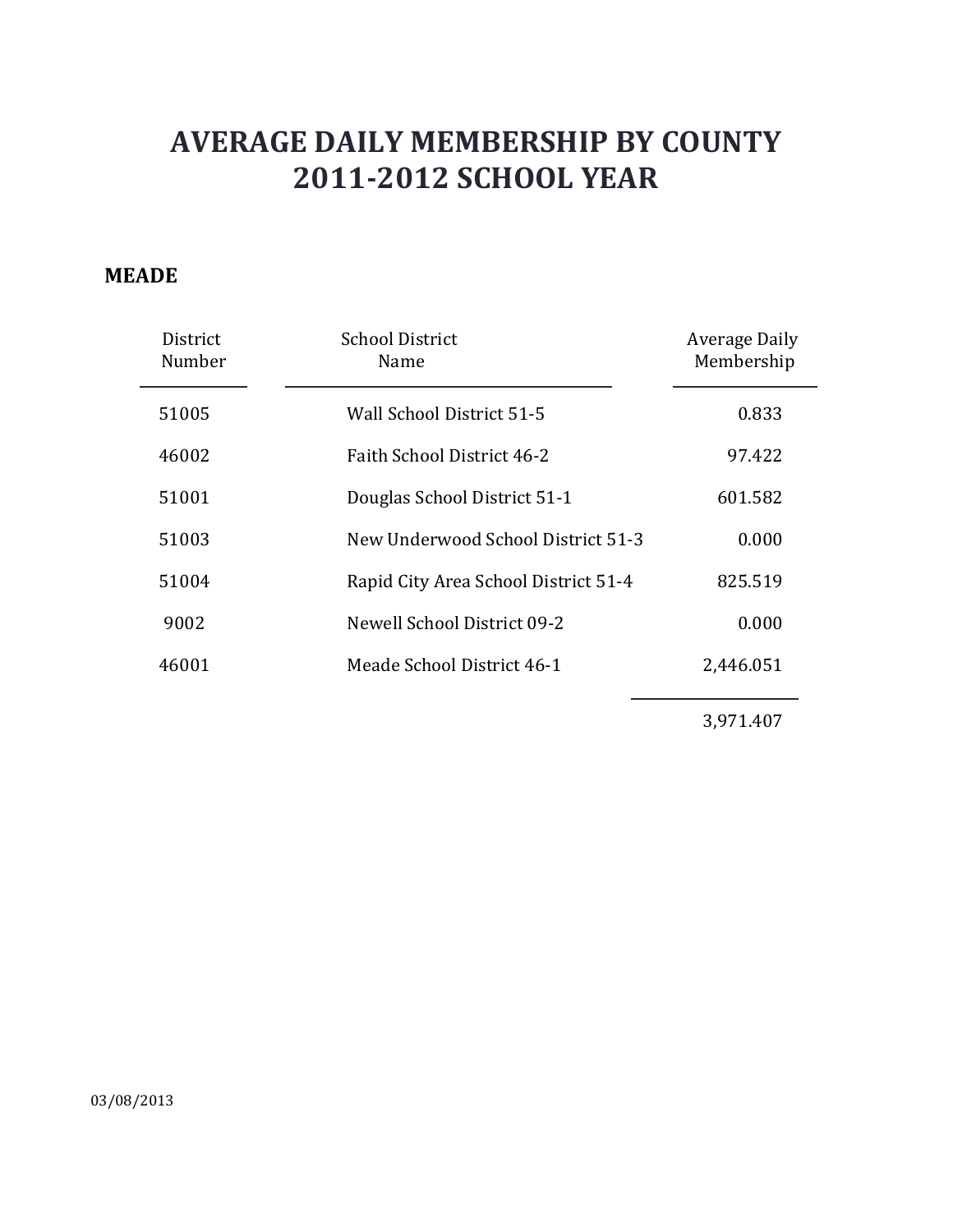#### **MELLETTE**

| District<br>Number | <b>School District</b><br>Name           | Average Daily<br>Membership |
|--------------------|------------------------------------------|-----------------------------|
| 59003              | Colome Consolidated School District 59-3 | 32.497                      |
| 47001              | <b>White River School District 47-1</b>  | 414.609                     |
| 37003              | Jones County School District 37-3        | 0.000                       |
|                    |                                          |                             |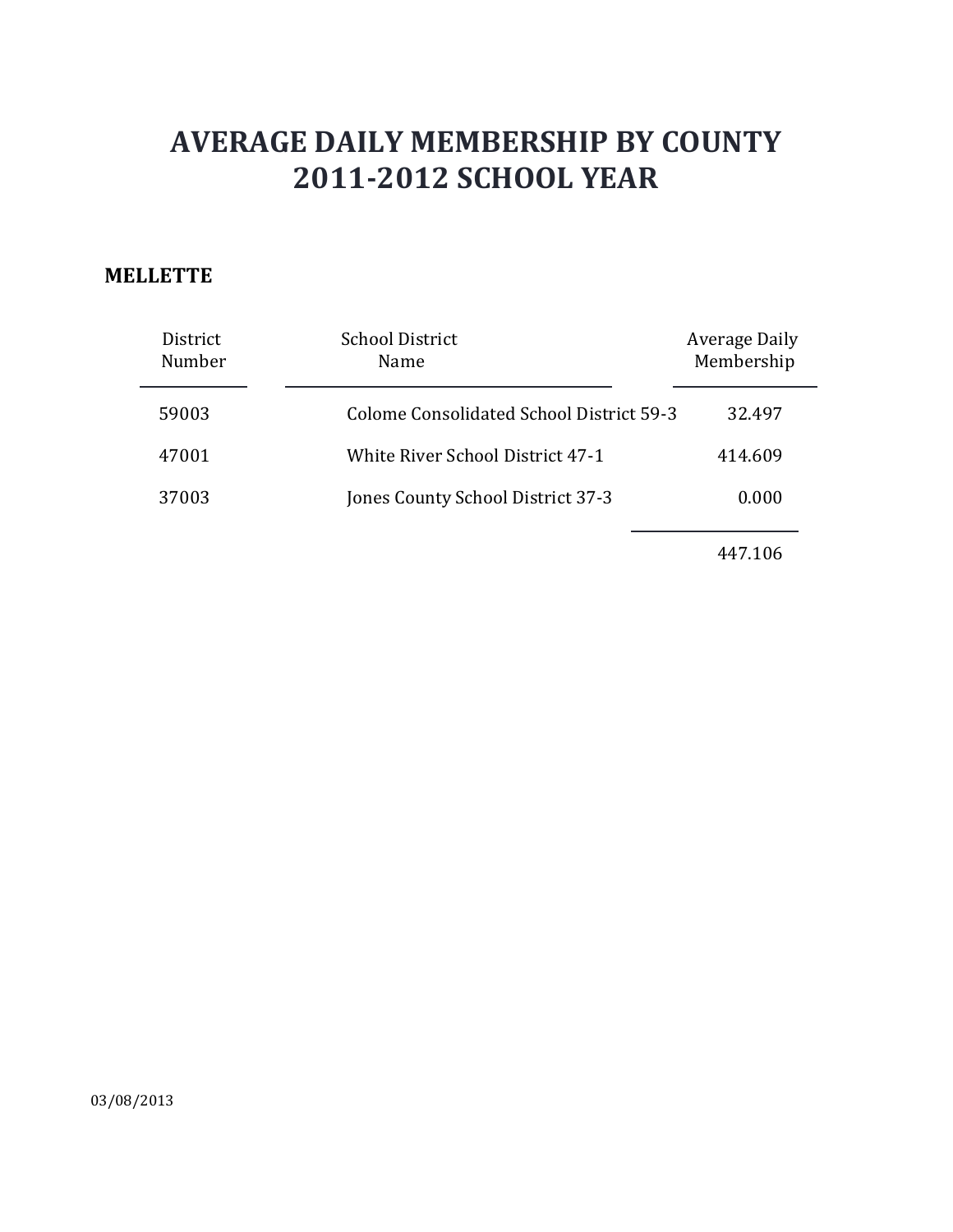#### **MINER**

| <b>District</b><br>Number | <b>School District</b><br>Name       | Average Daily<br>Membership |
|---------------------------|--------------------------------------|-----------------------------|
| 39005                     | Oldham-Ramona School District 39-5   | 0.000                       |
| 30001                     | Hanson School District 30-1          | 0.000                       |
| 48003                     | Howard School District 48-3          | 388.850                     |
| 55005                     | Sanborn Central School District 55-5 | 0.000                       |
| 43007                     | McCook Central School District 43-7  | 2.000                       |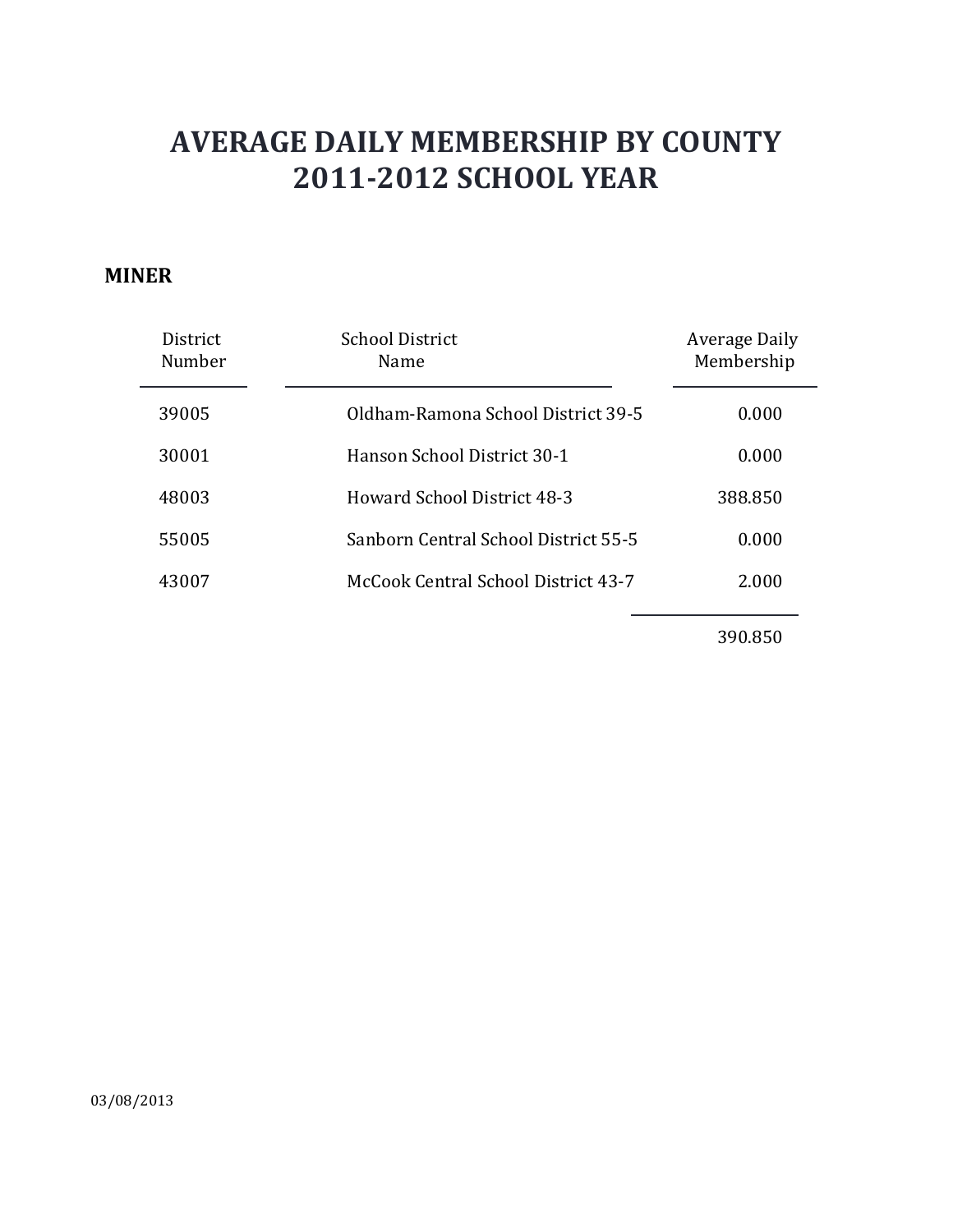#### **MINNEHAHA**

| District<br>Number | <b>School District</b><br>Name           | <b>Average Daily</b><br>Membership |
|--------------------|------------------------------------------|------------------------------------|
| 39001              | <b>Chester Area School District 39-1</b> | 13.098                             |
| 49006              | Tri-Valley School District 49-6          | 978.995                            |
| 60004              | Parker School District 60-4              | 14.108                             |
| 49005              | Sioux Falls School District 49-5         | 22,793.924                         |
| 41005              | Tea Area School District 41-5            | 3.000                              |
| 49001              | <b>Baltic School District 49-1</b>       | 403.324                            |
| 43002              | Montrose School District 43-2            | 6.621                              |
| 49003              | Dell Rapids School District 49-3         | 1,114.746                          |
| 49007              | West Central School District 49-7        | 1,305.847                          |
| 41002              | Harrisburg School District 41-2          | 4.583                              |
| 41001              | Canton School District 41-1              | 2.000                              |
| 41004              | Lennox School District 41-4              | 2.000                              |
| 49004              | Garretson School District 49-4           | 557.311                            |
| 49002              | Brandon Valley School District 49-2      | 3,743.830                          |

30,943.387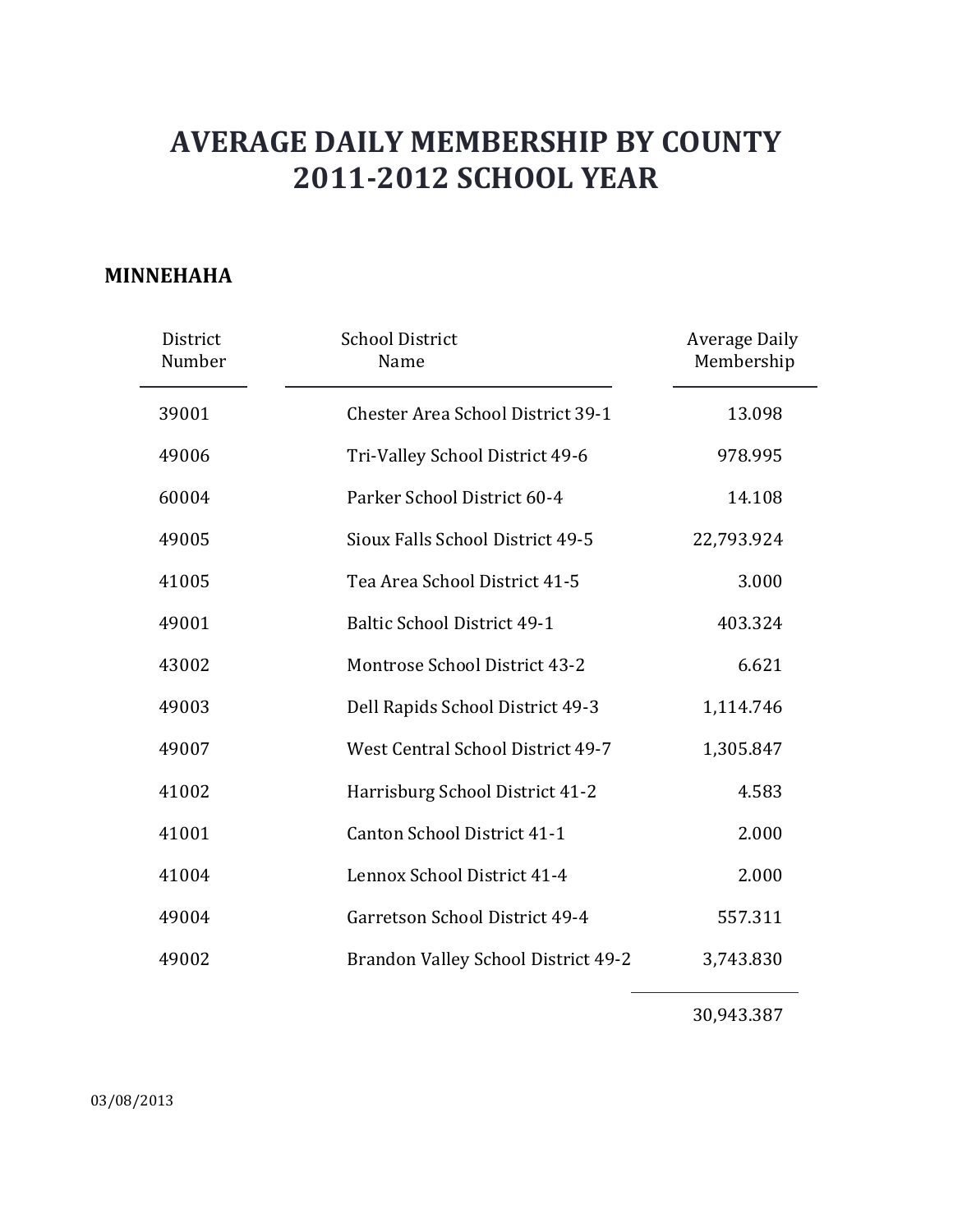#### **MOODY**

| District<br>Number | <b>School District</b><br>Name           | Average Daily<br>Membership |
|--------------------|------------------------------------------|-----------------------------|
| 39001              | <b>Chester Area School District 39-1</b> | 12.000                      |
| 49003              | Dell Rapids School District 49-3         | 11.750                      |
| 5001               | <b>Brookings School District 05-1</b>    | 0.000                       |
| 5005               | Sioux Valley School District 05-5        | 0.000                       |
| 39004              | Rutland School District 39-4             | 0.000                       |
| 50003              | Flandreau School District 50-3           | 901.672                     |
| 50005              | Colman-Egan School District 50-5         | 300.457                     |
| 5003               | Elkton School District 05-3              | 0.000                       |
|                    |                                          |                             |

1,225.879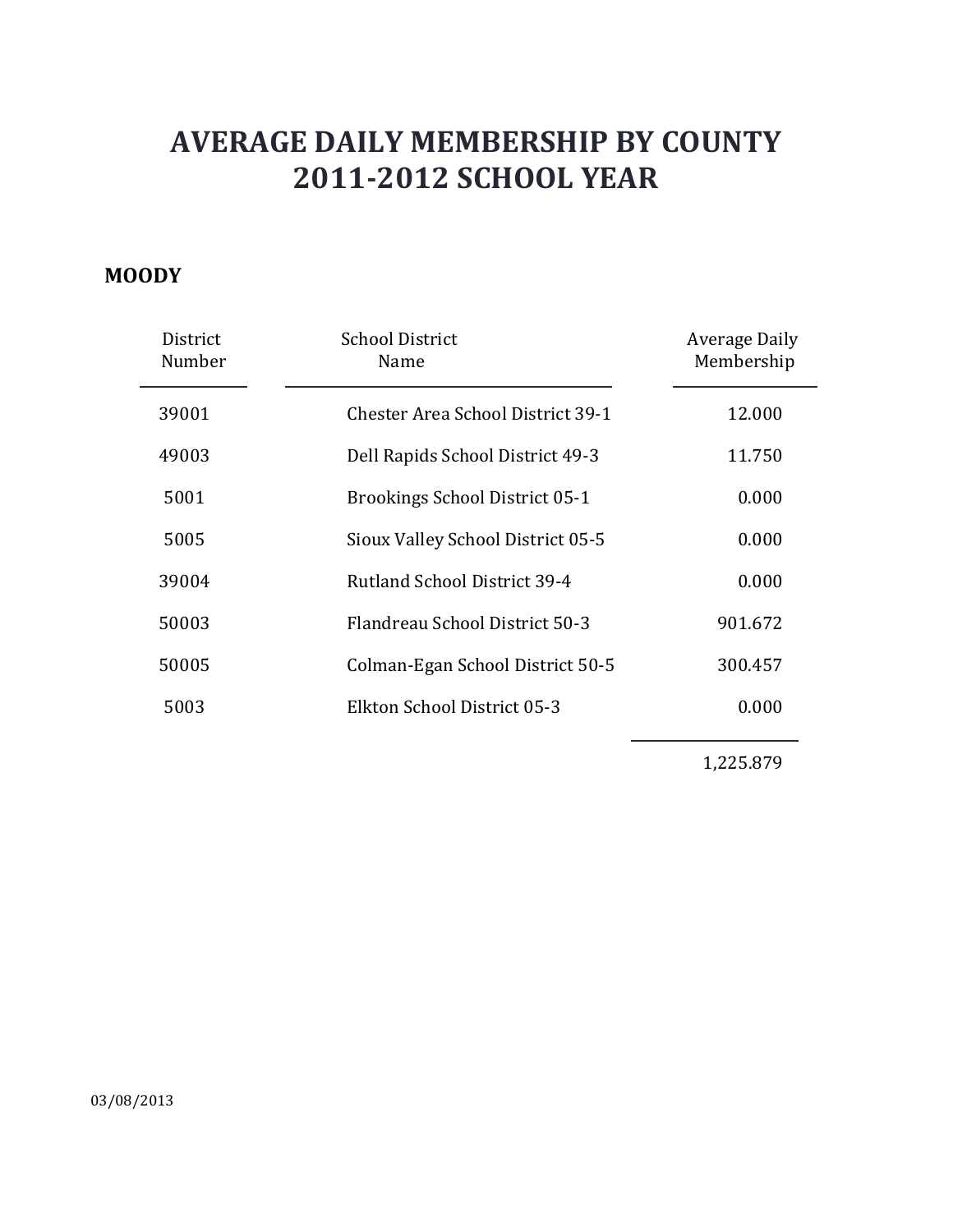#### **PENNINGTON**

| District<br>Number | <b>School District</b><br>Name       | Average Daily<br>Membership |
|--------------------|--------------------------------------|-----------------------------|
| 51005              | Wall School District 51-5            | 239.615                     |
| 51003              | New Underwood School District 51-3   | 194.726                     |
| 51004              | Rapid City Area School District 51-4 | 14,239.230                  |
| 51002              | Hill City School District 51-2       | 503.347                     |
| 51001              | Douglas School District 51-1         | 1,984.812                   |
| 16001              | Custer School District 16-1          | 4.800                       |

17,166.530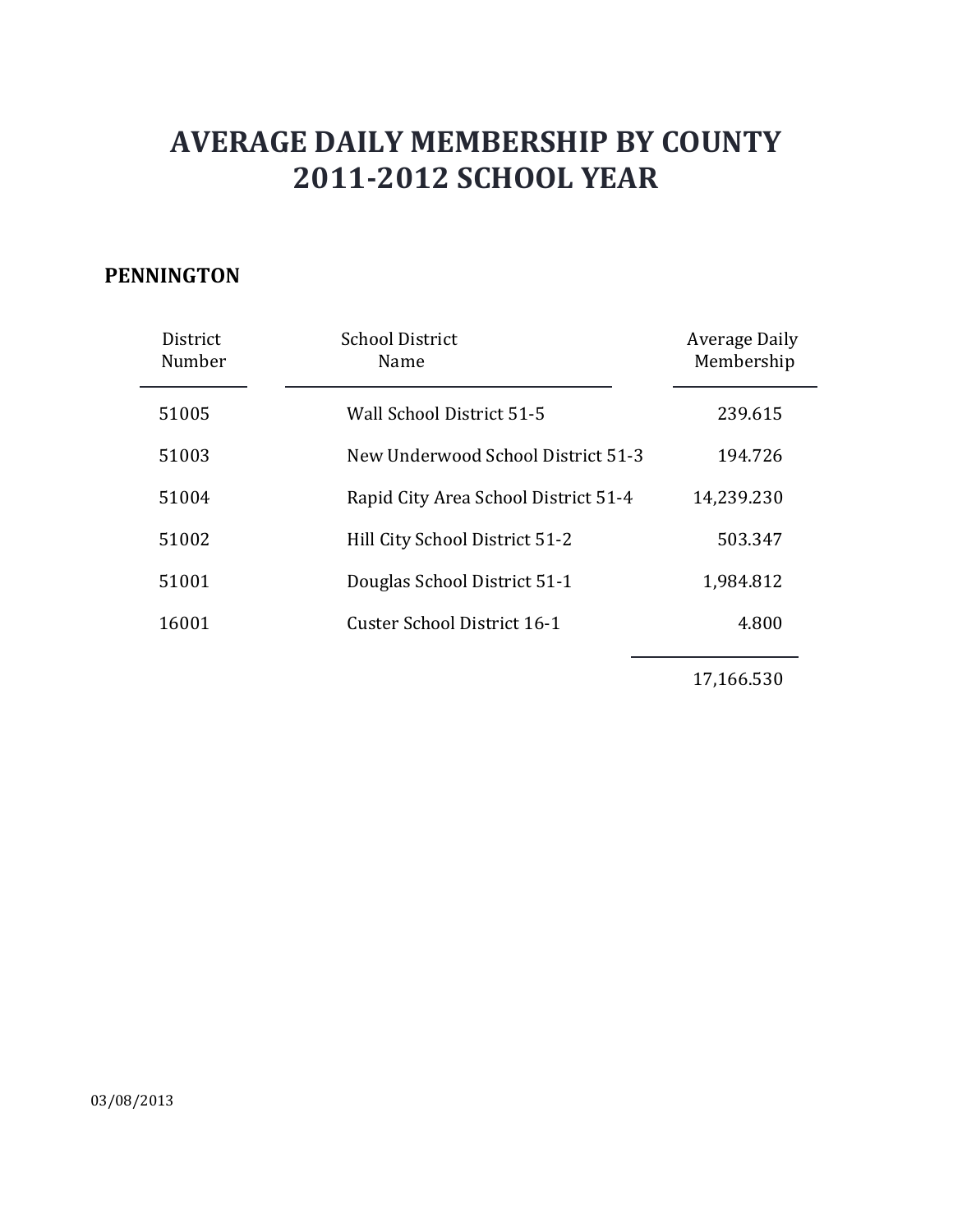### **PERKINS**

| District<br>Number | <b>School District</b><br>Name    | Average Daily<br>Membership |
|--------------------|-----------------------------------|-----------------------------|
| 52004              | Lemmon School District 52-4       | 279.327                     |
| 52001              | <b>Bison School District 52-1</b> | 158.952                     |
| 46002              | <b>Faith School District 46-2</b> | 39.000                      |
|                    |                                   | 477.279                     |

03/08/2013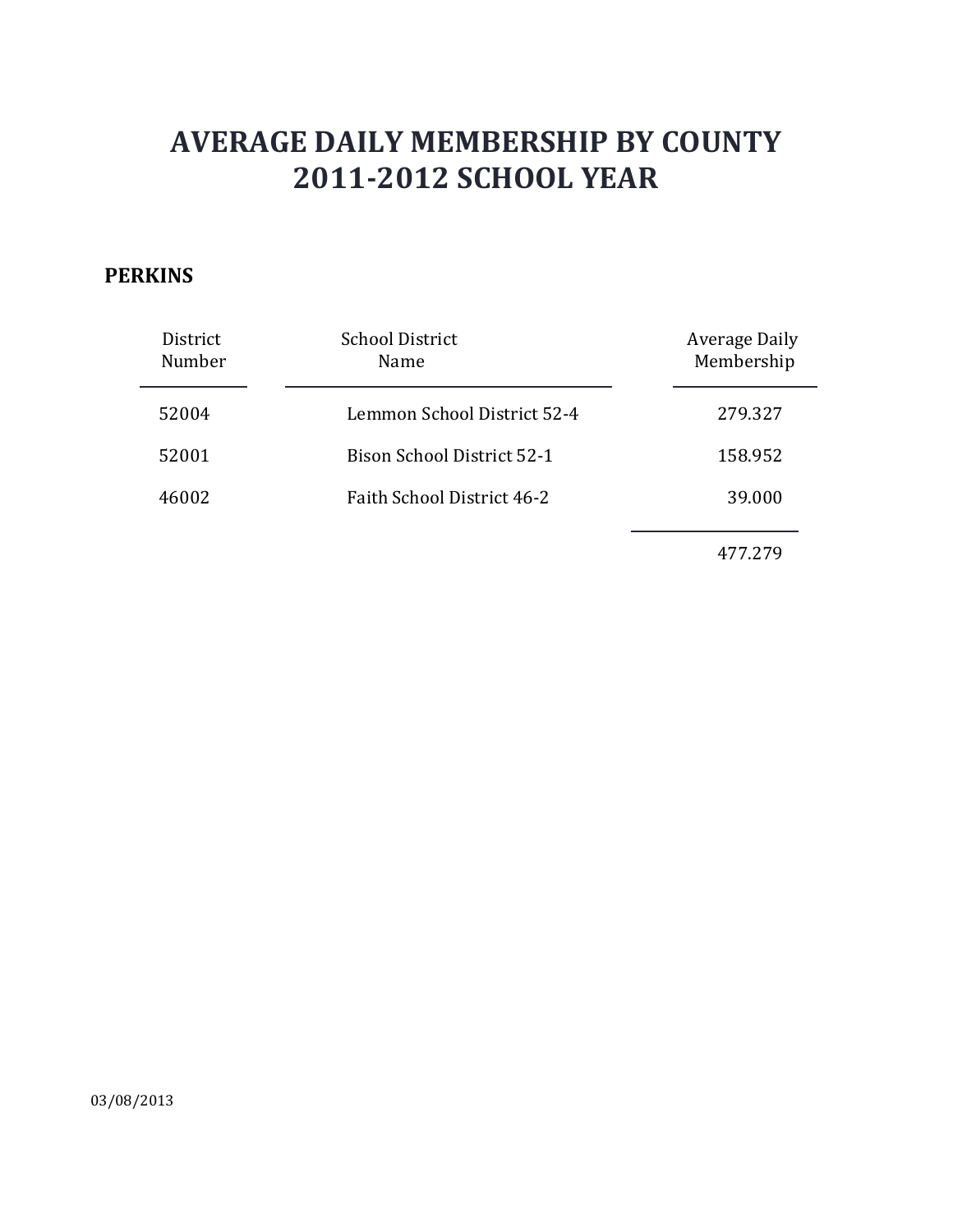### **POTTER**

| District<br>Number | <b>School District</b><br>Name             | Average Daily<br>Membership |
|--------------------|--------------------------------------------|-----------------------------|
| 53002              | Hoven School District 53-2                 | 161.099                     |
| 24004              | <b>Faulkton Area Schools District 24-4</b> | 0.000                       |
| 53001              | Gettysburg School District 53-1            | 191.949                     |
|                    |                                            | 353.048                     |

03/08/2013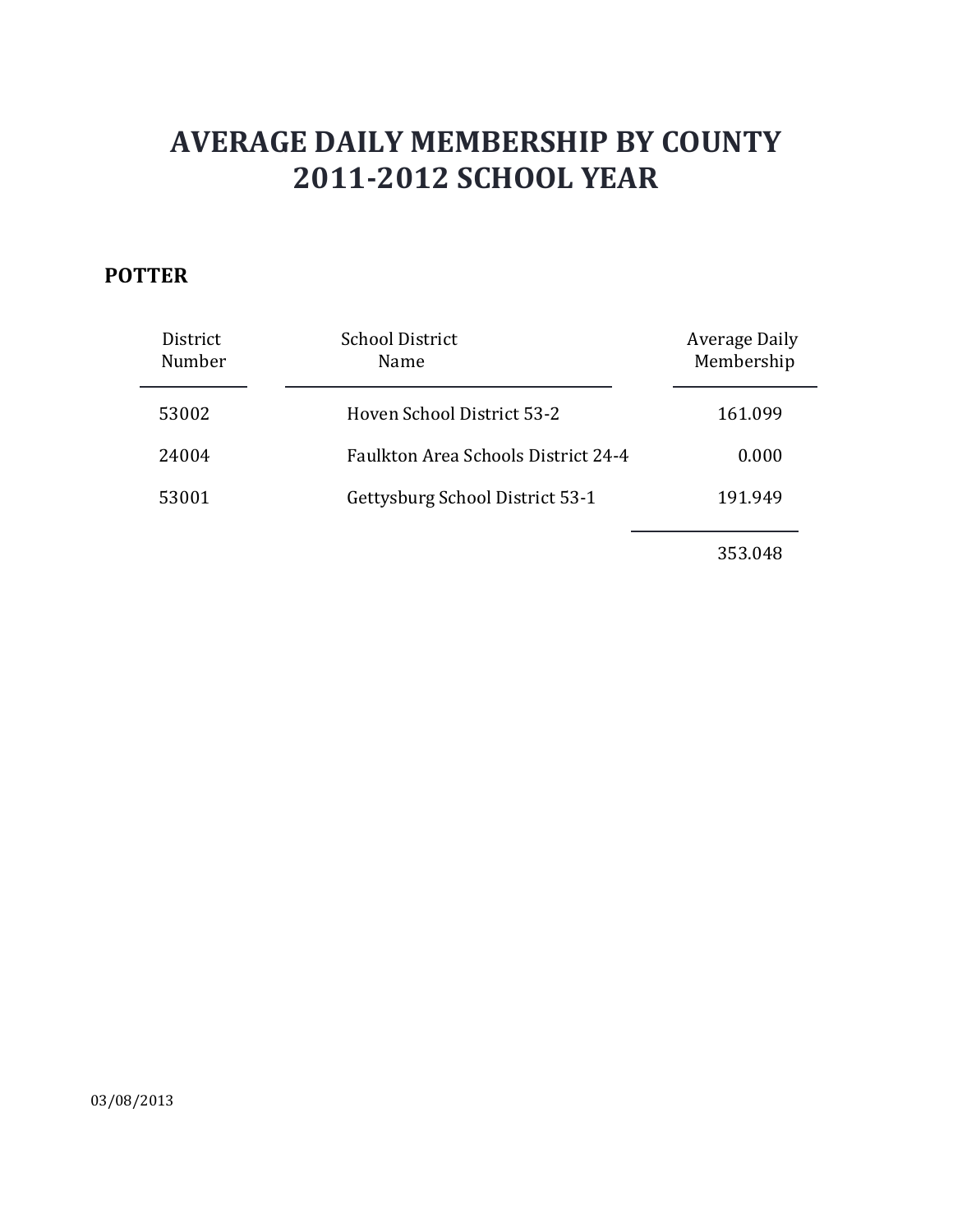### **ROBERTS**

| District<br>Number | <b>School District</b><br>Name      | Average Daily<br>Membership |
|--------------------|-------------------------------------|-----------------------------|
| 25004              | Milbank School District 25-4        | 2.000                       |
| 54002              | Sisseton School District 54-2       | 1,627.308                   |
| 18003              | <b>Waubay School District 18-3</b>  | 0.000                       |
| 54004              | Rosholt School District 54-4        | 196.616                     |
| 25001              | Big Stone City School District 25-1 | 21.000                      |
| 54006              | Summit School District 54-6         | 87.613                      |
| 54007              | Wilmot School District 54-7         | 230.362                     |
|                    |                                     |                             |

2,164.899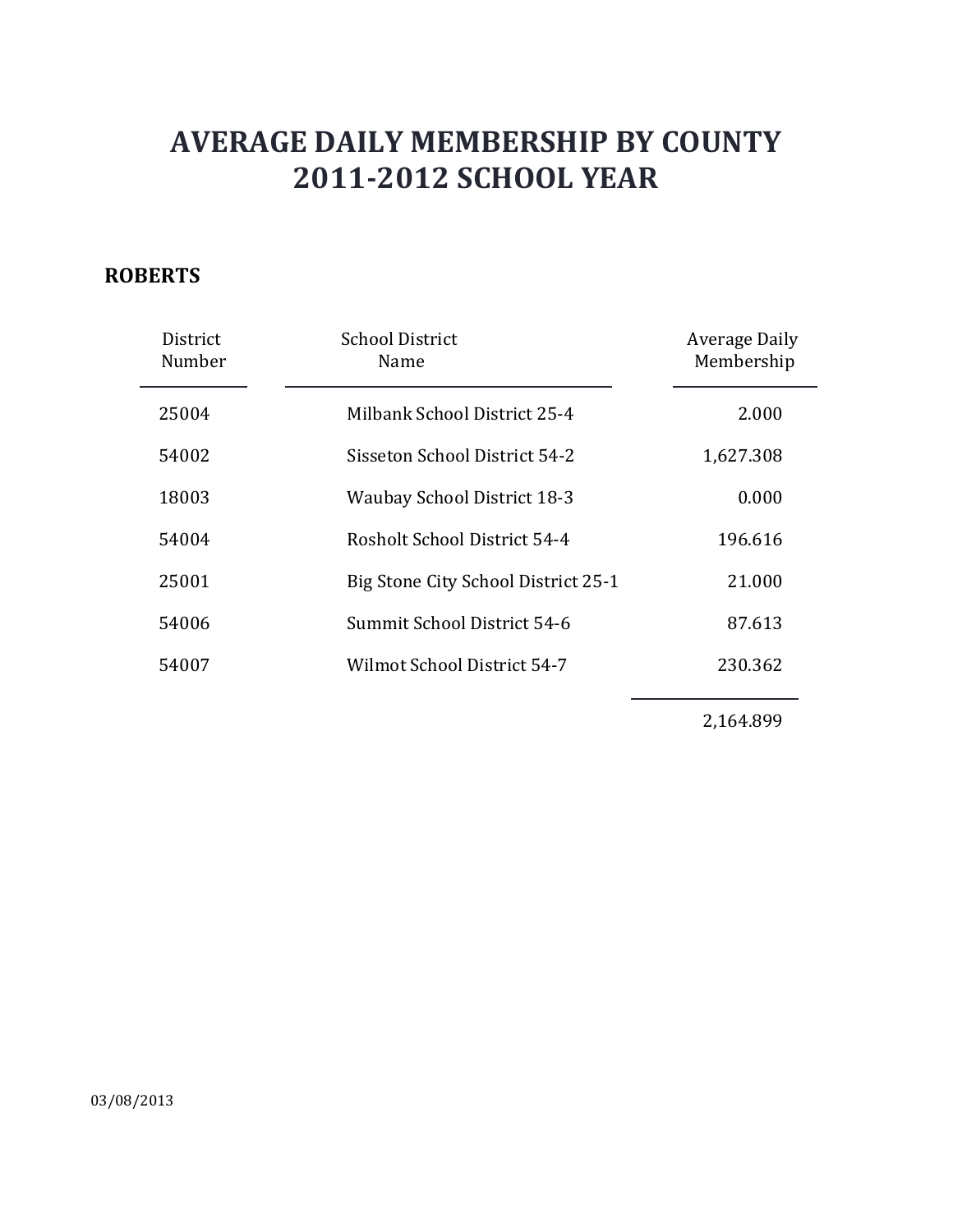#### **SANBORN**

| <b>District</b><br>Number | <b>School District</b><br>Name           | Average Daily<br>Membership |
|---------------------------|------------------------------------------|-----------------------------|
| 36002                     | Wessington Springs School District 36-2  | 0.000                       |
| 55005                     | Sanborn Central School District 55-5     | 190.926                     |
| 2002                      | Huron School District 02-2               | 0.000                       |
| 55004                     | Woonsocket School District 55-4          | 193.256                     |
| 17003                     | <b>Mount Vernon School District 17-3</b> | 2.000                       |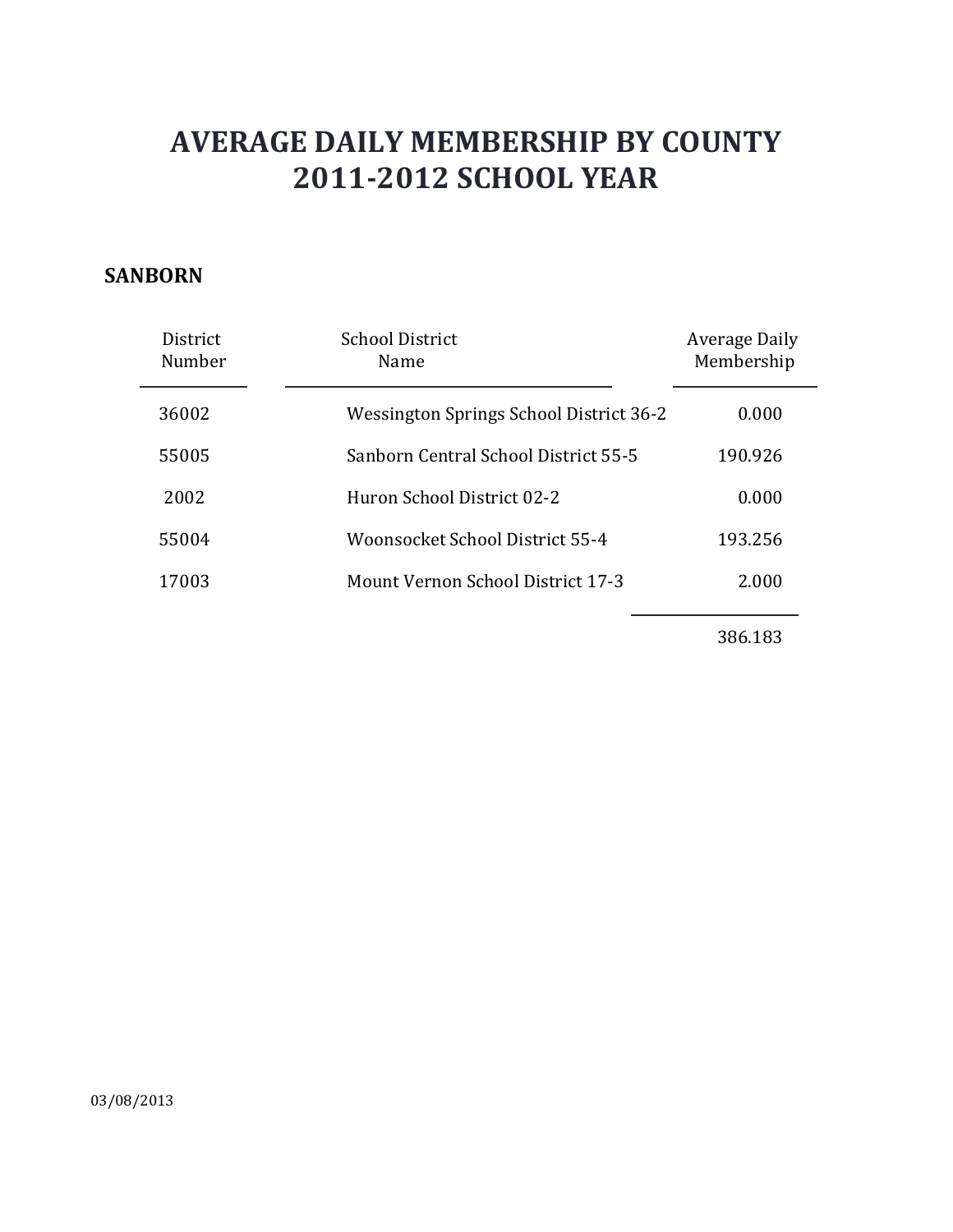#### **SHANNON**

| District | <b>School District</b>              | Average Daily |
|----------|-------------------------------------|---------------|
| Number   | Name                                | Membership    |
| 65001    | Shannon County School District 65-1 | 4,021.600     |

4,021.600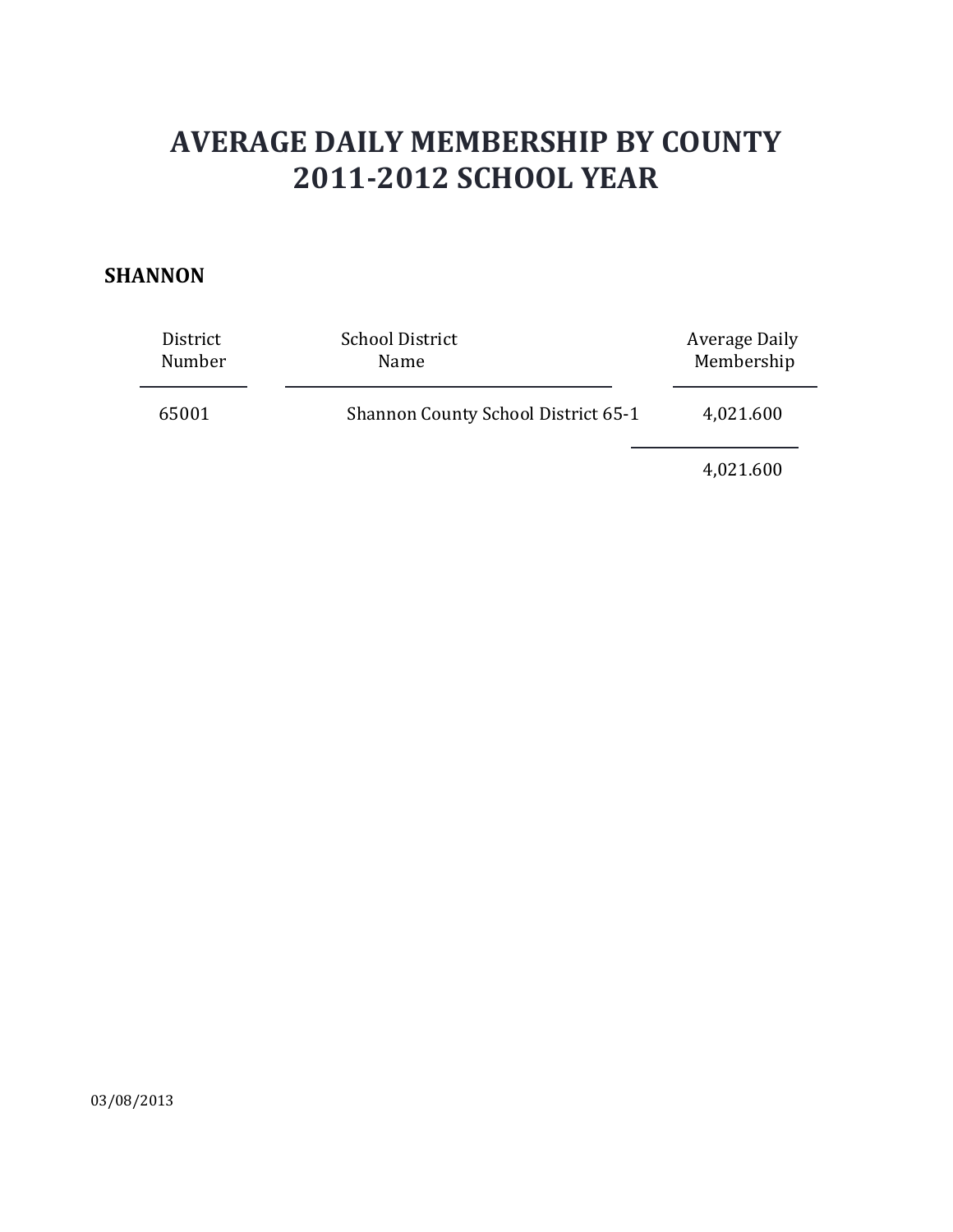### **SPINK**

| District<br>Number | <b>School District</b><br>Name         | Average Daily<br>Membership |
|--------------------|----------------------------------------|-----------------------------|
| 12003              | Willow Lake School District 12-3       | 0.000                       |
| 56006              | Hitchcock-Tulare School District 56-6  | 244.292                     |
| 12002              | Clark School District 12-2             | 0.000                       |
| 6005               | Warner School District 06-5            | 0.000                       |
| 56004              | Redfield School District 56-4          | 613.236                     |
| 56002              | Doland School District 56-2            | 179.476                     |
| 6006               | Groton Area School District 06-6       | 2.526                       |
| 56007              | Northwestern Area School District 56-7 | 335.957                     |

1,375.488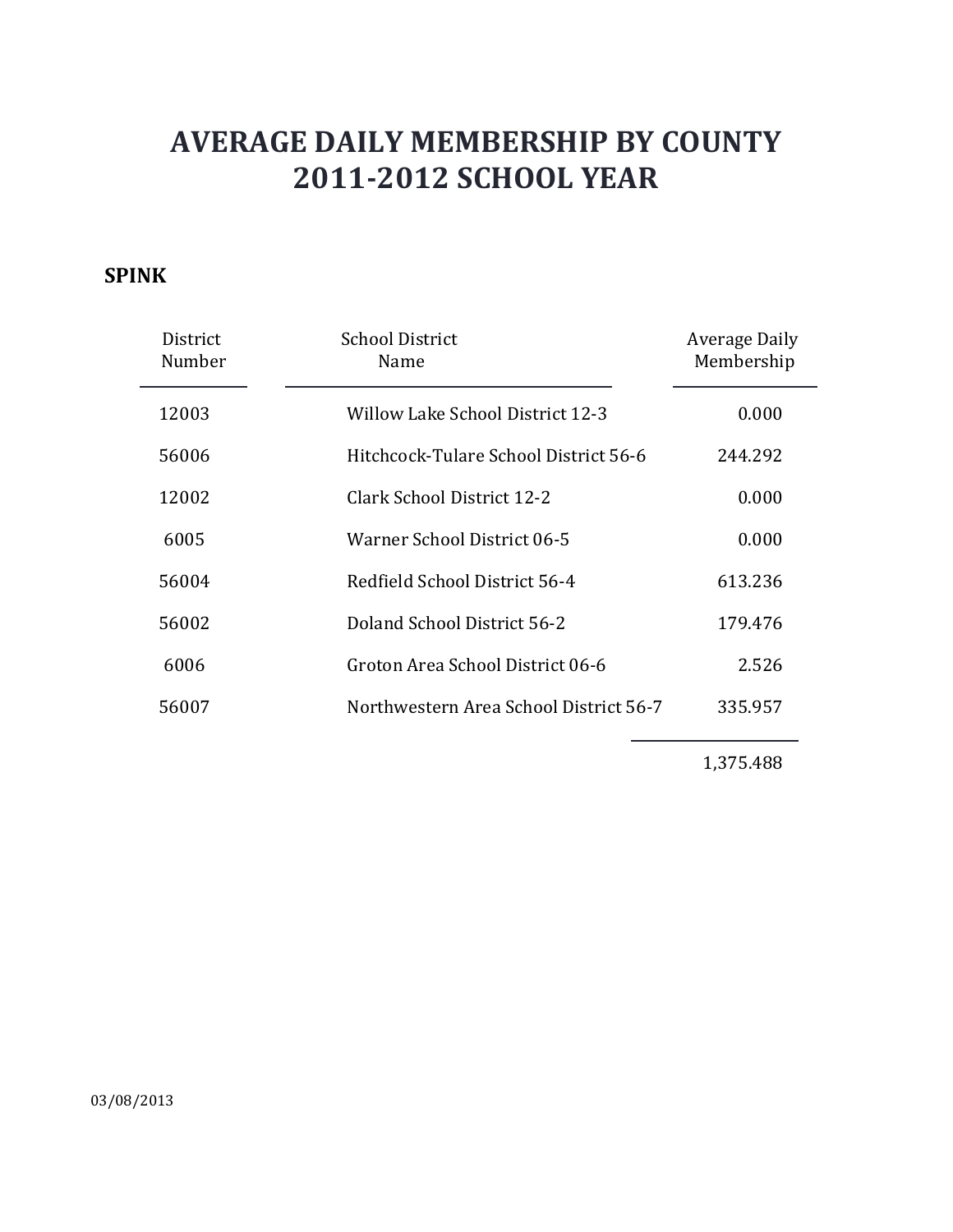### **STANLEY**

| District | <b>School District</b>                     | Average Daily |
|----------|--------------------------------------------|---------------|
| Number   | Name                                       | Membership    |
| 57001    | <b>Stanley County School District 57-1</b> | 536.466       |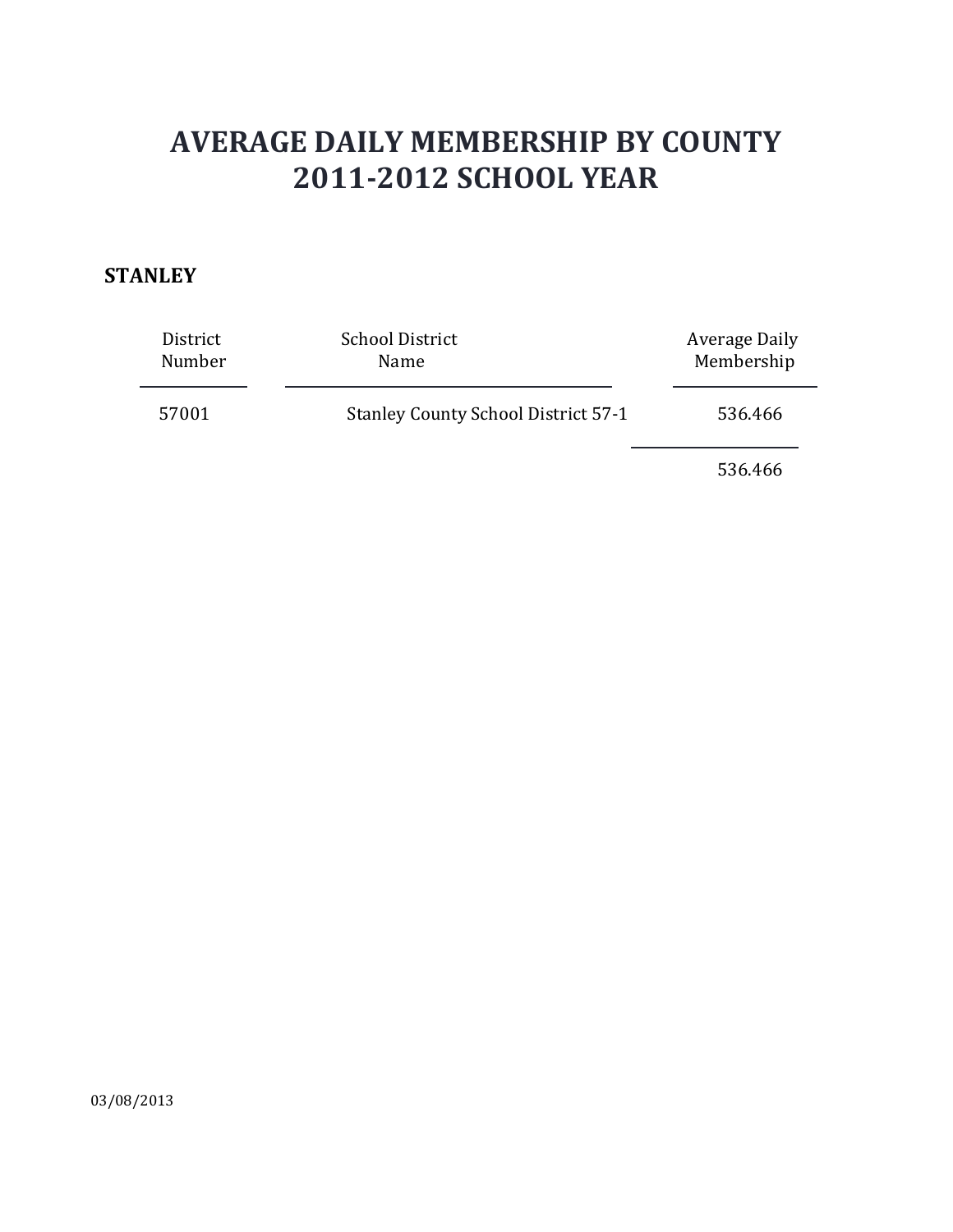### **SULLY**

| District<br>Number | <b>School District</b><br>Name        | Average Daily<br>Membership |
|--------------------|---------------------------------------|-----------------------------|
| 34002              | Highmore-Harrold School District 34-2 | 1.000                       |
| 58003              | Agar-Blunt-Onida School District 58-3 | 223.373                     |
|                    |                                       |                             |

224.373

03/08/2013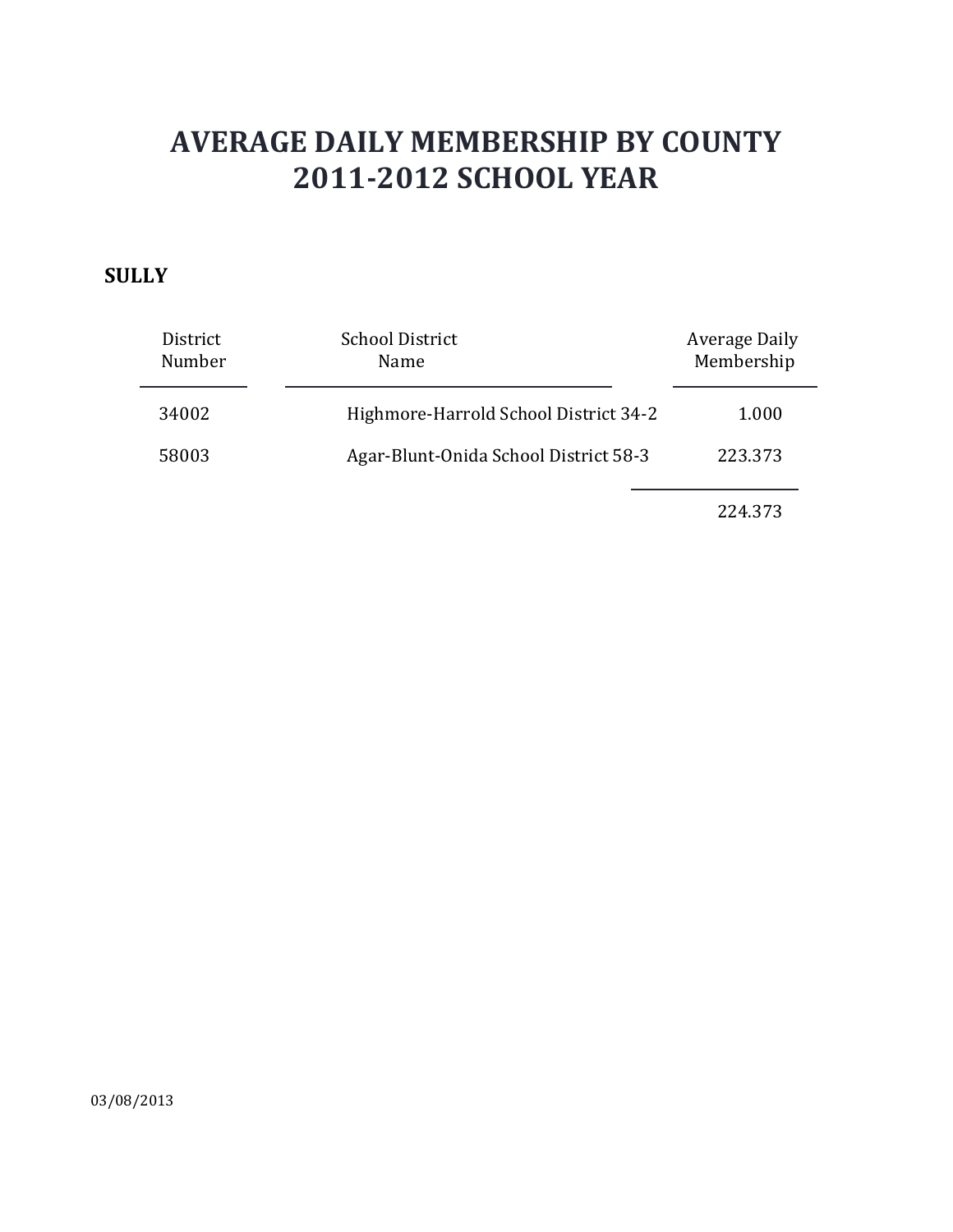#### **TODD**

| District<br>Number | <b>School District</b><br>Name   | Average Daily<br>Membership |
|--------------------|----------------------------------|-----------------------------|
| 66001              | Todd County School District 66-1 | 2,667.661                   |
|                    |                                  | 2,667.661                   |

03/08/2013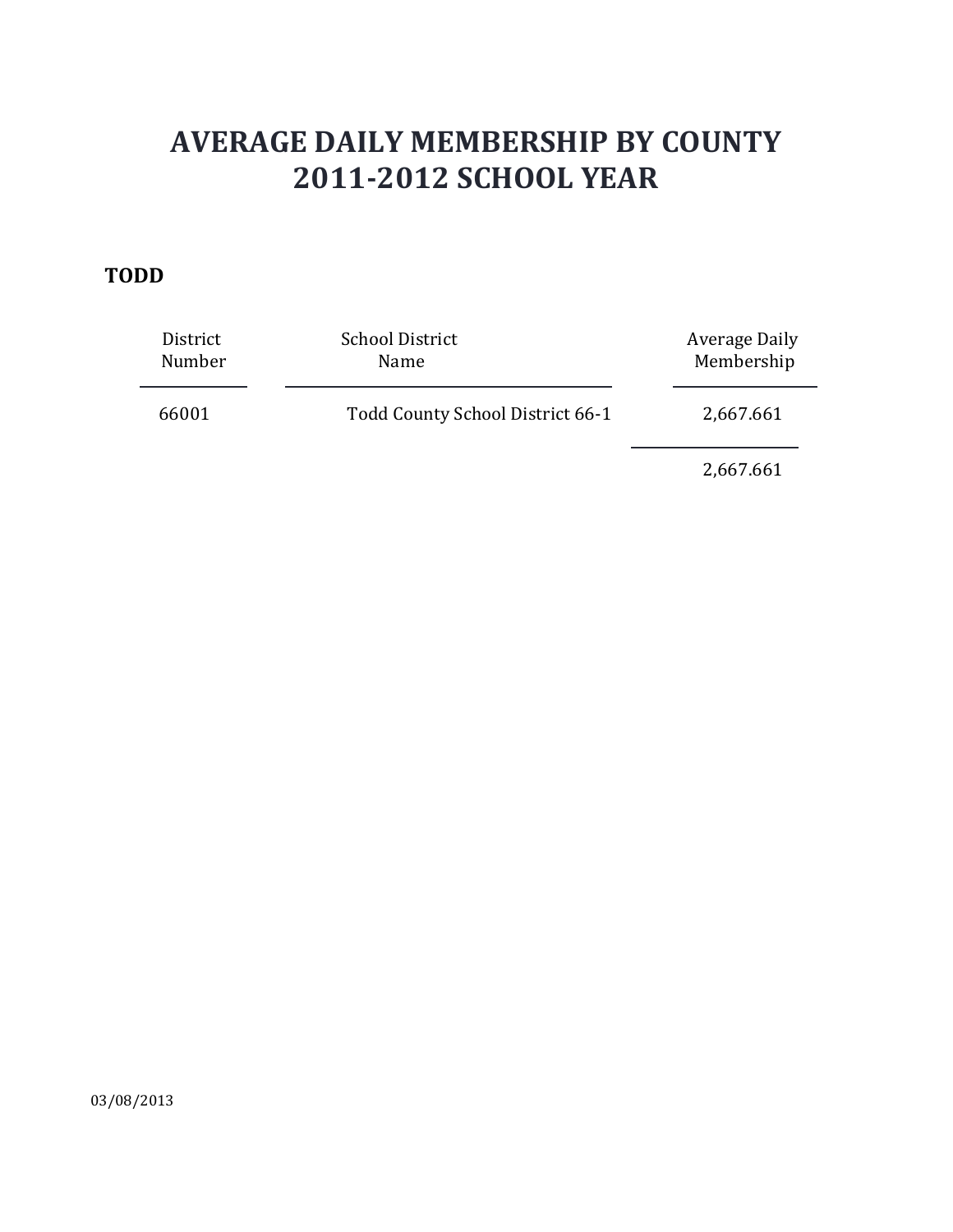#### **TRIPP**

| District<br>Number | <b>School District</b><br>Name           | Average Daily<br>Membership |
|--------------------|------------------------------------------|-----------------------------|
| 42001              | Lyman School District 42-1               | 3.000                       |
| 59002              | Winner School District 59-2              | 732.855                     |
| 26004              | Gregory School District 26-4             | 0.000                       |
| 59003              | Colome Consolidated School District 59-3 | 174.611                     |
|                    |                                          |                             |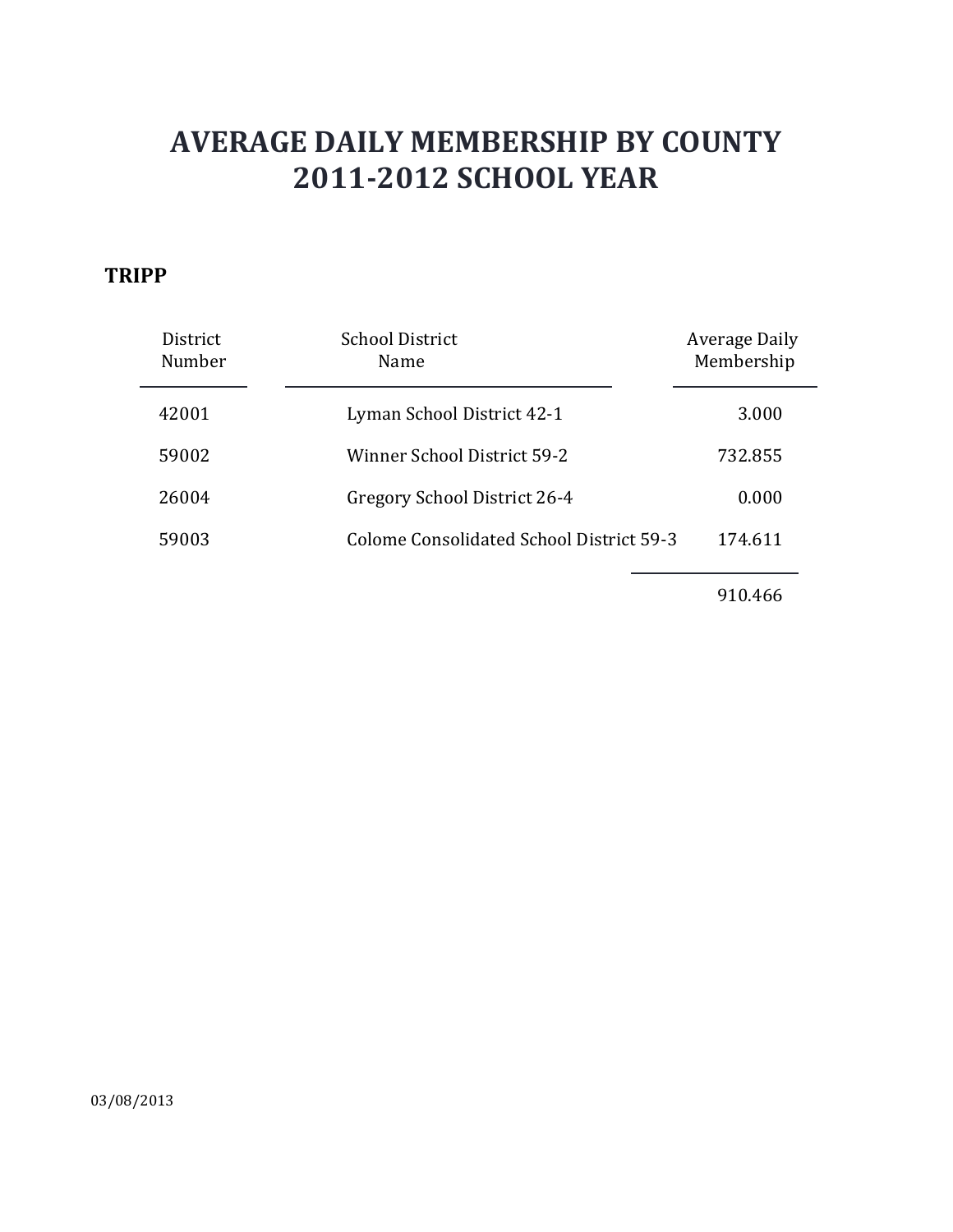### **TURNER**

| District<br>Number | <b>School District</b><br>Name     | Average Daily<br>Membership |
|--------------------|------------------------------------|-----------------------------|
| 60002              | Hurley School District 60-2        | 135.987                     |
| 60003              | <b>Marion School District 60-3</b> | 228.335                     |
| 60004              | Parker School District 60-4        | 358.349                     |
| 60005              | Viborg School District 60-5        | 226.735                     |
| 60001              | Centerville School District 60-1   | 198.469                     |
| 33001              | Freeman School District 33-1       | 4.000                       |
| 41004              | Lennox School District 41-4        | 136.781                     |
| 13003              | Irene-Wakonda School District 13-3 | 26.349                      |
| 33002              | Menno School District 33-2         | 0.000                       |
|                    |                                    |                             |

1,315.006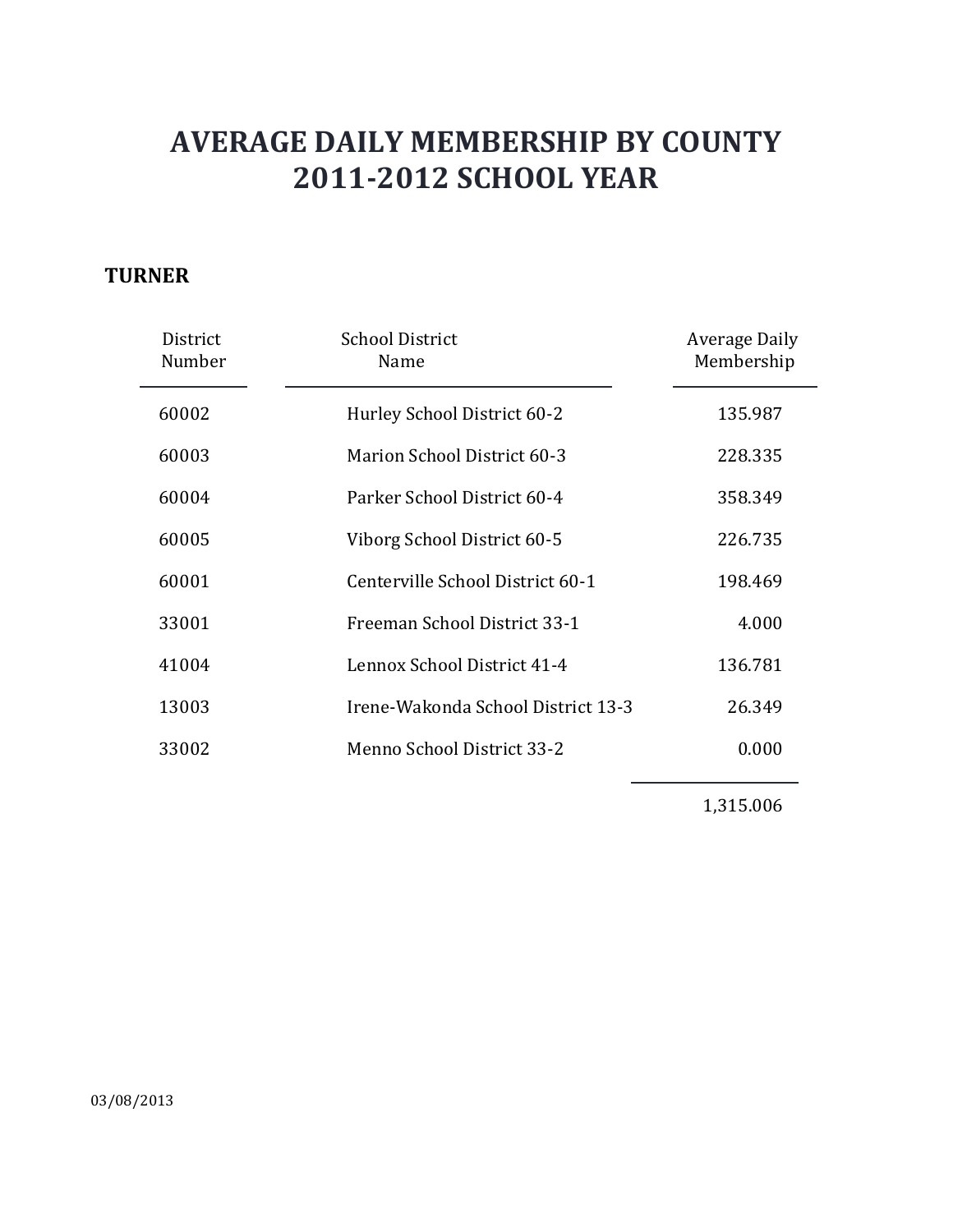#### **UNION**

| <b>District</b><br>Number | <b>School District</b><br>Name           | Average Daily<br>Membership |
|---------------------------|------------------------------------------|-----------------------------|
| 13001                     | Vermillion School District 13-1          | 5.000                       |
| 61008                     | Dakota Valley School District 61-8       | 1,291.506                   |
| 61002                     | Beresford School District 61-2           | 424.493                     |
| 61001                     | Alcester-Hudson School District 61-1     | 294.010                     |
| 61007                     | Elk Point-Jefferson School District 61-7 | 797.357                     |

2,812.365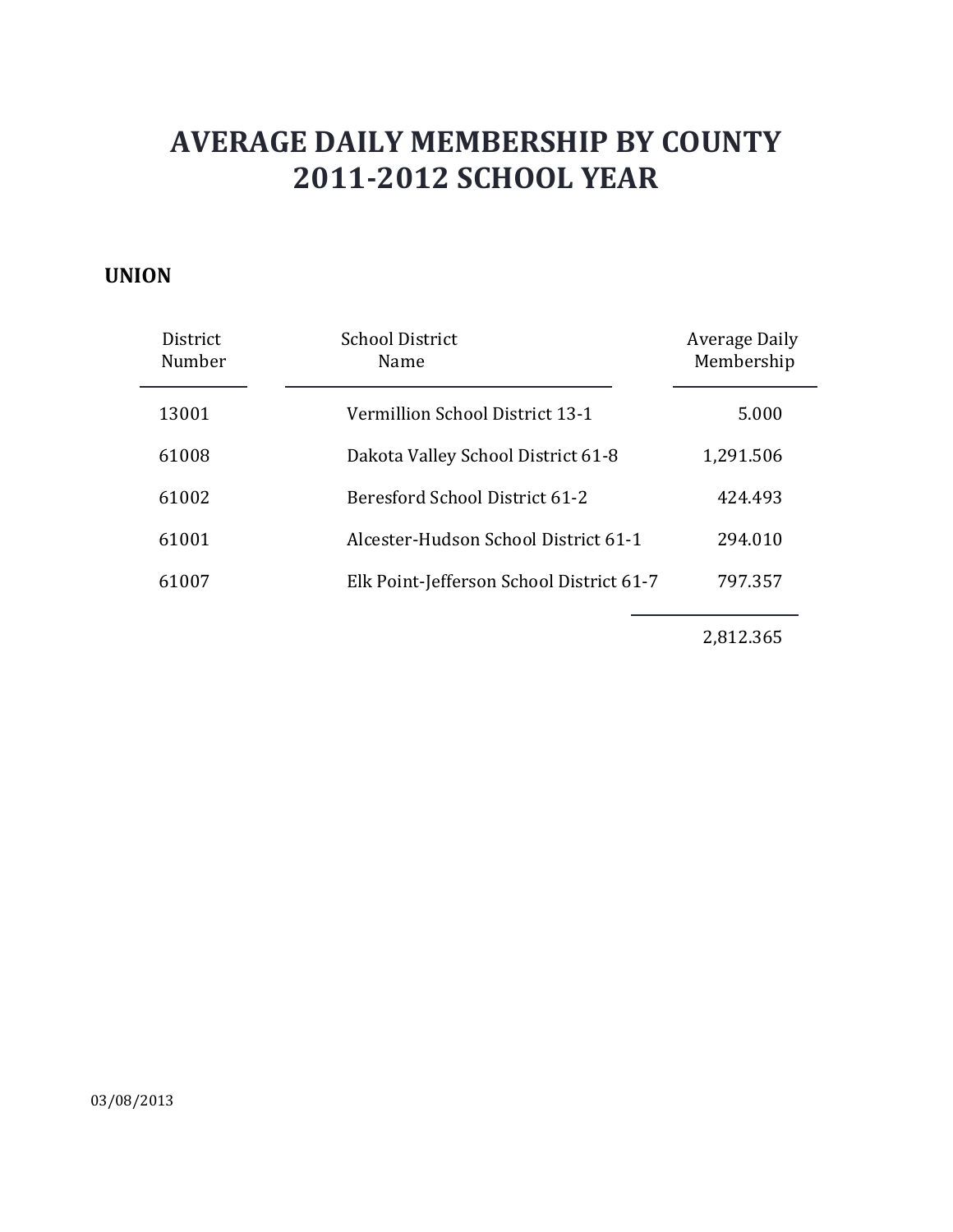#### **WALWORTH**

| District<br>Number | <b>School District</b><br>Name        | Average Daily<br>Membership |
|--------------------|---------------------------------------|-----------------------------|
| 22001              | <b>Bowdle School District 22-1</b>    | 9.000                       |
| 62006              | Mobridge-Pollock School District 62-6 | 667.129                     |
| 62005              | Selby Area School District 62-5       | 224.231                     |
| 53002              | Hoven School District 53-2            | 3.000                       |
|                    |                                       |                             |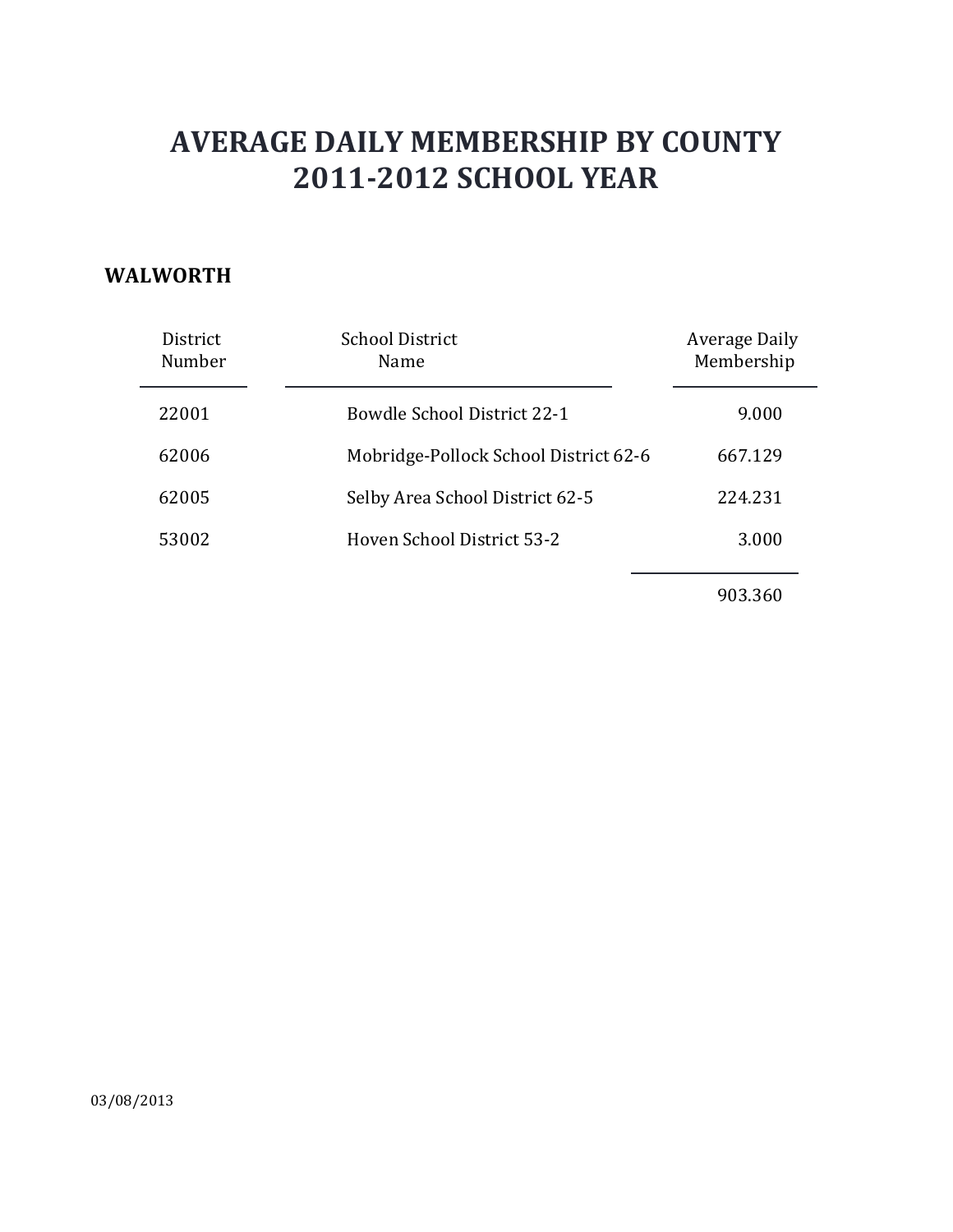#### **YANKTON**

| District<br>Number | <b>School District</b><br>Name        | Average Daily<br>Membership |
|--------------------|---------------------------------------|-----------------------------|
| 60005              | Viborg School District 60-5           | 26,000                      |
| 33002              | Menno School District 33-2            | 18.000                      |
| 4003               | Scotland School District 04-3         | 36.994                      |
| 4002               | <b>Bon Homme School District 04-2</b> | 1.994                       |
| 63001              | Gayville-Volin School District 63-1   | 223.021                     |
| 13003              | Irene-Wakonda School District 13-3    | 58.904                      |
| 63003              | Yankton School District 63-3          | 3,115.137                   |

3,480.050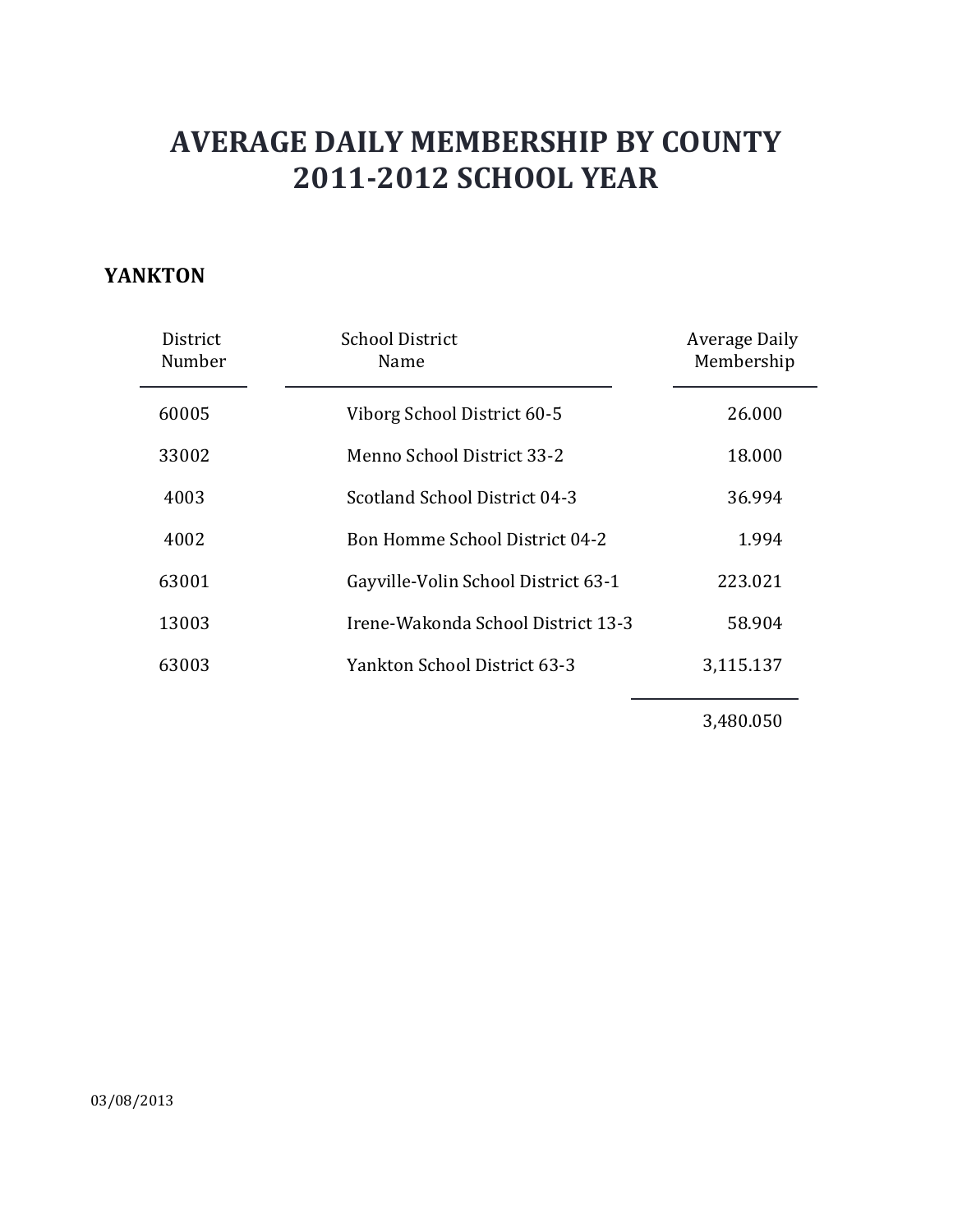### **ZIEBACH**

| District<br>Number | <b>School District</b><br>Name    | Average Daily<br>Membership |
|--------------------|-----------------------------------|-----------------------------|
| 46002              | <b>Faith School District 46-2</b> | 15.000                      |
| 20001              | Eagle Butte School District 20-1  | 205.646                     |
| 20003              | Timber Lake School District 20-3  | 1.295                       |
| 64002              | Dupree School District 64-2       | 267.877                     |
| 52004              | Lemmon School District 52-4       | 2.000                       |